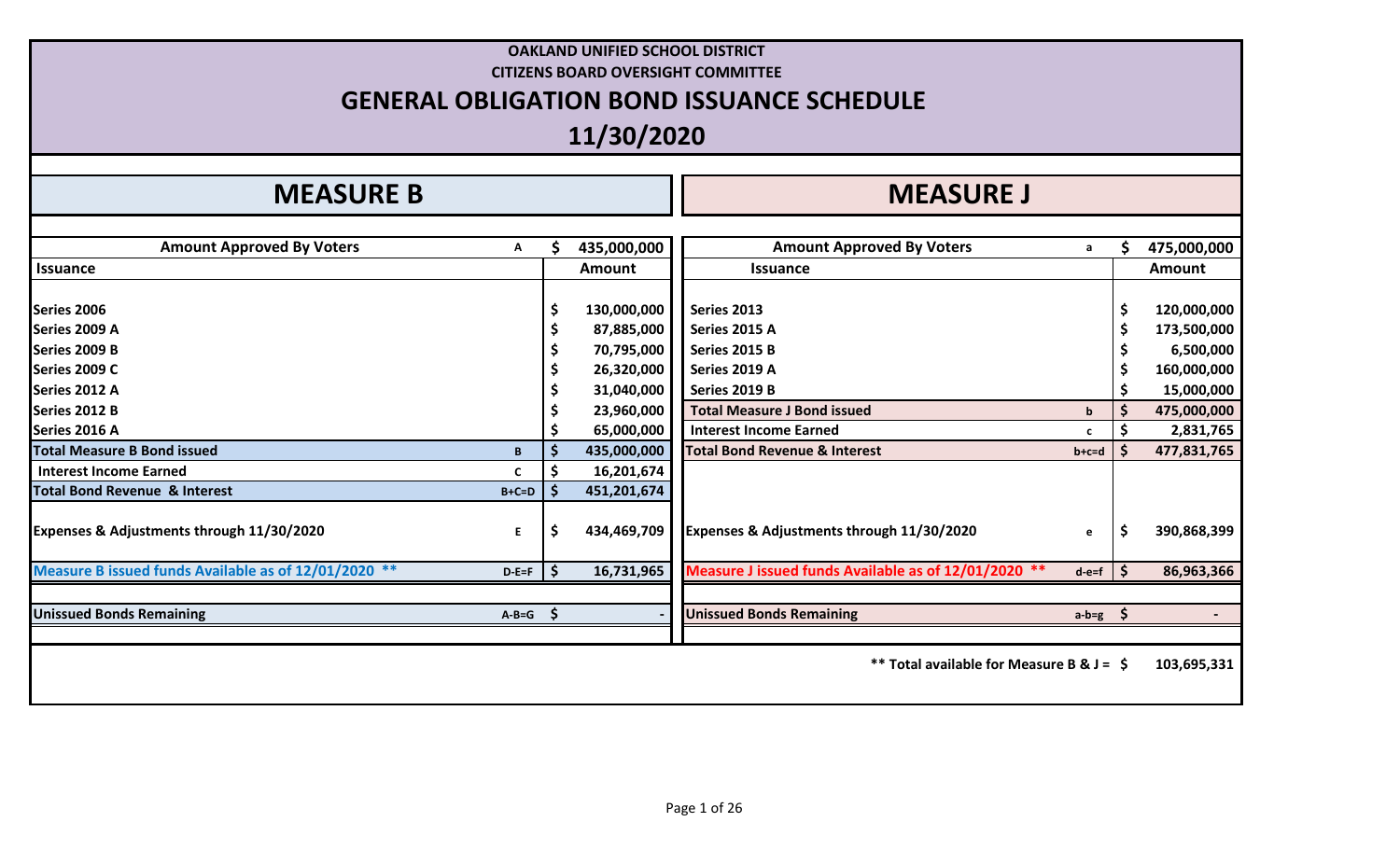| <b>MEASURE J - 11/30/2020</b>                     |                                    |                                 |                                                               |                                                      |                                                          |                                                                 |                                            |                                                                  |                                                   |                                        |                                         |  |  |
|---------------------------------------------------|------------------------------------|---------------------------------|---------------------------------------------------------------|------------------------------------------------------|----------------------------------------------------------|-----------------------------------------------------------------|--------------------------------------------|------------------------------------------------------------------|---------------------------------------------------|----------------------------------------|-----------------------------------------|--|--|
|                                                   |                                    |                                 |                                                               |                                                      |                                                          |                                                                 |                                            |                                                                  |                                                   |                                        |                                         |  |  |
| <b>Sites</b>                                      | Projects                           | <b>Project</b><br><b>Number</b> | <b>Budget Per</b><br><b>June 2017</b><br><b>Spending Plan</b> | <b>Cumulative</b><br>Changes in the<br><b>Budget</b> | <b>Budget Per</b><br>August 2018<br><b>Spending Plan</b> | <b>Cumulative</b><br><b>Expenditure</b><br>through<br>6/30/2020 | Current<br>FY 20/21<br><b>Expenditures</b> | <b>Cumulative</b><br><b>Expenditure</b><br>through<br>11/30/2020 | <b>Spending Plan to</b><br><b>Actual Variance</b> | <b>Expenditure as</b><br>a % of Budget | <b>Current Project</b><br><b>Status</b> |  |  |
| 900 High Street                                   | Roof Replacement                   | N/A                             | 100,000<br>-S                                                 |                                                      | $\sim$<br>$100,000$ \$                                   |                                                                 |                                            | \$                                                               | <b>\$</b><br>100,000                              | $0\%$                                  | <b>Not started</b>                      |  |  |
| 955 High Street                                   | Paving                             | 13135                           | 2,100,305                                                     | $(37,909)$ \$                                        | 2,062,396                                                | 2,062,396                                                       |                                            | $\mathbf{s}$<br>$2,062,396$ \$                                   | (0)                                               | 100%                                   | <b>Completed</b>                        |  |  |
| <b>Acorn Woodland ES</b>                          | Playmatting and<br>Playstructures  | 19130                           | -S<br>$\blacksquare$                                          | $\overline{\phantom{a}}$<br>$116, 185$ \$            | $116, 185$ \$                                            | 98                                                              | 64<br>l \$                                 | $162$ \$<br>\$                                                   | 116,023                                           | $0\%$                                  | <b>Construction</b>                     |  |  |
| Allendale, Garfield, Maxwell<br>Park, Parker      | <b>Restroom Renovations</b>        | 13191                           | 810,000<br>l \$                                               | $(57, 516)$ \$                                       | $752,484$ \$                                             | 752,484                                                         |                                            | \$<br>752,484                                                    | $\mathbf{0}$<br>IS.                               | 100%                                   | <b>Completed</b>                        |  |  |
| <b>Bella Vista</b>                                | Portable Removal                   | 15116                           | 600,000                                                       | $(26,002)$ \$                                        | $573,998$   \$                                           | 573,998                                                         |                                            | 573,998<br>$\mathbf{s}$                                          | (0)<br>-\$                                        | 100%                                   | <b>Completed</b>                        |  |  |
| <b>Bret Harte MS</b>                              | Field                              | 16100                           | 100,000<br>- 56                                               |                                                      | $100,000$ \$<br>\$                                       | 98,638                                                          |                                            | \$<br>98,638                                                     | 1,362                                             | 99%                                    | <b>Completed</b>                        |  |  |
| <b>Bridges Academy</b>                            | Playmatting and<br>Playstructures  | 16112                           | 97,057                                                        | $(4,829)$ \$                                         | $92,228$ \$                                              | 92,228                                                          |                                            | \$<br>$92,228$ \$                                                | $\blacksquare$                                    | 100%                                   | <b>Completed</b>                        |  |  |
| <b>Brookfield ES</b>                              | Intensive support                  | 15103                           | \$<br>1,000,000                                               | $1,500,000$ \$                                       | $2,500,000$ \$                                           | 225,296                                                         |                                            | \$<br>$225,296$ \$                                               | 2,274,704                                         | 9%                                     | <b>Design</b>                           |  |  |
| <b>Burbank ES</b>                                 | Site Improvement                   | 13194                           | 2,550,000                                                     | $(472,000)$ \$                                       | 2,078,000                                                | 2,077,547                                                       |                                            | 2,077,547<br>$\mathbf{s}$                                        | l \$<br>453                                       | 100%                                   | <b>Completed</b>                        |  |  |
| <b>Carl Munck</b>                                 | Playmatting and<br>Playstructures  | 16116                           | $97,496$ \$                                                   | $(662)$ \$                                           | $96,834$ \$                                              | 96,834                                                          |                                            | \$<br>$96,834$ \$                                                |                                                   | 100%                                   | <b>Completed</b>                        |  |  |
|                                                   | Intensive Support                  | 15104                           | 4,000,000                                                     |                                                      | 4,000,000                                                | 2,414,370                                                       |                                            | 2,414,370<br>$\mathbf{s}$                                        | 1,585,630                                         | 60%                                    | <b>Construction</b>                     |  |  |
| <b>Castlemont HS</b>                              | Scoreboard                         | 15136                           | 33,333                                                        | (3, 583)                                             | 29,750                                                   | 29,750                                                          |                                            | $\mathbf{\hat{f}}$<br>29,750                                     |                                                   | 100%                                   | <b>Completed</b>                        |  |  |
| Castlemont & McClymonds HS Turf Field Replacement |                                    | 17115                           | 2,700,000<br><b>S</b>                                         | $(300,000)$ \$                                       | $2,400,000$ \ \$                                         | 546,282                                                         | 95,903<br>l \$                             | $642,185$ \$<br>\$                                               | 1,757,815                                         | 27%                                    | Design                                  |  |  |
| <b>Chabot</b>                                     | Playmatting and<br>Playstructures  | 17129                           | 90,000<br><b>S</b>                                            | $11,037$ \$                                          | $101,037$ \$                                             | 100,061                                                         |                                            | 100,061<br>Ŝ.                                                    | 976<br>$\blacksquare$                             | 99%                                    | <b>Completed</b>                        |  |  |
|                                                   | <b>Security Video</b>              | 20109                           |                                                               | 21,000                                               | 21,000                                                   | 19,500                                                          | 1,500                                      | 21,000                                                           |                                                   | 100%                                   | <b>Completed</b>                        |  |  |
| <b>Claremont MS</b>                               | Kitchen & Cafeteria Fire<br>Repair | 15127                           | $1,500,000$ \$                                                |                                                      | $1,500,000$ \$                                           | 987,672                                                         |                                            | $987,672$ \$<br>\$                                               | 512,328                                           | 66%                                    | <b>Construction</b>                     |  |  |
|                                                   | Field                              | 16126                           | 1,100,000                                                     |                                                      | 1,100,000                                                | 770,797                                                         |                                            | 770,797<br>$\boldsymbol{\$}$                                     | 329,203                                           | 70%                                    | <b>Construction</b>                     |  |  |
| Cleveland                                         | Prop 39 Energy                     | 17145                           |                                                               | 200,000                                              | 200,000                                                  | 120,260                                                         |                                            | 120,260<br>$\mathbf{s}$                                          | 79,740                                            | 60%                                    | <b>Construction</b>                     |  |  |
|                                                   | Playmatting and<br>Playstructures  | 17123                           | $50,000$   \$<br>l \$                                         |                                                      | $50,000$ \$<br>l \$                                      |                                                                 |                                            | \$<br>$\blacksquare$                                             | $\blacksquare$<br>50,000                          | 0%                                     | <b>Not started</b>                      |  |  |
| <b>Cole Administration Center</b>                 | <b>New Construction</b>            | 19119                           |                                                               | $7,000,000$   \$                                     | $7,000,000$   \$                                         | 2,086,850                                                       | 739,458                                    | 2,826,308<br>Ŝ.                                                  | 4,173,692<br>\$                                   | 40%                                    | <b>Design</b>                           |  |  |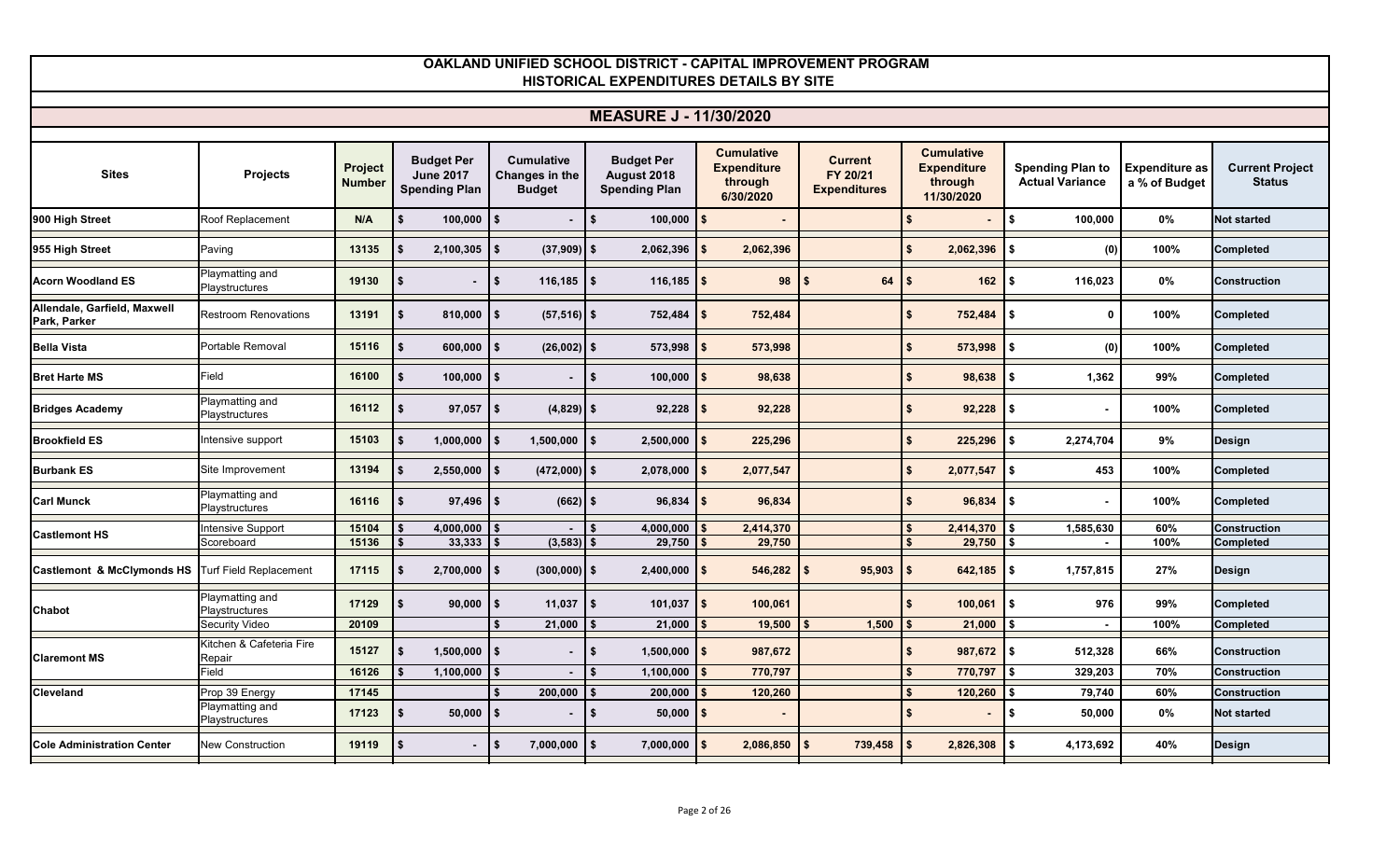#### **Sites Projects Project Number Budget Per June 2017 Spending Plan Cumulative Changes in the Budget Budget Per August 2018 Spending Plan Cumulative Expenditure through 6/30/2020 Current FY 20/21 Expenditures Cumulative Expenditure through 11/30/2020 Spending Plan to Actual Variance Expenditure as a % of Budget Current Project Status OAKLAND UNIFIED SCHOOL DISTRICT - CAPITAL IMPROVEMENT PROGRAM HISTORICAL EXPENDITURES DETAILS BY SITE MEASURE J - 11/30/2020 Crocker Highland** Playmatting and Playstructures Playstructures **16111 \$ 132,031 \$ (1) \$ 132,030 \$ 132,030 \$ 132,030 \$ - 100% Completed Dewey (Marcus Foster)** Education Learning Complex **15124 \$ 38,000,000 \$ (30,380,000) \$ 7,620,000 \$ 7,226,312 \$ 1,806 \$ 7,228,118 \$ 391,882 95% Completed East Oakland Pride** Playmatting and<br>
Playstructure Playstructure **17117 \$ 90,000 \$ - \$ 90,000 \$ - \$ - \$ 90,000 0% Design Edna Brewer MS** Field **15129 \$ 1,000,000 \$ - \$ 1,000,000 \$ 934,824 \$ 934,824 \$ 65,176 93% Completed** Paving **13130 \$ 1,494,461 \$ (25,862) \$ 1,468,599 \$ 1,468,599 \$ 1,468,599 \$ 0 100% Completed** Prop 39E Boiler Replacement **15120 \$ 250,000 \$ 1,350,000 \$ 1,600,000 \$ 1,329,719 \$ 14,466 \$ 1,344,185 \$ 255,815 84% Construction** Restroom Renovation **13160 \$ 757,496 \$ (92,246) \$ 665,250 \$ 665,250 \$ 665,250 \$ 0 100% Completed** Field **15128 \$ 1,100,000 \$ - \$ 1,100,000 \$ 1,098,431 \$ 1,098,431 \$ 1,569 100% Completed Emerson CDC** Playmatting and **Playmatting and** Playstructures **19131 \$ - \$ 60,585 \$ 60,585 \$ 237 \$ 237 \$ 60,348 0% Construction Emerson MS** Field **17111 \$ 2,000,000 \$ - \$ 2,000,000 \$ 1,331,717 \$ 601,682 \$ 1,933,398 \$ 66,602 97% Construction Esperanza** Security Video **20110 \$ 10,430 \$ 10,430 \$ 10,430 \$ 10,430 \$ - 100% Completed Franklin**<br> **Franklin**<br> **Playstructure** Playstructure **17118 \$ 50,000 \$ - \$ 50,000 \$ - \$ - \$ 50,000 0% Design Fremont HS** Modernization & New Construction **13158 \$ 80,000,000 \$ 37,000,000 \$ 117,000,000 \$ 65,761,926 \$ 14,140,401 \$ 79,902,326 \$ 37,097,674 68% Construction** Field **15139 \$ 1,000,000 \$ 31,000 \$ 1,031,000 \$ 1,030,150 \$ 1,030,150 \$ 850 100% Completed** Intensive Support **15105 \$ 2,000,000 \$ (6,000) \$ 1,994,000 \$ 1,912,991 \$ 5,030 \$ 1,918,021 \$ 75,979 96% Construction** Bleachers **13196 \$ 1,000,000 \$ (87,260) \$ 912,740 \$ 912,740 \$ 912,740 \$ (0) 100% Completed** Paving **13136 \$ 619,722 \$ (5,935) \$ 613,787 \$ 613,787 \$ 613,787 \$ 0 100% Completed** Restroom Renovation **13140 \$ 594,300 \$ (218,552) \$ 375,748 \$ 375,748 \$ 375,748 \$ (0) 100% Completed Glenview ES** Modernization & New Construction **13134 \$ 47,000,000 \$ (10,000,000) \$ 37,000,000 \$ 30,439,697 \$ 1,532,071 \$ 31,971,768 \$ 5,028,232 86% Construction Global Family** Playmatting and **Playstructure** Playstructure **17116 \$ 130,000 \$ (38,695) \$ 91,305 \$ 98 \$ 119 \$ 217 \$ 91,088 0% Design Grass Valley Playmatting and**<br>Playstructure Playstructure **16110 \$ 113,220 \$ (3) \$ 113,217 \$ 113,217 \$ 113,217 \$ - 100% Completed Elmhurst Frick MS Fruitvale ES**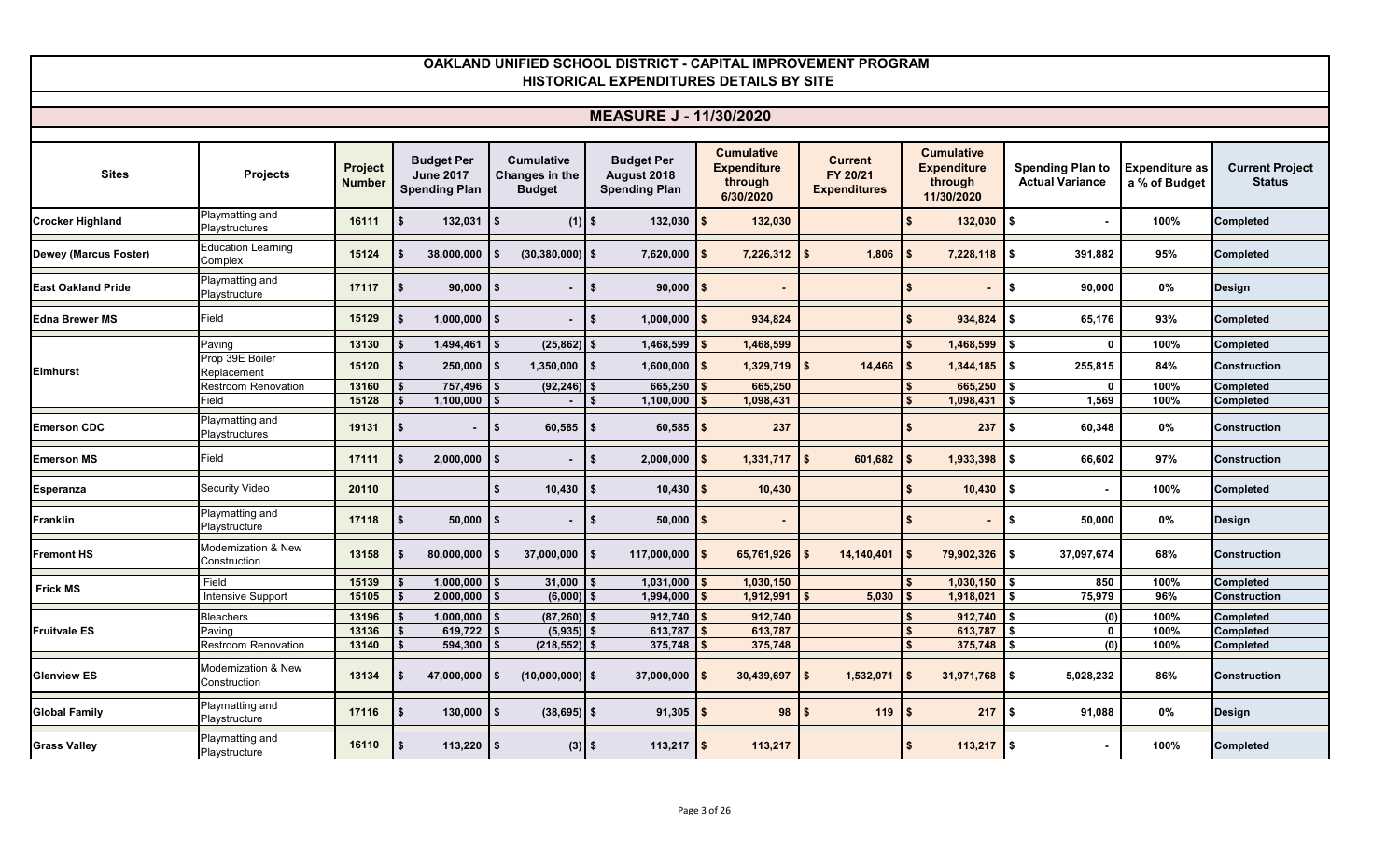#### **Sites Projects Project Number Budget Per June 2017 Spending Plan Cumulative Changes in the Budget Budget Per August 2018 Spending Plan Cumulative Expenditure through 6/30/2020 Current FY 20/21 Expenditures Cumulative Expenditure through 11/30/2020 Spending Plan to Actual Variance Expenditure as a % of Budget Current Project Status OAKLAND UNIFIED SCHOOL DISTRICT - CAPITAL IMPROVEMENT PROGRAM HISTORICAL EXPENDITURES DETAILS BY SITE MEASURE J - 11/30/2020 Havenscourt** Science Labs **15118 \$ 1,500,000 \$ 1,500,000 \$ 3,000,000 \$ 2,615,585 \$ 50 \$ 2,615,635 \$ 384,365 87% Construction** Finishing Kitchen **13175 \$ 2,500,000 \$ (1,742,921) \$ 757,079 \$ 702,441 \$ 97 \$ 702,538 \$ 54,541 93% Construction** Playmatting and Playstructure **16113 \$ 6,200 \$ (6,082) \$ 118 \$ 118 \$ 118 \$ - 100% Rescind Hintil** Playmatting and<br>Playstructure Playstructure 18107 \$ - | \$ 86,142 <mark>\$ 84,391 \$ 84,391 \$ 1,751 98% </mark>Completed<br>Playstructure **Horace Mann**<br> **Horace Mann**<br> **Example 20** Playstructure Playstructure **17125 \$ 90,000 \$ (6,618) \$ 83,382 \$ - \$ - \$ 83,382 0% Not started Howard** Playmatting and<br> **Playstructure** Playstructure **17119 \$ 96,323 \$ (76,519) \$ 19,804 \$ - \$ - \$ 19,804 0% Design Jefferson** Playmatting and<br>Playstructure Playstructure **18109 \$ - \$ 53,842 \$ 53,842 \$ 52,895 \$ 52,895 \$ 947 98% Completed** Playstructure Replacement **13199 \$ 80,917 \$ - \$ 80,917 \$ 80,917 \$ 80,917 \$ (0) 100% Completed** Playmatting and<br>Playstructure Playstructure **16114 \$ 29,000 \$ (8,480) \$ 20,520 \$ 20,520 \$ 20,520 \$ - 100% Completed Kaiser ES** Finishing Kitchen **13177 \$ 2,415,000 \$ - \$ 2,415,000 \$ 2,067,254 \$ 2,067,254 \$ 347,746 86% Completed King Estates** Portable Demolition **19107 \$ 115,000 \$ 115,000 \$ 88,800 \$ 88,800 \$ 26,200 77% Construction** Finishing Kitchen **13179 \$ 3,360,000 \$ 125,000 \$ 3,485,000 \$ 3,402,657 \$ 1,194 \$ 3,403,851 \$ 81,149 98% Construction** Child Development Center **N/A \$ 3,500,000 \$ - \$ 3,500,000 \$ - \$ - \$ 3,500,000 0% Not Started** Playmatting and Playstructure **18108 \$ 48,500 \$ 48,500 \$ - \$ - \$ 48,500 0% Not Started Lafayette Playmatting and**<br>Playstructure Playstructure **16107 \$ 89,000 \$ (658) \$ 88,342 \$ 88,342 \$ 88,342 \$ - 100% Completed Lincoln Contract Contract Playmatting and Playmatting and Playmatting and Playmatting and Playmatting and Playmatting and Playmatting and Playmatting and Playmatting and Playmatting and Playmatting and Playmatting and P** Playstructure **16115 \$ 68,178 \$ (7,001) \$ 61,177 \$ 61,177 \$ 61,177 \$ - 100% Completed Lockwood** Playmatting and<br> **Playstructure** Playstructure **17120 \$ 45,500 \$ - \$ 45,500 \$ 41,887 \$ 41,887 \$ 3,613 92% Completed** Expansion **13124 \$ 27,000,000 \$ (10,900,000) \$ 16,100,000 \$ 16,035,222 \$ 16,035,222 \$ 64,778 100% Completed Hillcrest Joaquin Miller ES Laurel ES**

**Madison MS**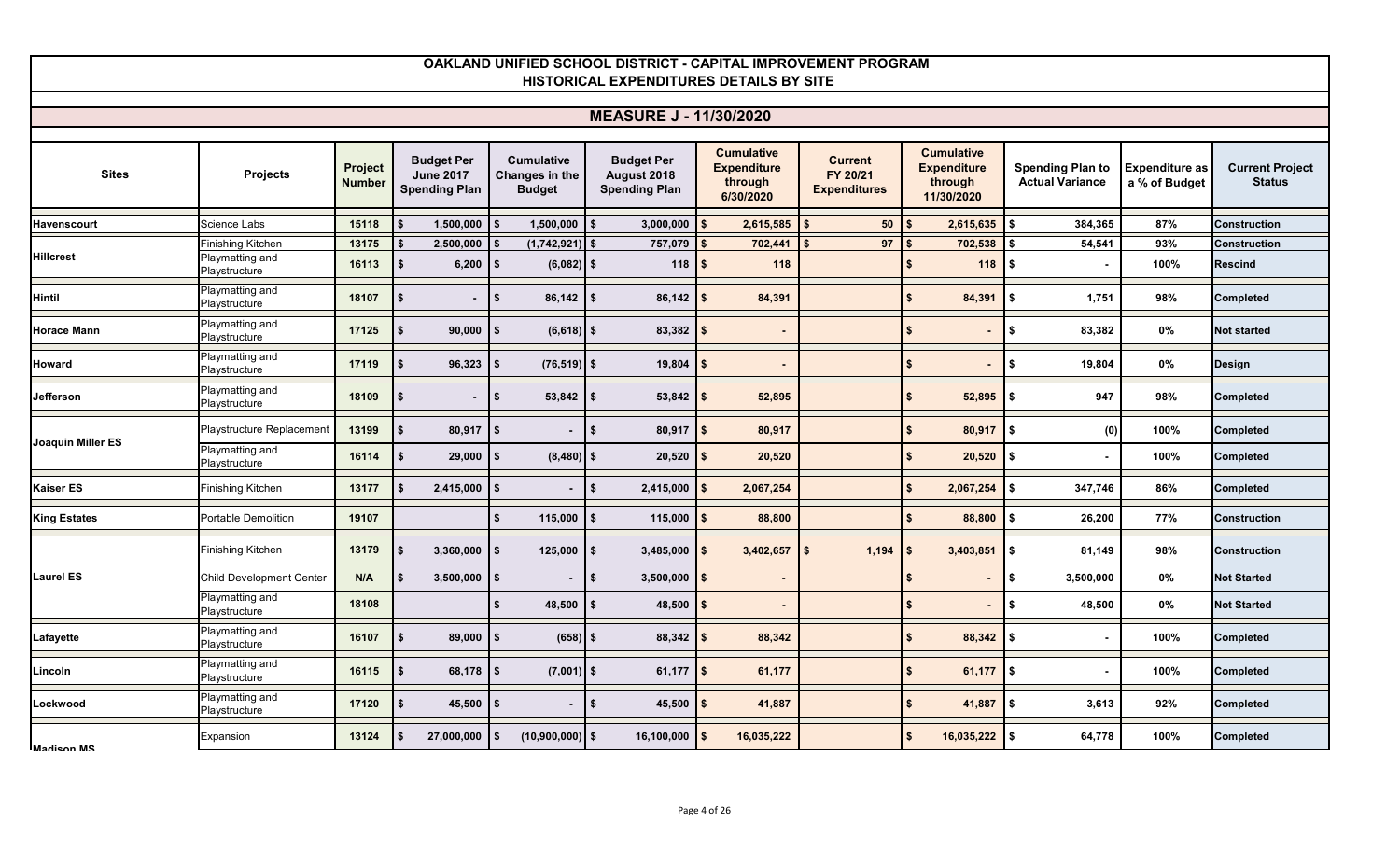#### **Sites Projects Project Number Budget Per June 2017 Spending Plan Cumulative Changes in the Budget Budget Per August 2018 Spending Plan Cumulative Expenditure through 6/30/2020 Current FY 20/21 Expenditures Cumulative Expenditure through 11/30/2020 Spending Plan to Actual Variance Expenditure as a % of Budget Current Project Status OAKLAND UNIFIED SCHOOL DISTRICT - CAPITAL IMPROVEMENT PROGRAM HISTORICAL EXPENDITURES DETAILS BY SITE MEASURE J - 11/30/2020** Prop 39E Lighting Upgrade **15141 \$ 220,000 \$ - \$ 220,000 \$ 195,876 \$ 195,876 \$ 24,124 89% Completed Madison** Camera Installation **20107 \$ 77,800 \$ - \$ 77,800 \$ 164 \$ 67,032 \$ 67,196 \$ 10,604 86% Design Madison & Garfield** Playmatting and **Madison & Garfield** Playstructures **16109 \$ 165,000 \$ (729) \$ 164,271 \$ 164,271 \$ 164,271 \$ - 100% Completed** Playground **13201 \$ 200,000 \$ - \$ 200,000 \$ 199,964 \$ 199,964 \$ 36 100% Completed** Prop 39E Boiler Replacement **15119 \$ 159,000 \$ 1,000 \$ 160,000 \$ 74,241 \$ 74,241 \$ 85,759 46% Design Manzanita Seed** Playmatting and **Manzanita Seed** Playstructure **17124 \$ 50,000 \$ - \$ 50,000 \$ - \$ - \$ 50,000 0% Not Started Markham** Playmatting and<br>Playstructure Playstructure **19140 \$ - \$ 50,000 \$ 50,000 \$ 50 \$ 50 \$ 49,950 0% Construction Maxwell Park** Playmatting and<br>Playstructures Playstructures **17121 \$ 156,457 \$ (11,528) \$ 144,929 \$ 140,425 \$ 140,425 \$ 4,505 97% Completed McClymonds HS** Intensive support **15106 \$ 2,000,000 \$ 200,000 \$ 2,200,000 \$ 2,195,975 \$ 2,195,975 \$ 4,025 100% Completed** Roofing **13151 \$ 205,237 \$ - \$ 205,237 \$ 205,237 \$ 205,237 \$ (0) 100% Completed** Boiler Replacement **20105 \$ 400,000 \$ 400,000 \$ 2,047 \$ 40,379 \$ 42,426 \$ 357,574 11% Design Montclair Montclair Playmatting and <b>Playstructure** Playstructure **16108 \$ 109,000 \$ (1,091) \$ 107,909 \$ 107,909 \$ 107,909 \$ - 100% Completed Montera MS** Field Improvement **N/A \$ 100,000 \$ - \$ 100,000 \$ - \$ - \$ 100,000 0% Not Started Multi-Site Restroom Renovation** Restroom Renovation **13144 \$ 108,043 \$ 289,734 \$ 397,777 \$ 96,169 \$ 96,169 \$ 301,608 24% Construction Oak Tech / Far West /Roosevelt/Piedmont** Restroom Renovation **13190 \$ 788,000 \$ (89,068) \$ 698,932 \$ 698,932 \$ 698,932 \$ 0 100% Completed** Prop 39E HV Replacement **15121 \$ 1,140,000 \$ - \$ 1,140,000 \$ 1,137,119 \$ 1,137,119 \$ 2,881 100% Completed** Turf Field Replacement **13154 \$ 2,500,000 \$ (656,483) \$ 1,843,517 \$ 1,843,517 \$ 1,843,517 \$ 0 100% Completed** Health center **13198 \$ 2,500,000 \$ (2,050,000) \$ 450,000 \$ 236,825 \$ 500 \$ 237,325 \$ 212,675 53% Construction** Prop 39E Lighting Upgrade **15122 \$ 921,000 \$ (325) \$ 920,675 \$ 920,675 \$ 920,675 \$ - 100% Completed** Scoreboard **15134 \$ 33,334 \$ (3,584) \$ 29,750 \$ 29,750 \$ 29,750 \$ - 100% Completed Madison MS Manzanita Melrose Oakland International HS Oakland Tech**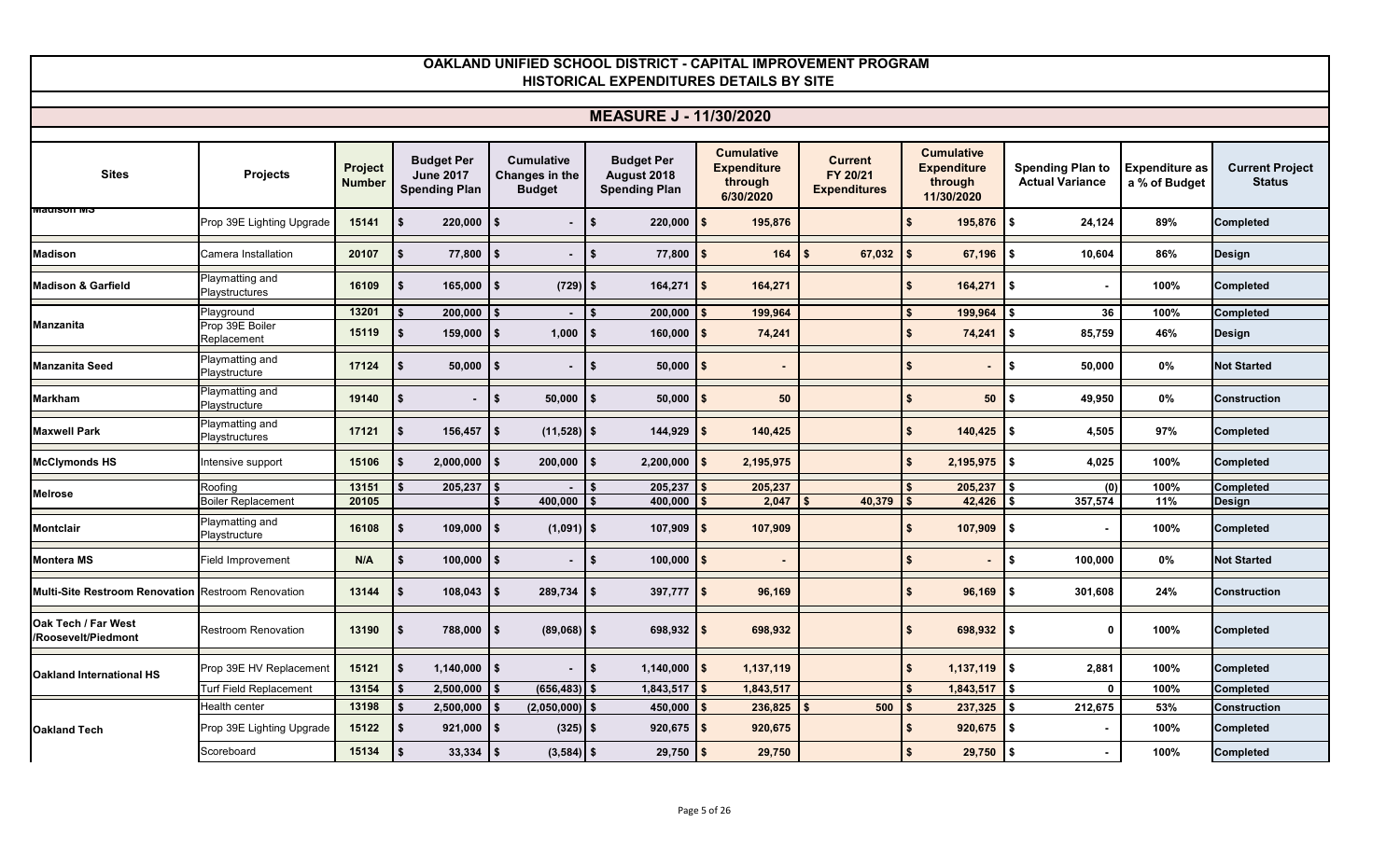| OAKLAND UNIFIED SCHOOL DISTRICT - CAPITAL IMPROVEMENT PROGRAM<br>HISTORICAL EXPENDITURES DETAILS BY SITE |                                               |                          |                                                               |                                                      |                                                          |                                                                 |                                                   |                                                                  |                                                   |                                        |                                         |  |  |
|----------------------------------------------------------------------------------------------------------|-----------------------------------------------|--------------------------|---------------------------------------------------------------|------------------------------------------------------|----------------------------------------------------------|-----------------------------------------------------------------|---------------------------------------------------|------------------------------------------------------------------|---------------------------------------------------|----------------------------------------|-----------------------------------------|--|--|
|                                                                                                          |                                               |                          |                                                               |                                                      |                                                          |                                                                 |                                                   |                                                                  |                                                   |                                        |                                         |  |  |
|                                                                                                          |                                               |                          |                                                               |                                                      | <b>MEASURE J - 11/30/2020</b>                            |                                                                 |                                                   |                                                                  |                                                   |                                        |                                         |  |  |
| <b>Sites</b>                                                                                             | <b>Projects</b>                               | Project<br><b>Number</b> | <b>Budget Per</b><br><b>June 2017</b><br><b>Spending Plan</b> | <b>Cumulative</b><br>Changes in the<br><b>Budget</b> | <b>Budget Per</b><br>August 2018<br><b>Spending Plan</b> | <b>Cumulative</b><br><b>Expenditure</b><br>through<br>6/30/2020 | <b>Current</b><br>FY 20/21<br><b>Expenditures</b> | <b>Cumulative</b><br><b>Expenditure</b><br>through<br>11/30/2020 | <b>Spending Plan to</b><br><b>Actual Variance</b> | <b>Expenditure as</b><br>a % of Budget | <b>Current Project</b><br><b>Status</b> |  |  |
| <b>Parker ES</b>                                                                                         | Turf Field Replacement                        | 13195                    | 1,762,493                                                     | $(28, 333)$ \$                                       | $1,734,160$ \$                                           | 1,734,105                                                       |                                                   | 1,734,105<br>\$.                                                 | 55<br>\$                                          | 100%                                   | <b>Completed</b>                        |  |  |
| Peralta                                                                                                  | Playmatting and<br>Playstructures             | 17122                    | $150,000$ \$                                                  | $56,500$   \$                                        | 206,500                                                  | 205,404                                                         |                                                   | 205,404                                                          | 1,096<br>$\sqrt{2}$                               | 99%                                    | <b>Completed</b>                        |  |  |
| <b>Piedmont ES</b>                                                                                       | Finishing Kitchen                             | 13184                    | 2,500,000                                                     | $(1,791,628)$ \$                                     | 708,372                                                  | 641,147                                                         | 7,500                                             | 648,647<br>\$                                                    | l s<br>59,725                                     | 92%                                    | <b>On Hold</b>                          |  |  |
|                                                                                                          | Playmatting and<br>Playstructures             | 19137                    |                                                               | $194,985$ \$                                         | $194,985$ \$                                             |                                                                 |                                                   |                                                                  | \$<br>194,985                                     | $0\%$                                  | <b>Design</b>                           |  |  |
| Prop 39 Energy Planning<br><b>Services Retrofit</b>                                                      | Prop 39E Planning/Retrofit                    | 13148                    | 460,000 $\frac{1}{3}$                                         |                                                      | $460,000$ \$<br>l \$                                     | 452,432                                                         |                                                   | $452,432$ \$<br>$\mathbf{s}$                                     | 7,568                                             | 98%                                    | <b>Completed</b>                        |  |  |
|                                                                                                          | Other Prop 39 Projects                        | N/A/16117                | 5,475,000                                                     | $(1,550,675)$ \$                                     | 3,924,325                                                | 1,289,742                                                       | 1,076                                             | 1,290,818                                                        | 2,633,507                                         | 33%                                    | <b>Design</b>                           |  |  |
| <b>Rudsdale</b>                                                                                          | Roofing                                       | 13153                    | -\$                                                           |                                                      | l\$<br>$246,245$ \$                                      | 246,245                                                         |                                                   | $246,245$ \$                                                     | (0)                                               | 100%                                   | <b>Completed</b>                        |  |  |
| Sankofa Academy                                                                                          | <b>Boiler Replacement</b>                     | 20106                    |                                                               | 400,000<br>\$                                        | 400,000<br>$\mathbf{s}$                                  | 1,993                                                           | 177,697                                           | 179,690<br>$\mathbf{s}$                                          | 220,310<br>\$                                     | 45%                                    | <b>Construction</b>                     |  |  |
| Sequoia ES                                                                                               | Playmatting and<br>Playstructures             | 19126                    |                                                               | $\sqrt{ }$<br>$89,400$   \$                          | $89,400.00$ \$                                           | 86,219                                                          |                                                   | $86,219$ \$<br>\$                                                | 3,181                                             | 96%                                    | <b>Construction</b>                     |  |  |
| Sherman                                                                                                  | Playmatting and<br>Playstructures             | 19138                    |                                                               | $206,885$ \$<br>\$                                   | $206,885$ \$                                             |                                                                 |                                                   | \$.                                                              | 206,885<br>\$                                     | 0%                                     | <b>Not Started</b>                      |  |  |
|                                                                                                          | Paving                                        | 13139                    | 11,008                                                        |                                                      | 11,008                                                   | 11,008                                                          |                                                   | 11,008                                                           | $\blacksquare$                                    | 100%                                   | Completed                               |  |  |
|                                                                                                          | Turf Field Replacement                        | 13197                    | 2,035,000<br>\$                                               | $(105, 537)$ \$                                      | 1,929,463                                                | 1,929,463                                                       |                                                   | 1,929,463                                                        | (0)                                               | 100%                                   | <b>Completed</b>                        |  |  |
| <b>Skyline HS</b>                                                                                        | Scoreboard                                    | 15135                    | 33,333                                                        | $(3,583)$ \$                                         | 29,750                                                   | 29,750                                                          |                                                   | 29,750<br>$\mathbf{s}$                                           |                                                   | 100%                                   | Completed                               |  |  |
|                                                                                                          | Gym Roofing                                   | 15131                    | 450,000<br>\$                                                 |                                                      | 450,000<br>-\$                                           | 264,051                                                         |                                                   | 264,051<br>$\mathbf{s}$                                          | 185,949<br>\$                                     | 59%                                    | <b>Construction</b>                     |  |  |
| <b>Sobrante Park</b>                                                                                     | Restroom Renovation                           | 13141                    | 451,850                                                       | $(138, 406)$ \$                                      | 313,444                                                  | 313,444                                                         |                                                   | 313,444<br>\$.                                                   | $\mathbf 0$<br>Ŝ.                                 | 100%                                   | <b>Completed</b>                        |  |  |
|                                                                                                          | <b>Technology and Common</b><br>Core          | N/A                      | $7,297,630$ \\$<br>-\$                                        | $(97, 630)$ \$                                       | 7,200,000                                                | 6,273,566<br>IS.                                                |                                                   | $\mathbf{\hat{z}}$<br>$6,273,566$ \$                             | 926,435                                           | 87%                                    | <b>Construction</b>                     |  |  |
| <b>Technology</b>                                                                                        | Technology Infrastructure<br>Upgrages (Erate) | N/A                      | $2,402,370$ \$<br>\$                                          | $47,630$ \ \$                                        | $2,450,000$ \$                                           | $2,371,232$ \$                                                  | 67,250                                            | $2,438,482$ \$<br>-\$                                            | 11,518                                            | 100%                                   | <b>Completed</b>                        |  |  |
|                                                                                                          | Educational Technology                        | N/A                      | 2,000,000                                                     |                                                      | 2,000,000                                                | 1,228,513                                                       |                                                   | 1,228,513                                                        | 771,487                                           | 61%                                    | <b>Construction</b>                     |  |  |
| <b>The Center</b>                                                                                        | Central Kitchen                               | 13133                    | $\mathbf{s}$<br>45,000,000                                    | $3,500,000$ \$                                       | 48,500,000                                               | 45,507,030                                                      | 353,319                                           | $45,860,349$ \$<br>$\sim$                                        | 2,639,651                                         | 95%                                    | <b>Completed</b>                        |  |  |
| Thornhill                                                                                                | Roofing                                       | 13152                    | $313,165$ \$                                                  |                                                      | l \$<br>$313,165$   \$                                   | 313,165                                                         |                                                   | $313,165$ \$                                                     | (0)                                               | 100%                                   | <b>Completed</b>                        |  |  |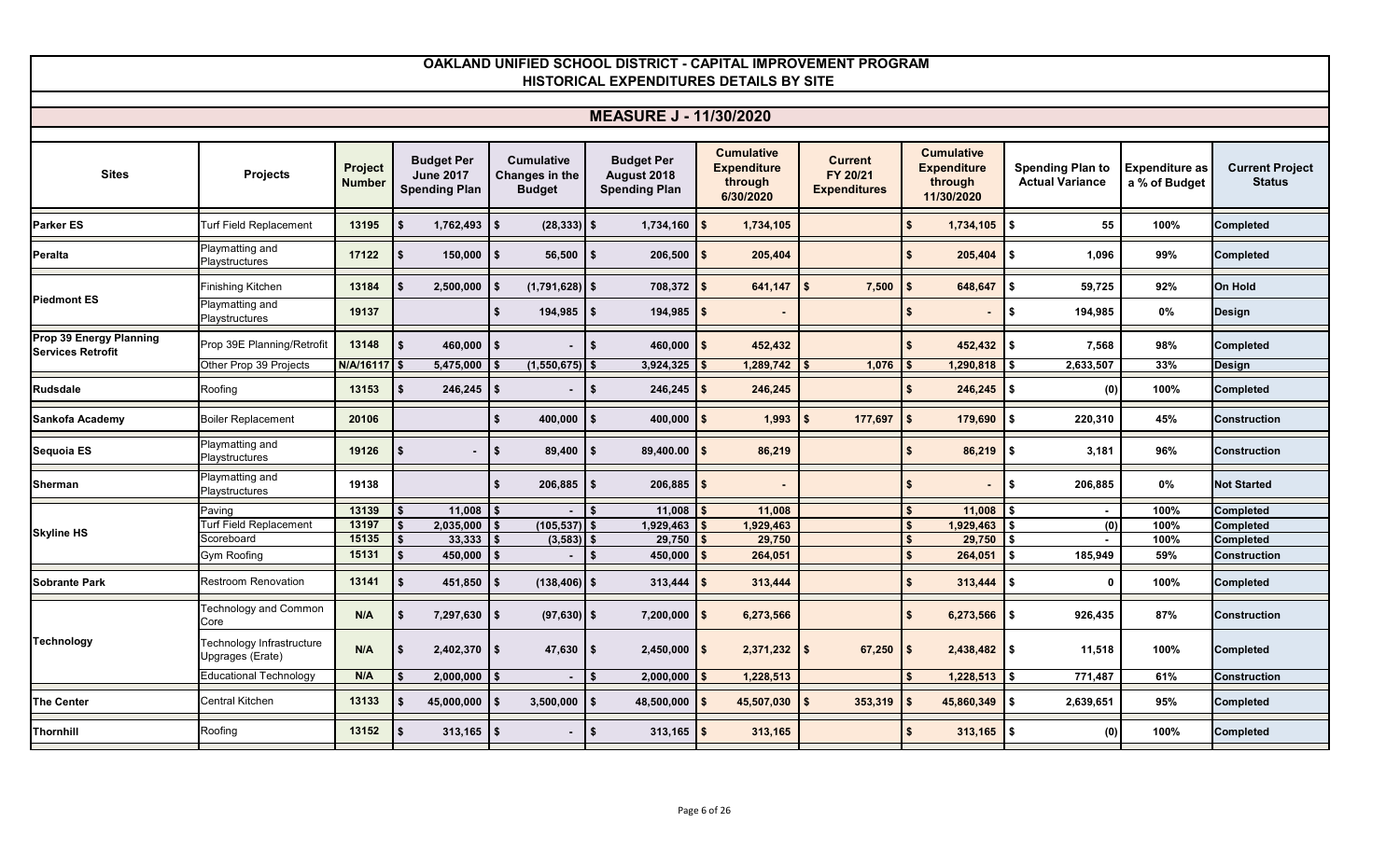| <b>MEASURE J - 11/30/2020</b>                                             |                                   |                          |                                           |                                 |                                     |                                            |                                 |                                             |                                                   |                                        |                                         |  |
|---------------------------------------------------------------------------|-----------------------------------|--------------------------|-------------------------------------------|---------------------------------|-------------------------------------|--------------------------------------------|---------------------------------|---------------------------------------------|---------------------------------------------------|----------------------------------------|-----------------------------------------|--|
|                                                                           |                                   |                          | <b>Budget Per</b>                         | <b>Cumulative</b>               | <b>Budget Per</b>                   | <b>Cumulative</b>                          | <b>Current</b>                  | <b>Cumulative</b>                           |                                                   |                                        |                                         |  |
| <b>Sites</b>                                                              | <b>Projects</b>                   | Project<br><b>Number</b> | <b>June 2017</b><br><b>Spending Plan</b>  | Changes in the<br><b>Budget</b> | August 2018<br><b>Spending Plan</b> | <b>Expenditure</b><br>through<br>6/30/2020 | FY 20/21<br><b>Expenditures</b> | <b>Expenditure</b><br>through<br>11/30/2020 | <b>Spending Plan to</b><br><b>Actual Variance</b> | <b>Expenditure as</b><br>a % of Budget | <b>Current Project</b><br><b>Status</b> |  |
| <b>Various Sites ADA Upgrades</b>                                         | <b>ADA Upgrades</b>               | N/A                      |                                           | $1,000,000$   \$<br>- \$        | $1,000,000$   \$                    |                                            |                                 | \$                                          | \$<br>1,000,000                                   | $0\%$                                  | <b>Not Started</b>                      |  |
| <b>Various Sites Boiler</b><br>Replacement                                | <b>Boiler Replacement</b>         | N/A                      |                                           | $700,000$ \$                    | $700,000$ \$                        |                                            |                                 | Ŝ.                                          | l \$<br>700,000                                   | 0%                                     | <b>Design</b>                           |  |
| <b>Various Sites CSI</b>                                                  | California Solar Initiative       | 13128                    | 35,000,000                                | $(4,000,000)$ \$                | $31,000,000$ \$                     | 28,901,356                                 | 9,518<br><b>S</b>               | 28,910,874                                  | \$<br>2,089,126                                   | 93%                                    | <b>Construction</b>                     |  |
| Various Sites Finishing Kitchen Finishing Kitchen                         |                                   | 16104                    | 200,000                                   | $184,549$ \$                    | $384,549$ \$                        | 162,390                                    |                                 | $162,390$ \$<br>\$                          | 222,159                                           | 42%                                    | <b>Design</b>                           |  |
| <b>Various Lead Abatement</b>                                             | Lead Abatement                    |                          |                                           | 2,300,000                       | 2,300,000                           |                                            |                                 | \$                                          | \$<br>2,300,000                                   | 0%                                     | <b>Not Started</b>                      |  |
| <b>Various Sites Playmatting</b><br><b>Structure</b>                      | Playmatting and<br>Playstructures | 15130                    | 7,010,450                                 | $(6,966,455)$ \$                | 43,995   \$                         | 5,270                                      |                                 | $5,270$ \$<br>\$                            | 38,725                                            | 12%                                    | <b>Design</b>                           |  |
| <b>Various Sites Paving Project</b>                                       | <b>Paving Projects</b>            | 13147                    | 1,961,000<br>$\mathbf{s}$                 | $(253, 723)$ \$                 | $1,707,278$ \$                      | 1,707,277                                  |                                 | $\mathbf{s}$<br>$1,707,277$ \$              |                                                   | 100%                                   | <b>Completed</b>                        |  |
| <b>Various Sites - Restroom</b><br>Rennovation                            | Restroom Renovation               | N/A                      | 3,000,000<br>I \$                         | $(3,000,000)$ \$                | $\blacksquare$                      | l \$                                       |                                 | \$                                          | \$                                                | $0\%$                                  | <b>Rescind</b>                          |  |
| <b>Various Sites Roofing</b>                                              | Roofing                           | N/A                      | 700,000                                   |                                 | 700,000                             |                                            |                                 | \$                                          | \$<br>700,000                                     | $0\%$                                  | <b>Design</b>                           |  |
| <b>Various Science Classrooms &amp;</b><br>Labs                           | Science Labs                      | N/A                      | 11,250,000<br>- 56                        | $(11, 250, 000)$ \$             | $\overline{\phantom{a}}$            |                                            |                                 | Ŝ.                                          | \$                                                | 0%                                     | <b>Rescind</b>                          |  |
| <b>Various Sites Security</b><br>Improvement HS and priority<br><b>MS</b> | Security Improvements             | 17104/<br>17100          | $1,922,200$ \$                            | $(31, 430)$ \$                  | $1,890,770$ \$                      | $1,500,060$ \$                             | 6,500                           | $1,506,561$ \$<br>\$                        | 384,209                                           | 80%                                    | <b>Construction</b>                     |  |
| Video Maintenance &<br>Troubleshooting                                    | Security Camera                   | 15132                    | $500,000$ \$                              |                                 | $500,000$ \$<br>I \$                | 92,721                                     |                                 | $92,721$ \$<br>\$                           | 407,279                                           | 19%                                    | <b>Construction</b>                     |  |
|                                                                           | Expansion                         | 13125                    | 3,000,000                                 | $(500,000)$ \$                  | 2,500,000                           | 2,104,403                                  |                                 | 2,104,403<br>$\mathbf{s}$                   | 395,597                                           | 84%                                    | <b>Completed</b>                        |  |
| Washington (Sankofa) ES                                                   | Playmatting & Playstructure       | 17112                    | $85,088$ \ \$<br>$\overline{\phantom{a}}$ | $(972)$ \$                      | $84,116$ \$                         | 84,116                                     |                                 | \$<br>$84,116$ \$                           |                                                   | 100%                                   | <b>Completed</b>                        |  |
| <b>Webster &amp; Lockwood</b>                                             | <b>Restroom Renovation</b>        | 13189                    | 1,539,800                                 | $(243, 435)$ \$                 | 1,296,365                           | 1,296,365                                  |                                 | $1,296,365$ \$<br>$\mathbf{s}$              | $\Omega$                                          | 100%                                   | <b>Completed</b>                        |  |
| <b>Westlake MS</b>                                                        | Field                             | 15137                    | 1,100,000<br>l \$                         |                                 | l \$<br>$1,100,000$ \$              | $1,059,473$ \$                             | 1,199                           | $1,060,672$ \$<br>\$                        | 39,328                                            | 96%                                    | <b>Construction</b>                     |  |
| <b>Whittier ES</b>                                                        | <b>Greenleaf Expansion</b>        | 13126                    | 40,000,000                                | $(520,000)$ \$                  | 39,480,000                          | 38,748,396                                 |                                 | $38,748,396$ \$<br>\$                       | 731,604                                           | 98%                                    | <b>Completed</b>                        |  |
|                                                                           |                                   |                          |                                           |                                 |                                     |                                            |                                 |                                             |                                                   |                                        |                                         |  |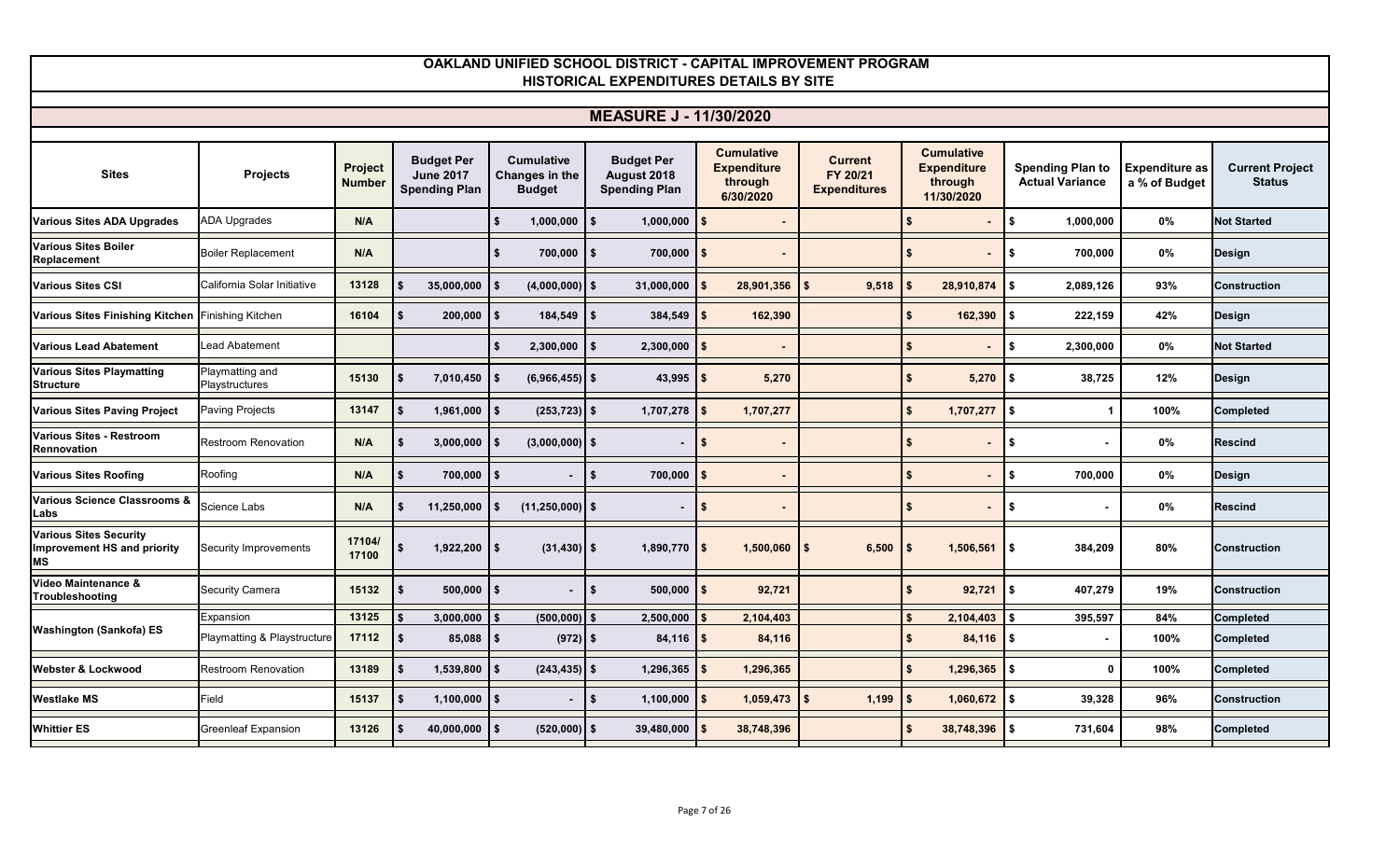#### **Sites Projects Projects Number Budget Per June 2017 Spending Plan Cumulative Changes in the Budget Budget Per August 2018 Spending Plan Cumulative Expenditure through 6/30/2020 Current FY 20/21 Expenditures Cumulative Expenditure through 11/30/2020 Spending Plan to Actual Variance Expenditure as a % of Budget Current Project Status OAKLAND UNIFIED SCHOOL DISTRICT - CAPITAL IMPROVEMENT PROGRAM HISTORICAL EXPENDITURES DETAILS BY SITE MEASURE J - 11/30/2020 Yuk Yau** Playmatting & Playstructure **18106 \$ - \$ 156,262 \$ 156,262 \$ 154,038 \$ 154,038 \$ 2,224 99% Completed** Admin Salaries **N/A \$ 11,955,897 \$ 7,967,074 \$ 19,922,971 \$ 18,506,799 \$ 1,409,540 \$ 19,916,339 \$ 6,632 100% N/A** General Consulting **N/A \$ 28,303,196 \$ 5,696,804 \$ 34,000,000 \$ 31,810,869 \$ 1,783,976 \$ 33,594,845 \$ 405,155 99% N/A** Fiscal Admin Salaries **N/A \$ 300,000 \$ 200,000 \$ 500,000 \$ 263,920 \$ 263,920 \$ 236,080 53% N/A** Facilities Operation Expenses **N/A \$ 1,111,865 \$ 3,709,223 \$ 4,821,088 \$ 4,663,978 \$ 21,583 \$ 4,685,561 \$ 135,527 97% N/A Bond Program Contingency** Contingency **N/A \$ - \$ 3,161,813 \$ 3,161,813 \$ - \$ - \$ 3,161,813 0% N/A Bond Restricted Draw** Interim Housing / Broadway Rent **N/A \$ 6,500,000 \$ 7,980,000 \$ 14,480,000 \$ 10,650,461 \$ 1,024,840 \$ 11,675,300 \$ 2,804,700 81% N/A Cost of bonds--\$175M** Series 2019 A & B **\$ 58,280 \$ 58,280.05 \$ 58,280 \$ 58,280 \$ - 100% N/A Facility Master Plan** Facility Master Plan **N/A \$ 2,500,000 \$ - \$ 2,500,000 \$ 2,068,568 \$ 2,068,568 \$ 431,432 83% N/A Adjustments** Close-Out Adjustment **N/A \$ 21,088 \$ 21,088.00 \$ 21,088 \$ 21,088 \$ - 100% N/A Total Measure J \$ 475,000,000 \$ 0 \$ 475,000,000 \$ 368,762,651 \$ 22,105,749 \$ 390,868,399 \$ 84,131,601 82% Bond Program Coordination**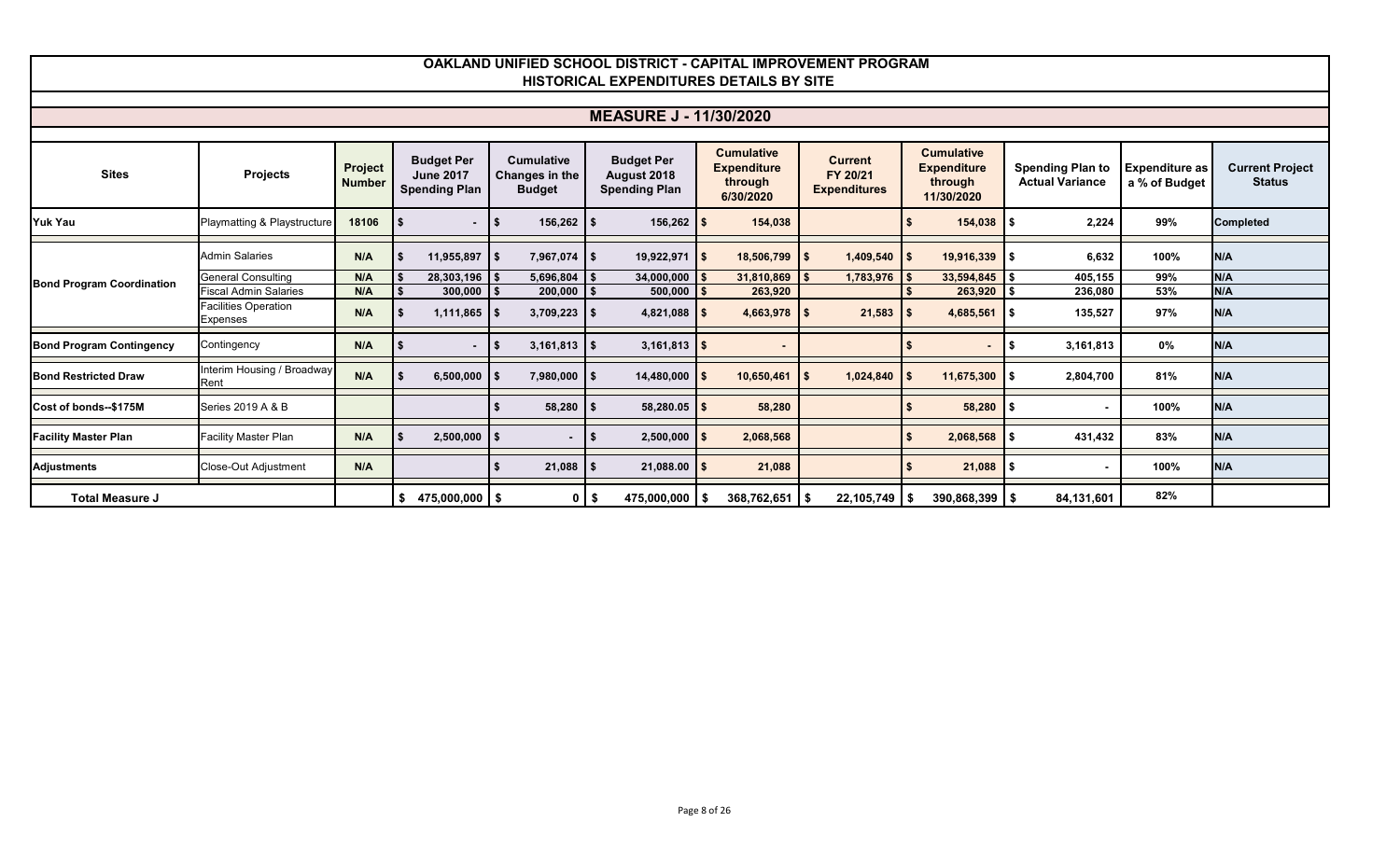|                                                | <b>MEASURE B - 11/30/2020</b>                     |                          |                                                 |                                                      |                                                                     |                                                              |                                               |                                                               |                                                   |                      |                                     |  |  |  |
|------------------------------------------------|---------------------------------------------------|--------------------------|-------------------------------------------------|------------------------------------------------------|---------------------------------------------------------------------|--------------------------------------------------------------|-----------------------------------------------|---------------------------------------------------------------|---------------------------------------------------|----------------------|-------------------------------------|--|--|--|
| <b>Sites</b>                                   | <b>Projects</b>                                   | Project<br><b>Number</b> | <b>Original Board</b><br><b>Approved Budget</b> | <b>Cumulative</b><br>Changes in the<br><b>Budget</b> | <b>Cumulative Board</b><br><b>Approved Project</b><br><b>Budget</b> | <b>Cumulative</b><br><b>Expenditure through</b><br>6/30/2020 | <b>Current FY20/21</b><br><b>Expenditures</b> | <b>Cumulative</b><br><b>Expenditure through</b><br>11/30/2020 | <b>Budget Surplus Expenditure as</b><br>/ Deficit | a % of Budget        | <b>Project Status</b>               |  |  |  |
| <b>Allendale Fire</b>                          | Fire Alarm                                        | 07127                    | $613,326$ \$                                    | $(194, 517)$ \$                                      | $418,809$ \$                                                        | 418,809                                                      |                                               | 418,809 \$                                                    |                                                   | 100%                 | Completed                           |  |  |  |
| Arroyo Viejo CDC                               | New School Addition                               | 07024                    | 3,091,871                                       | 364,044<br>\$                                        | 3,455,914                                                           | 3,455,914                                                    |                                               | 3,455,914                                                     |                                                   | 100%                 | <b>Completed</b>                    |  |  |  |
| <b>Arts Far West HS</b>                        | PA Upgrade<br>Fire Alarm                          | 07015<br>07121           | 24,315<br>255,000                               | 101,879<br>\$<br>6,430<br>$\mathbf{s}$               | 126,194<br>261,430                                                  | 126,194<br>261,430                                           |                                               | 126,194<br>261,430                                            |                                                   | 100%<br>100%         | Completed<br>Completed              |  |  |  |
| <b>Aspire Roof &amp; Gutter</b><br>Replacement | Roofing & Gutter Replacement                      | 13142                    | $16,590$ \$                                     |                                                      | $16,590$ \$<br>\$                                                   | 16,590                                                       |                                               | 16,590                                                        | IS.                                               | 100%                 | <b>Rescind</b>                      |  |  |  |
| <b>Bella Vista ES</b>                          | Fire Alarm                                        | 07125                    | $621,000$ \$                                    | 110,986                                              | 731,986<br>\$                                                       | 731,986                                                      |                                               | 731,986 \$                                                    |                                                   | 100%                 | Completed                           |  |  |  |
| <b>Bret Harte</b>                              | Modernization                                     | 03025B                   | $4,814,622$ \$                                  | (35, 836)                                            | 4,778,786<br>-S                                                     | 4,778,786                                                    |                                               | 4,778,786                                                     | l \$                                              | 100%                 | Completed                           |  |  |  |
| <b>Brookfield</b>                              | Playground                                        | 07116                    | 45,000                                          | $(6, 781)$ \$<br>$\mathbf{s}$                        | 38,219                                                              | 38,219                                                       |                                               | 38,219                                                        | l \$                                              | 100%                 | Completed                           |  |  |  |
|                                                | Fire Alarm                                        | 19121                    |                                                 | 71,669                                               | 71,669                                                              | 61,723                                                       | (0)                                           | 61,723                                                        | 9,946<br>l \$                                     | 86%                  | <b>Completed</b>                    |  |  |  |
| <b>Burbank</b>                                 | Classroom Addition<br>Fire Alarm                  | 06007<br>07130           | 1,366,600<br>621,000                            | (1, 353, 038)<br>\$<br>87,126<br>\$                  | 13,562<br>708,126                                                   | 13,562<br>708,126                                            |                                               | 13,562<br>708,126                                             |                                                   | 100%<br>100%         | Completed<br>Completed              |  |  |  |
| <b>Burkhalter</b>                              | Portable Installation                             | 07147                    | 280,000                                         | (952)<br>\$                                          | 279,048                                                             | 279,048                                                      |                                               | 279,048                                                       | l \$                                              | 100%                 | Completed                           |  |  |  |
| <b>Calvin Simmons</b>                          | Health Center<br>Career Tech Lab<br>Modernization | 07001<br>07140<br>03035  | 4,100<br>1,600,000<br>$3,782,059$ \$            | 1,084,319<br>\$<br>(5,814)<br>104,294                | 1,088,419<br>1,594,186<br>3,886,353<br>\$                           | 1,088,419<br>1,594,186<br>3,886,353                          |                                               | 1,088,419<br>1,594,186<br>$3,886,353$ \$                      |                                                   | 100%<br>100%<br>100% | Completed<br>Completed<br>Completed |  |  |  |
| <b>Carter Middle</b>                           | Modernization                                     | 03026                    | 2,500,000                                       | 451,025<br>\$                                        | 2,951,025<br>\$                                                     | 2,951,025                                                    |                                               | 2,951,025                                                     |                                                   | 100%                 | Completed                           |  |  |  |
| <b>Castlemont</b>                              | Auditorium Renovation                             | 06015                    | 2,570,000                                       | 990,570<br>\$                                        | 3,560,570<br>\$                                                     | 3,560,570                                                    |                                               | 3,560,570                                                     | <b>S</b>                                          | 100%                 | <b>Completed</b>                    |  |  |  |
| <b>Centro Infantil CDC</b>                     | Fire Alarm                                        | 07093                    | 90,200                                          | 354,677<br>$\mathbf{s}$                              | 444,877<br>\$                                                       | 444,877                                                      |                                               | 444,877 \$                                                    |                                                   | 100%                 | Completed                           |  |  |  |
| Chabot                                         | Port Replacement                                  | 06001                    | 18,900,000                                      | (177, 909)<br>\$                                     | 18,722,091                                                          | 18,722,091                                                   |                                               | 18,722,091                                                    |                                                   | 100%                 | Completed                           |  |  |  |
|                                                | <b>Jrban Forestry</b>                             | 07109                    | 220,000                                         | $(77, 787)$ \$<br>\$                                 | 142,213                                                             | 142,213                                                      |                                               | 142,213                                                       | l \$                                              | 100%                 | Completed                           |  |  |  |
| <b>Cesar Chavez</b>                            | Fire Alarm                                        | 07103                    | 546,900                                         | 74,195<br>\$                                         | 621,095                                                             | 621,095                                                      |                                               | 621,095                                                       |                                                   | 100%                 | Completed                           |  |  |  |
| Claremont                                      | Landscaping                                       | 07088                    | $800,000$ \$                                    | $(172, 216)$ \$                                      | 627,784                                                             | 627,784                                                      |                                               | 627,784 \$                                                    |                                                   | 100%                 | Completed                           |  |  |  |
| Cleveland                                      | Modernization                                     | 03037                    | 2,794,295                                       | 1,009,279<br>- \$                                    | 3,803,574                                                           | 3,803,574                                                    |                                               | 3,803,574                                                     |                                                   | 100%                 | Completed                           |  |  |  |
|                                                | <b>Health Center</b>                              | 07004                    | 4,100                                           | 67,850<br>\$                                         | 71,950<br>\$                                                        | 71,950                                                       |                                               | 71,950                                                        | l \$                                              | 100%                 | Completed                           |  |  |  |
| <b>Cole Middle School</b>                      | Intrusion Alarm & PA Upgrade                      | 07014                    | $24,555$ \$                                     | $121,796$ \$                                         | 146,351                                                             | 146,351                                                      |                                               | $146,351$ \$                                                  |                                                   | 100%                 | Completed                           |  |  |  |
|                                                | School Modernization                              | 06018                    | 7,500,000                                       | $(6,520,161)$ \$<br>\$                               | 979,839                                                             | 979,839                                                      |                                               | 979,839                                                       |                                                   | 100%                 | Completed                           |  |  |  |
|                                                |                                                   |                          |                                                 |                                                      |                                                                     |                                                              |                                               |                                                               |                                                   |                      |                                     |  |  |  |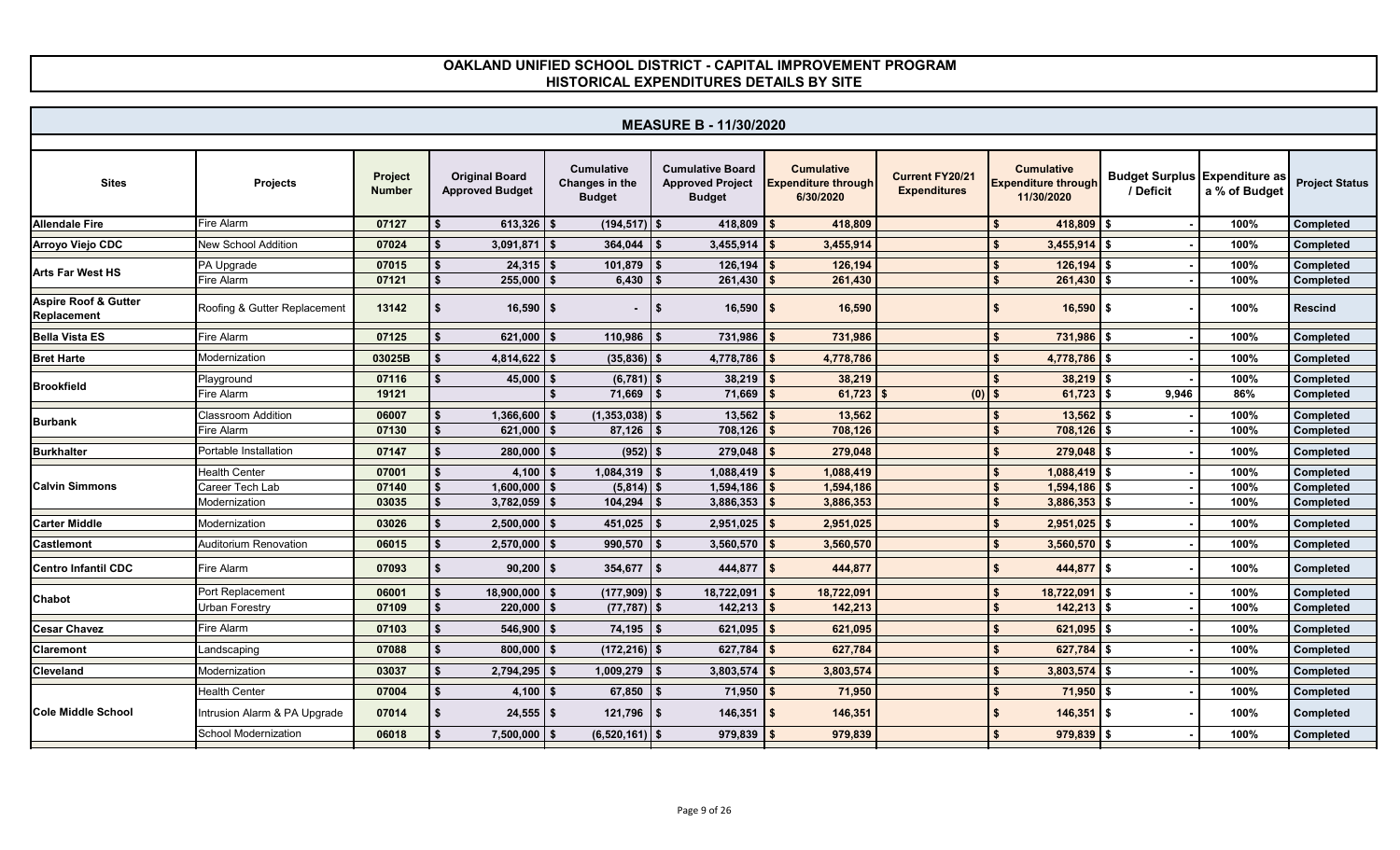|                                                          | <b>MEASURE B - 11/30/2020</b>      |                          |                                                 |                                                      |                                                                     |                                                              |                                               |                                                               |                                                       |      |                       |  |  |  |
|----------------------------------------------------------|------------------------------------|--------------------------|-------------------------------------------------|------------------------------------------------------|---------------------------------------------------------------------|--------------------------------------------------------------|-----------------------------------------------|---------------------------------------------------------------|-------------------------------------------------------|------|-----------------------|--|--|--|
|                                                          |                                    |                          |                                                 |                                                      |                                                                     |                                                              |                                               |                                                               |                                                       |      |                       |  |  |  |
| <b>Sites</b>                                             | <b>Projects</b>                    | Project<br><b>Number</b> | <b>Original Board</b><br><b>Approved Budget</b> | <b>Cumulative</b><br>Changes in the<br><b>Budget</b> | <b>Cumulative Board</b><br><b>Approved Project</b><br><b>Budget</b> | <b>Cumulative</b><br><b>Expenditure through</b><br>6/30/2020 | <b>Current FY20/21</b><br><b>Expenditures</b> | <b>Cumulative</b><br><b>Expenditure through</b><br>11/30/2020 | Budget Surplus Expenditure as / Deficit a % of Budget |      | <b>Project Status</b> |  |  |  |
| Cox                                                      | New Classroom Addition             | 03049-2<br>/03049-4      | $8,163,396$ \$                                  | $8,333,920$ \\$                                      | $16,497,316$ \$                                                     | 16,497,316                                                   |                                               | $16,497,316$ $\frac{1}{3}$                                    |                                                       | 100% | Completed             |  |  |  |
|                                                          | Modernization                      | 03027                    | 2,000,000<br>\$                                 | 3,194,333                                            | 5,194,333                                                           | 5,194,333                                                    |                                               | 5,194,333                                                     |                                                       | 100% | Completed             |  |  |  |
|                                                          | California Solar                   | 13128/12100              | $67,025$ \$                                     |                                                      | 67,025                                                              | 67,025                                                       |                                               | $67,025$ \$                                                   |                                                       | 100% | Completed             |  |  |  |
|                                                          | Dist-Wide Playground<br>Inspection | 07038                    | $1,600,000$ \$<br>\$.                           | $(28, 941)$ \$                                       | $1,571,059$ \$                                                      | 1,571,059                                                    |                                               | $1,571,059$ \$                                                |                                                       | 100% | Completed             |  |  |  |
| District-Wide                                            | Fire Alarm Maintenance             | 07134                    | 1,400,000                                       | $(68, 123)$ \$<br>l S                                | 1,331,877                                                           | 1,331,877                                                    |                                               | 1,331,877                                                     |                                                       | 100% | Completed             |  |  |  |
|                                                          | Various Repair Fire Alarm          | 3055                     | 23,658                                          | 54,661                                               | 78,319                                                              | 78,319                                                       |                                               | 78,319                                                        |                                                       | 100% | <b>Completed</b>      |  |  |  |
|                                                          | Security Camera                    | N/A                      | $257,599$ \$                                    | $\sim$                                               | 257,599                                                             | 257,599                                                      |                                               | 257,599                                                       |                                                       | 100% | Completed             |  |  |  |
| <b>Downtown Educational</b>                              | <b>New School Addition</b>         | 07047                    | 37,729,051<br>\$.                               | l S<br>7,987,281                                     | $45,716,331$ \$<br>- \$                                             | $45,710,426$ \$                                              | $2,970$ \$                                    | $45,713,396$ \$                                               | 2,936                                                 | 100% | <b>Completed</b>      |  |  |  |
| <b>Complex (LEEC)</b>                                    | Relocation                         | 07034                    | 1,000,000                                       | $(34,259)$ \$<br>-\$                                 | 965,741                                                             | 965,741                                                      |                                               | 965,741                                                       |                                                       | 100% | Completed             |  |  |  |
| <b>Edna Brewer</b>                                       | Fire Alarm                         | 13143                    | $102,500$ \$                                    | 1,221,644                                            | $1,324,144$ \$                                                      | $1,295,685$ $\frac{1}{5}$                                    | $2,146$ \$                                    | $1,297,831$ \$                                                | 26,313                                                | 98%  | Completed             |  |  |  |
| <b>Elmhurst</b>                                          | Modernization                      | 06003/06003              | $7,300,000$ \$                                  | $(689, 460)$ \$                                      | 6,610,540 \$                                                        | 6,610,540                                                    |                                               | 6,610,540 \$                                                  |                                                       | 100% | <b>Completed</b>      |  |  |  |
|                                                          | New School                         | 07078                    | $750,000$ \$                                    | $(254, 911)$ \$                                      | 495,089                                                             | 495,089                                                      |                                               | 495,089                                                       | <b>S</b>                                              | 100% | Completed             |  |  |  |
| <b>Emerson</b>                                           | Modernization                      | 03030                    | $1,800,000$ \$                                  | 2,101,313                                            | 3,901,313                                                           | 3,901,313                                                    |                                               | 3,901,313                                                     |                                                       | 100% | Completed             |  |  |  |
| Fire & Intrusion Alarm<br><b>Standards Annual Review</b> | Fire Alarm                         | 19129                    |                                                 | $21,000$   \$<br>\$                                  | $21,000$   \$                                                       | 12,311                                                       |                                               | $12,311$ \$                                                   | 8,689                                                 | 59%  | <b>Construction</b>   |  |  |  |
| <b>Foster ES</b>                                         | Fire Alarm                         | 07119                    | 428,500                                         | $(417, 076)$ \$                                      | 11,424                                                              | 11,424                                                       |                                               | 11,424                                                        |                                                       | 100% | Completed             |  |  |  |
|                                                          | Library Repair                     | 13118                    | 13,883                                          |                                                      | 13,883                                                              | 13,883                                                       |                                               | 13,883                                                        |                                                       | 100% | Completed             |  |  |  |
| Fremont                                                  | Modernization                      | 05015                    | 850,000                                         | $(791, 643)$ \$                                      | 58,357                                                              | 58,357                                                       |                                               | 58,357                                                        |                                                       | 100% | Completed             |  |  |  |
|                                                          | Modernization-Phase 3              | 05015                    | 620,000                                         | 21,205                                               | 641,205                                                             | 641,205                                                      |                                               | 641,205                                                       |                                                       | 100% | Completed             |  |  |  |
|                                                          | <b>New School Clinic</b>           | 07077                    | 750,000                                         | (25, 363)<br>- \$                                    | 724,638                                                             | 724,638                                                      |                                               | 724,638                                                       |                                                       | 100% | Completed             |  |  |  |
| <b>Frick</b>                                             | Fire Alarm Panel Replacement       | 19102                    |                                                 | $50,489$ \$                                          | 50,489.00                                                           | 45,440                                                       |                                               | $45,440$ \$                                                   | 5,049                                                 | 90%  | Completed             |  |  |  |
| Fruitvale                                                | Fire Alarm                         | 15125                    | 104,700                                         | 1,190,399<br>\$                                      | 1,295,099                                                           | 961,705                                                      | 8,965                                         | 970,670                                                       | 324,429                                               | 75%  | <b>Construction</b>   |  |  |  |
| Glenview                                                 | Fire Alarm                         | 07124                    | 559,800                                         | $(515, 379)$ \$                                      | 44,421                                                              | 44,421                                                       |                                               | 44,421                                                        |                                                       | 100% | Completed             |  |  |  |
| Golden Gate CDC                                          | Fire Alarm                         | 07095                    | 90,200                                          | $(87,611)$ \$                                        | 2,589                                                               | 2,589                                                        |                                               | 2,589                                                         |                                                       | 100% | <b>Rescind</b>        |  |  |  |
| <b>Grass Valley CDC</b>                                  | Fire Alarm                         | 13132                    | 20,000                                          | $(8, 129)$ \$                                        | 11,871                                                              | 11,871                                                       |                                               | 11,871                                                        |                                                       | 100% | <b>Rescind</b>        |  |  |  |
|                                                          |                                    |                          |                                                 |                                                      |                                                                     |                                                              |                                               |                                                               |                                                       |      |                       |  |  |  |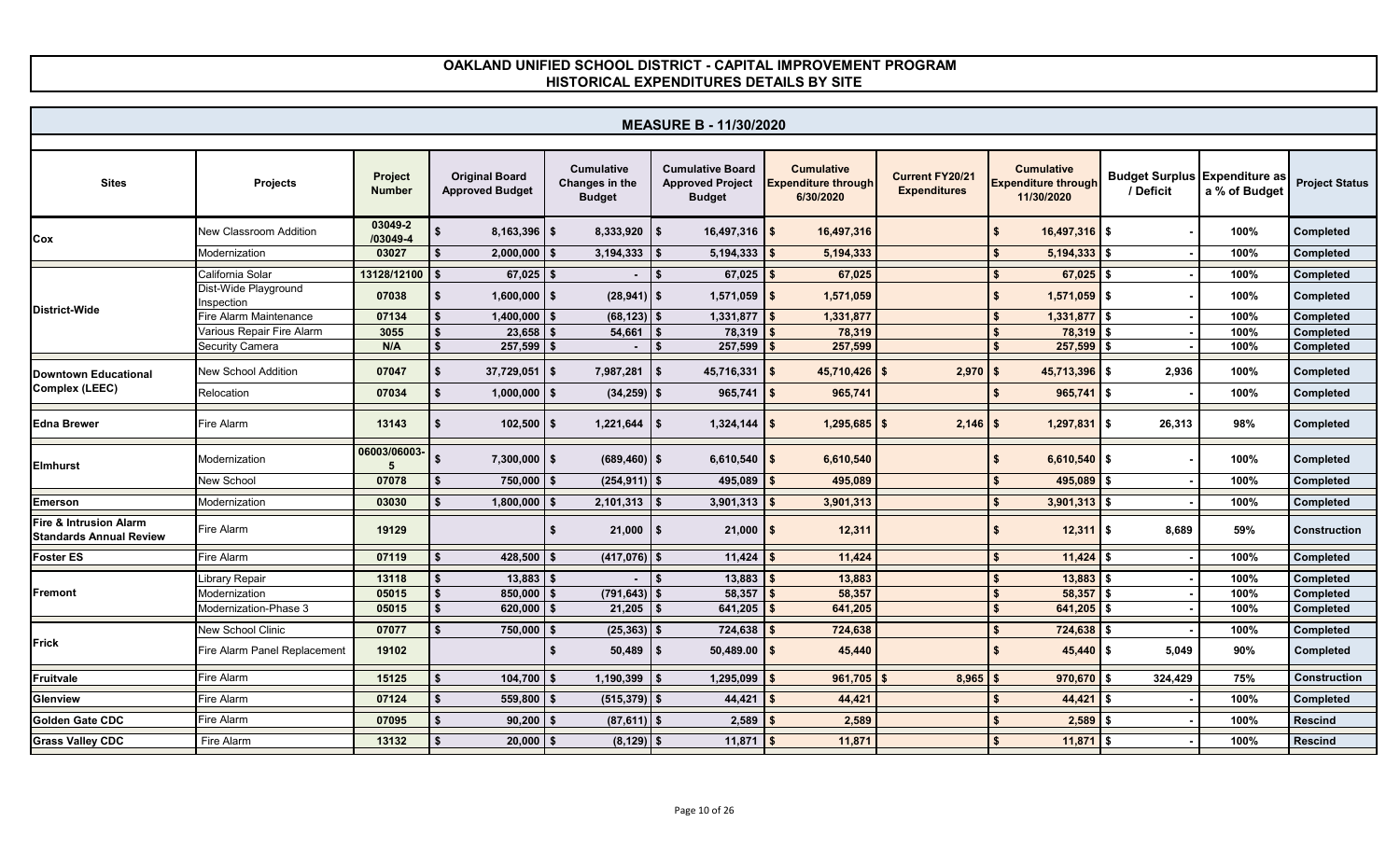|                           | <b>MEASURE B - 11/30/2020</b> |                          |                                                 |                                                      |                                                                     |                                                              |                                               |                                                               |                                                          |      |                       |  |  |
|---------------------------|-------------------------------|--------------------------|-------------------------------------------------|------------------------------------------------------|---------------------------------------------------------------------|--------------------------------------------------------------|-----------------------------------------------|---------------------------------------------------------------|----------------------------------------------------------|------|-----------------------|--|--|
|                           |                               |                          |                                                 |                                                      |                                                                     |                                                              |                                               |                                                               |                                                          |      |                       |  |  |
| <b>Sites</b>              | Projects                      | Project<br><b>Number</b> | <b>Original Board</b><br><b>Approved Budget</b> | <b>Cumulative</b><br>Changes in the<br><b>Budget</b> | <b>Cumulative Board</b><br><b>Approved Project</b><br><b>Budget</b> | <b>Cumulative</b><br><b>Expenditure through</b><br>6/30/2020 | <b>Current FY20/21</b><br><b>Expenditures</b> | <b>Cumulative</b><br><b>Expenditure through</b><br>11/30/2020 | Budget Surplus Expenditure as<br>/ Deficit a % of Budget |      | <b>Project Status</b> |  |  |
| <b>Grass Valley</b>       | Portable Installation         | 07148                    | 840,000                                         | $69,254$ \$<br>Ŝ.                                    | 909,254                                                             | 909,254                                                      |                                               | 909,254                                                       | - \$                                                     | 100% | Completed             |  |  |
| <b>Harriet Tubman CDC</b> | Fire Alarm                    | 07094                    | $79,200$ \ \$<br>\$                             | $14,029$ \$                                          | $93,229$ \$                                                         | 93,229                                                       |                                               | $93,229$ \$                                                   |                                                          | 100% | Completed             |  |  |
|                           | <b>Health Center</b>          | 07003                    | 4,100                                           | $1,076,816$ \$<br>Ŝ.                                 | 1,080,916                                                           | 1,080,916                                                    |                                               | 1,080,916                                                     |                                                          | 100% | Completed             |  |  |
| Havenscourt               | Modernization                 | 03042                    | $3,167,340$ \$                                  | $(174, 450)$ \$                                      | 2,992,890                                                           | 2,992,890                                                    |                                               | $2,992,890$ \$                                                |                                                          | 100% | Completed             |  |  |
|                           | <b>New Classroom Addition</b> | 07030                    | $3,544,064$ \$<br>\$                            | $(5,805)$ \$                                         | $3,538,259$ \$                                                      | 3,538,259                                                    |                                               | $3,538,259$ \$                                                |                                                          | 100% | Completed             |  |  |
| <b>Highland CDC</b>       | Fire Alarm                    | 07092                    | $83,100$ \$                                     | $(19,640)$ \$                                        | 63,460                                                              | 63,460                                                       |                                               | $63,460$ \$                                                   |                                                          | 100% | Completed             |  |  |
|                           | Classroom Addition            | 04026                    | 1,300,000                                       | $(435, 184)$ \$                                      | 864,816                                                             | 864,816                                                      |                                               | 864,816 \$                                                    |                                                          | 100% | Completed             |  |  |
|                           | Fire Alarm                    | 07013                    | $400,000$ \$                                    | $(146, 171)$ \$                                      | $253,829$ \.                                                        | 253,829                                                      |                                               | $253,829$ \$                                                  |                                                          | 100% | Completed             |  |  |
| <b>Highland</b>           | Interim Housing               | 07018                    | $400.000$   \$                                  | $(184, 076)$ \$                                      | $215,924$ \$                                                        | 215,924                                                      |                                               | 215.924                                                       |                                                          | 100% | <b>Completed</b>      |  |  |
|                           | Modernization                 | 06009                    | 4,950,000                                       | $11,125,333$ \\$<br>Ŝ.                               | 16,075,333                                                          | 16,075,333                                                   |                                               | $16,075,333$ \$                                               |                                                          | 100% | Completed             |  |  |
| <b>Hintil KUU CDC</b>     | <b>New School Replacement</b> | 07028                    | $3,275,200$ \$                                  | $(2,950,095)$ \$                                     | $325,105$ \$                                                        | 325,105                                                      |                                               | $325,105$ \$                                                  |                                                          | 100% | <b>Rescind</b>        |  |  |
| Hoover                    | Modernization                 | 03031                    | $3,478,000$ \$                                  | $649,137$ \$                                         | 4,127,137                                                           | 4,127,137                                                    |                                               | $4,127,137$ \$                                                |                                                          | 100% | <b>Completed</b>      |  |  |
| Howard                    | Fire Alarm Panel Replacement  | 18110                    | $62,965$ \$<br>\$                               | $18 \mid$ \$                                         | $62,983$ \$                                                         | 62,983                                                       |                                               | $62,983$ \$                                                   |                                                          | 100% | Completed             |  |  |
|                           | Portable Replacement          | 06002                    | $14,000,000$ \$                                 | $1,058,485$ \$                                       | 15,058,485                                                          | 15,058,485                                                   |                                               | $15,058,485$ \$                                               |                                                          | 100% | Completed             |  |  |
| Jefferson                 | Fire Alarm                    | 07090                    | $99,537$ \$<br>\$                               | 6,902                                                | $106,439$ \\$<br><b>S</b>                                           | 106,439                                                      |                                               | $106,439$ \$                                                  |                                                          | 100% | Completed             |  |  |
| <b>Joaquin Miller</b>     | Fire Alarm                    | 07120                    | $554,938$ \$                                    | $400,000$ \$                                         | $954,938$ \\$                                                       | 875,245                                                      |                                               | $875,245$ \$                                                  | 79.693                                                   | 92%  | Completed             |  |  |
|                           | Fire Alarm                    | 07118                    | 608,900                                         | $235,940$ \$                                         | 844,840                                                             | 844,840                                                      |                                               | 844,840 \$                                                    |                                                          | 100% | Completed             |  |  |
| <b>King Estate</b>        | Seismic Retrofit              | 04025.1B                 | $3,500,000$ \$                                  | $(2,760,382)$ \$                                     | 739,618                                                             | 739,618                                                      |                                               | $739,618$ \$                                                  |                                                          | 100% | Completed             |  |  |
|                           | Seismic                       | 12101                    | $13,459$ \$                                     |                                                      | l S<br>13,459                                                       | 13,459                                                       |                                               | $13,459$ \$                                                   |                                                          | 100% | Completed             |  |  |
| <b>Lafayette ES</b>       | Fire Alarm                    | 07122                    | $564,800$ \$                                    | 40,829 $\frac{1}{3}$                                 | 605,629                                                             | 605,629                                                      |                                               | $605,629$ \$                                                  |                                                          | 100% | Completed             |  |  |
|                           | PA Upgrade                    | 07016                    | $25,175$ \$                                     | 41,331 $\frac{1}{3}$                                 | 66,506                                                              | 66,506                                                       |                                               | 66,506                                                        | \$                                                       | 100% | Completed             |  |  |
| Lakeview                  | Fire Alarm Panel Replacement  | 19120                    |                                                 | $85,250$   \$<br>\$.                                 | $85,250$   \$                                                       | 75,250                                                       |                                               | $75,250$ \$                                                   | 10,000                                                   | 88%  | <b>Construction</b>   |  |  |
| <b>Lakeview CDC</b>       | Fire Alarm                    | 07132                    | 108,000                                         | $(108,000)$ \$                                       |                                                                     |                                                              |                                               |                                                               |                                                          | 0%   | <b>Rescind</b>        |  |  |
| <b>Laurel CDC</b>         | <b>Building Replacement</b>   | 07027                    | 3,889,800                                       | $(3,245,208)$ \$                                     | 644,592                                                             | 644,592                                                      |                                               | 644,592                                                       |                                                          | 100% | <b>Completed</b>      |  |  |
| المستنمانا                | Fire Alarm                    | 07039                    | $100,000$ \$<br>\$                              | $(73, 474)$ \$                                       | $26,526$ \$                                                         | 26,526                                                       |                                               | $26,526$ \$                                                   |                                                          | 100% | Completed             |  |  |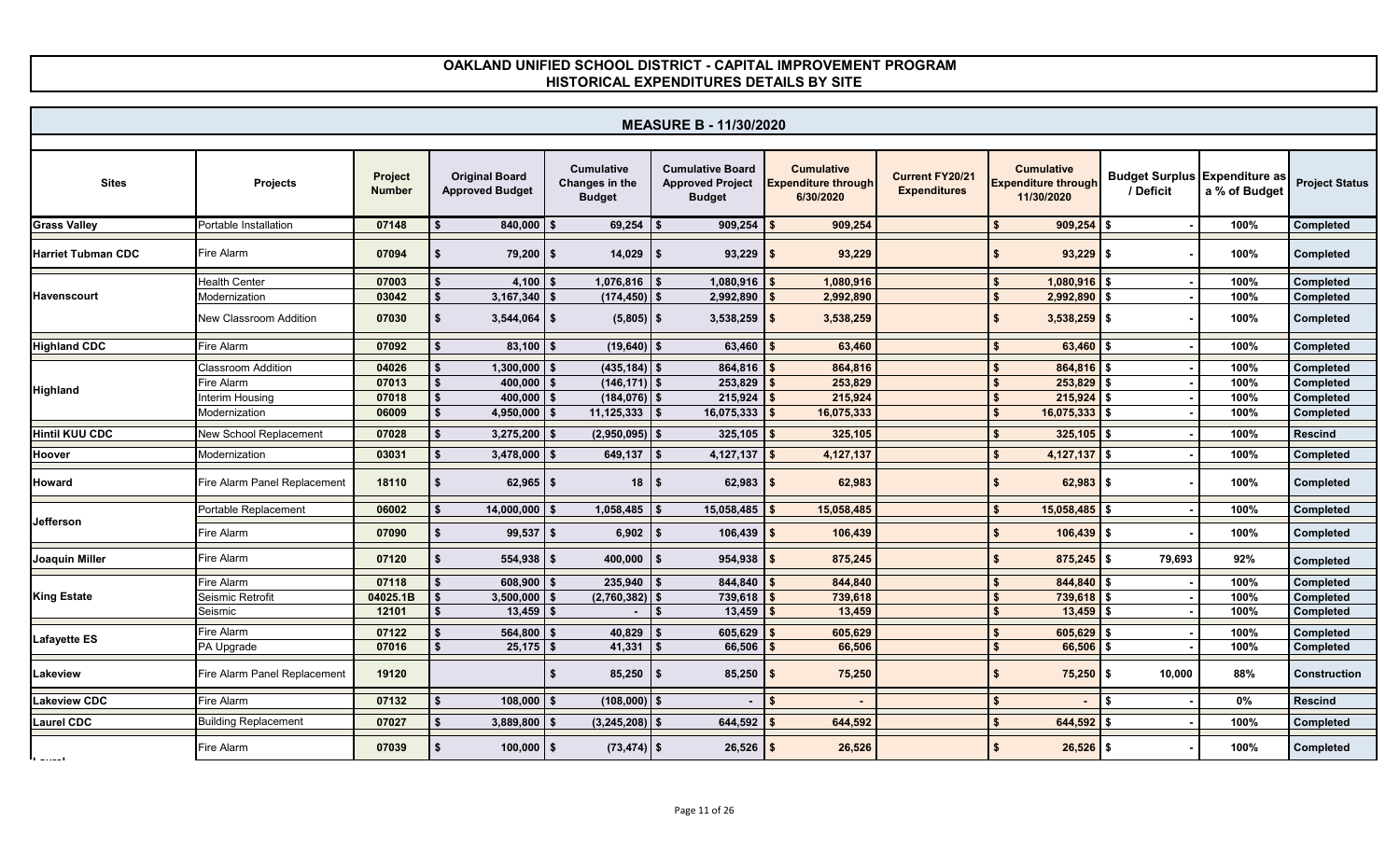|                           | <b>MEASURE B - 11/30/2020</b>     |                          |                                                 |                                                      |                                                                     |                                                              |                                        |                                                               |                                                   |               |                       |  |  |  |
|---------------------------|-----------------------------------|--------------------------|-------------------------------------------------|------------------------------------------------------|---------------------------------------------------------------------|--------------------------------------------------------------|----------------------------------------|---------------------------------------------------------------|---------------------------------------------------|---------------|-----------------------|--|--|--|
|                           |                                   |                          |                                                 |                                                      |                                                                     |                                                              |                                        |                                                               |                                                   |               |                       |  |  |  |
| <b>Sites</b>              | <b>Projects</b>                   | Project<br><b>Number</b> | <b>Original Board</b><br><b>Approved Budget</b> | <b>Cumulative</b><br>Changes in the<br><b>Budget</b> | <b>Cumulative Board</b><br><b>Approved Project</b><br><b>Budget</b> | <b>Cumulative</b><br><b>Expenditure through</b><br>6/30/2020 | Current FY20/21<br><b>Expenditures</b> | <b>Cumulative</b><br><b>Expenditure through</b><br>11/30/2020 | <b>Budget Surplus Expenditure as</b><br>/ Deficit | a % of Budget | <b>Project Status</b> |  |  |  |
| Laurei                    | <b>Intrusion Alarm</b>            | 12109                    | $411,300$ \$<br>\$                              | $(55,072)$ \$                                        | 356,228                                                             | 356,228                                                      |                                        | 356,228                                                       | s.                                                | 100%          | Completed             |  |  |  |
|                           | Modernization                     | 03038                    | $1,250,000$ \$                                  | $641,029$ \$                                         | 1,891,029                                                           | 1,891,029                                                    |                                        | 1,891,029                                                     | \$                                                | 100%          | <b>Completed</b>      |  |  |  |
| Lazear                    | Modernization                     | 03033                    | $77,000$ \$                                     | $(356)$ \$                                           | 76,644                                                              | 76,644                                                       |                                        | 76,644                                                        | Ŝ.                                                | 100%          | Completed             |  |  |  |
| Life Academy              | Relocation                        | 07080                    | 4,160,000                                       | $(2,788,550)$ \$<br>Ŝ.                               | 1,371,450                                                           | 1,371,450                                                    |                                        | 1,371,450                                                     |                                                   | 100%          | Completed             |  |  |  |
| Lincoln                   | Portable Replacement              | 04035                    | $6,091,800$ \$                                  | $2,114,128$ \$                                       | 8,205,928                                                           | 8,205,928                                                    |                                        | $8,205,928$ \$                                                |                                                   | 100%          | Completed             |  |  |  |
| <b>Lockwood CDC</b>       | Fire Alarm                        | 07129                    | 108,000                                         | 12,672                                               | 120,672                                                             | 120,672                                                      |                                        | 120,672                                                       | l \$                                              | 100%          | Completed             |  |  |  |
| Lockwood Fire Alarm       | Fire Alarm                        | 07098                    | $542,700$ \$<br>\$                              | $207,002$ \$                                         | $749,702$ \$                                                        | 749,702                                                      |                                        | 749,702 \$<br>\$                                              |                                                   | 100%          | Completed             |  |  |  |
| <b>Lowell Middle</b>      | <b>Health Center</b>              | 07082                    | $1,193,660$ \$                                  | $(1, 102, 652)$ \$                                   | 91,008                                                              | 91,008                                                       |                                        | 91,008                                                        |                                                   | 100%          | Completed             |  |  |  |
|                           | Modernization                     | 06004                    | $11,910,000$ \$                                 | $7,589,262$ \$                                       | $19,499,262$ \$                                                     | 19,499,262                                                   |                                        | 19,499,262 \$                                                 |                                                   | 100%          | <b>Completed</b>      |  |  |  |
|                           | <b>Health Clinic</b>              | 07002                    | 4,100                                           | 1,106,330<br>$$^{\circ}$                             | $\sim$<br>1,110,430                                                 | 1,110,430                                                    |                                        | 1,110,430                                                     | $\mathbf{s}$                                      | 100%          | Completed             |  |  |  |
| <b>Madison</b>            | Interim Housing Port. I           | 13102                    | $123,419$ \$                                    |                                                      | $123,419$ \$<br>\$                                                  | 123,419                                                      |                                        | $123,419$ \$                                                  |                                                   | 100%          | Completed             |  |  |  |
|                           | Interim Housing Port. II          | 13121                    | 359,649                                         | $6,795$ \$<br>- \$                                   | 366,444                                                             | 366,444                                                      |                                        | 366,444                                                       | <b>S</b>                                          | 100%          | Completed             |  |  |  |
|                           | Modernization                     | 03039                    | 5,282,569                                       | 3,082,542                                            | $8,365,111$ \$<br>$\mathbf{s}$                                      | 8,365,111                                                    |                                        | $8,365,111$ \$                                                |                                                   | 100%          | Completed             |  |  |  |
| <b>Manzanita CDC</b>      | Fire Alarm                        | 07102                    | $83,100$ \$                                     | $120,200$ \$                                         | $203,300$ \$                                                        | 196,083                                                      |                                        | $196,083$ $\frac{1}{5}$                                       | 7,217                                             | 96%           | Completed             |  |  |  |
| Manzanita                 | Modernization PH1/PH2/Ph<br>3/PH4 | 03032-<br>3/03032.4B     | $3,950,064$ \$                                  | $(429, 861)$ \$                                      | $3,520,203$ \$                                                      | 3,520,203                                                    |                                        | $3,520,203$ \$                                                |                                                   | 100%          | Completed             |  |  |  |
| Markham                   | Fire Alarm Panel Replacement      | 18103                    | $73,963$ \$                                     | $(15,000)$ \$                                        | $58,963$ \$                                                         | 58,963                                                       |                                        | $58,963$ \$                                                   |                                                   | 100%          | Completed             |  |  |  |
| <b>Martin Luther King</b> | Fire & Intrusion Alarm            | 15111                    | $117,150$ \$                                    | $(23,997)$ \$                                        | 93,153                                                              | 83,153                                                       |                                        | $83,153$ \$                                                   | 10,000                                            | 89%           | Completed             |  |  |  |
|                           | Intrusion Alarm                   | 12104                    | $1,882,566$ \$                                  |                                                      | 1,882,566                                                           | 1,882,566                                                    |                                        | 1,882,566                                                     |                                                   | 100%          | Completed             |  |  |  |
| <b>McClymonds</b>         | New Classroom Addition            | 03044-3                  | $2,800,000$ \$                                  | $(2,398,359)$ \$                                     | 401,641                                                             | 401,641                                                      |                                        | 401,641                                                       | <b>\$</b>                                         | 100%          | Completed             |  |  |  |
|                           | PA Upgrade                        | 07017                    | $33,515$ \$                                     | $(4,341)$ \$                                         | $29,174$ \$                                                         | 29,174                                                       |                                        | 29,174                                                        | l \$                                              | 100%          | Completed             |  |  |  |
| Montclair                 | <b>New Classroom Addition</b>     | 07050                    | $8,907,849$ \$                                  | 3,216,618                                            | 12,124,467<br>l \$                                                  | 12,124,467                                                   |                                        | $12,124,467$ \$                                               |                                                   | 100%          | Completed             |  |  |  |
|                           | Fire Alarm Upgrades               | 07020                    | 525,000                                         | $243,519$ \$<br>-\$                                  | 768,519                                                             | 768,519                                                      |                                        | 768,519                                                       |                                                   | 100%          | Completed             |  |  |  |
| Montera                   | Gym Retrofit                      | 12102                    | $3,489$ \$                                      |                                                      | 3,489<br>l \$                                                       | 3,489                                                        |                                        | 3,489                                                         | Ŝ.                                                | 100%          | Completed             |  |  |  |
|                           | Modernization                     | 03034B                   | $4,385,000$ \$                                  | 4,267,951                                            | 8,652,951<br>l \$                                                   | 8,652,951                                                    |                                        | 8,652,951                                                     | l \$                                              | 100%          | Completed             |  |  |  |
|                           | <b>Health Center</b>              | 06032                    | $2,751,625$ \$                                  | $(267, 106)$ \$                                      | 2,484,519                                                           | 2,484,519                                                    |                                        | $2,484,519$ \$                                                |                                                   | 100%          | Completed             |  |  |  |
|                           | Modernization                     | 05016                    | $12,000,000$ \$                                 | $14,754,340$ \$                                      | $26,754,340$ \$                                                     | 26,754,340                                                   |                                        | $26,754,340$ \$                                               |                                                   | 100%          | Completed             |  |  |  |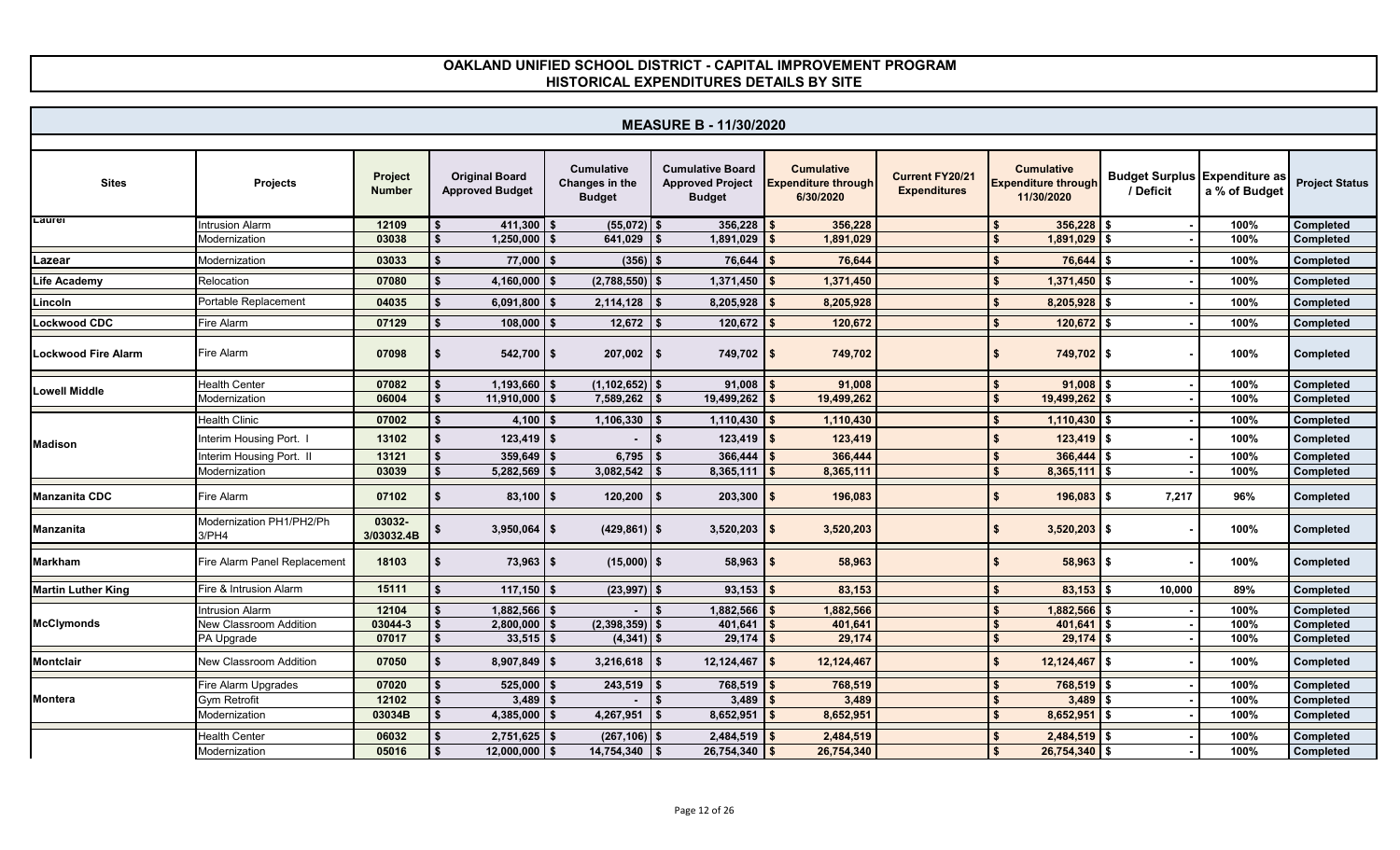|                        | <b>MEASURE B - 11/30/2020</b>         |                          |                                                 |                                                      |                                                                     |                                                              |                                        |                                                               |                                                   |               |                        |  |  |  |
|------------------------|---------------------------------------|--------------------------|-------------------------------------------------|------------------------------------------------------|---------------------------------------------------------------------|--------------------------------------------------------------|----------------------------------------|---------------------------------------------------------------|---------------------------------------------------|---------------|------------------------|--|--|--|
|                        |                                       |                          |                                                 |                                                      |                                                                     |                                                              |                                        |                                                               |                                                   |               |                        |  |  |  |
| <b>Sites</b>           | Projects                              | Project<br><b>Number</b> | <b>Original Board</b><br><b>Approved Budget</b> | <b>Cumulative</b><br>Changes in the<br><b>Budget</b> | <b>Cumulative Board</b><br><b>Approved Project</b><br><b>Budget</b> | <b>Cumulative</b><br><b>Expenditure through</b><br>6/30/2020 | Current FY20/21<br><b>Expenditures</b> | <b>Cumulative</b><br><b>Expenditure through</b><br>11/30/2020 | <b>Budget Surplus Expenditure as</b><br>/ Deficit | a % of Budget | <b>Project Status</b>  |  |  |  |
| Oakland HS             | <b>Restroom Renovation</b>            | 07146                    | $1,830,000$ \$                                  | $(283, 487)$ \$                                      | $1,546,513$ \$                                                      | 1,546,513                                                    |                                        | $1,546,513$ \$                                                |                                                   | 100%          | Completed              |  |  |  |
|                        | School Repair (William<br>Settlement) | 07012                    | $1,490,000$ \$                                  | 16,573,700                                           | $18,063,700$ \$<br><b>S</b>                                         | 18,063,700                                                   |                                        | $18,063,700$ \$                                               |                                                   | 100%          | Completed              |  |  |  |
|                        | Seismic Retrofit                      | 12103                    | $2,984$ \$                                      |                                                      | 2,984<br>\$                                                         | 2,984                                                        |                                        | $2,984$ \$                                                    |                                                   | 100%          | Completed              |  |  |  |
| Oak Tech               | Modernization<br>Scaffolding          | 02062<br>13146           | 3,327,843<br>$37,178$ \$                        | $(66, 659)$ \$                                       | 3,261,184<br>37,178                                                 | 3,261,184<br>37,178                                          |                                        | 3,261,184<br>$37,178$ \$                                      |                                                   | 100%<br>100%  | Completed<br>Completed |  |  |  |
| Peralta Mod            | Modernization                         | 03040                    | $1,430,586$ \$                                  | $(68, 376)$ \$                                       | 1,362,210                                                           | 1,362,210                                                    |                                        | $1,362,210$ \$                                                |                                                   | 100%          | Completed              |  |  |  |
| <b>Piedmont CDC</b>    | Fire Alarm                            | 07104                    | $79,200$ \$                                     | $10,720$ \$                                          | 89,920                                                              | 89,920                                                       |                                        | $89,920$ \$                                                   |                                                   | 100%          | Completed              |  |  |  |
|                        | Fire Alarm                            | 07123                    | 667,900                                         | 49,608                                               | 717,508                                                             | 717,508                                                      |                                        | 717,508 \$                                                    |                                                   | 100%          | Completed              |  |  |  |
| <b>Piedmont ES</b>     | Library & Science Room                | 07145                    | $400,000$ \$                                    | 47,031                                               | 447,031<br>- \$                                                     | 447,031                                                      |                                        | 447,031                                                       | l \$                                              | 100%          | Completed              |  |  |  |
|                        | Modernization                         | 07117                    | $528,000$ \$                                    | 233,531                                              | 761,531                                                             | 761,531                                                      |                                        | 761,531                                                       | S.                                                | 100%          | <b>Completed</b>       |  |  |  |
| Prescott               | Portables                             | 06010                    | $3,475,000$ \$                                  | $(163, 293)$ \$                                      | 3,311,707                                                           | 3,311,707                                                    |                                        | 3,311,707                                                     | l \$                                              | 100%          | Completed              |  |  |  |
|                        | Fire & Intrusion Alarm                | 17146                    |                                                 | $828,233$ \$                                         | 828,233                                                             | 2,290                                                        |                                        | 2,290                                                         | 825,943                                           | 0%            | Design                 |  |  |  |
| <b>Ralph Bunche</b>    | Modernization                         | 03028                    | 4,200,000                                       | $(2,460,880)$ \$<br>l S                              | $1,739,120$ \$                                                      | 1,739,120                                                    |                                        | $1,739,120$ \$                                                |                                                   | 100%          | Completed              |  |  |  |
|                        | Portable Installation                 | 13104                    | $27,497$ \$                                     | ٠                                                    | $27,497$ \$<br>l \$                                                 | 27,497                                                       |                                        | $27,497$ \$                                                   |                                                   | 100%          | Completed              |  |  |  |
|                        | Fire Alarm                            | 07100                    | 455,650                                         | $(89,650)$ \$                                        | 366,000                                                             | 366,000                                                      |                                        | 366,000                                                       |                                                   | 100%          | Completed              |  |  |  |
| <b>Redwood Heights</b> | Portable Installation                 | 06021                    | $157,500$ \$                                    | $(14, 713)$ \$                                       | 142,787                                                             | 142,787                                                      |                                        | 142,787                                                       | S.                                                | 100%          | Completed              |  |  |  |
|                        | Fire Alarm                            | 07099                    | $531,000$ \$                                    | 2,946                                                | 533,946                                                             | 533,946                                                      |                                        | 533,946                                                       | ls.                                               | 100%          | Completed              |  |  |  |
| Roosevelt              | <b>Health Center</b>                  | 07005                    | 4,100 $\frac{1}{3}$                             | $985,193$ \$                                         | 989,293                                                             | 989,293                                                      |                                        | 989,293                                                       | l \$                                              | 100%          | Completed              |  |  |  |
| Santa Fe               | Fire Alarm Panel Replacement          | 19103                    |                                                 | $50,489$ \\$                                         | $50,489$ \$                                                         | 50,489                                                       |                                        | $50,489$ \$                                                   |                                                   | 100%          | Completed              |  |  |  |
|                        | Fire Alarm                            | 07128                    | $108,000$ \$                                    | $(93, 161)$ \$                                       | 14,839                                                              | 14,839                                                       |                                        | 14,839                                                        | <b>S</b>                                          | 100%          | Completed              |  |  |  |
| Sante Fe CDC           | Fire Alarm Panel Replacement          | 19139                    |                                                 | $36,338$ $\frac{1}{5}$<br>\$                         | $36,338$ \$                                                         | 3,500                                                        |                                        | $3,500$ $\sqrt{5}$                                            | 32,838                                            | 10%           | Design                 |  |  |  |
| Sequoia                | Portable Installation                 | 07037                    | $80,000$ \$                                     | $(6, 419)$ \$                                        | 73,581                                                              | 73,581                                                       |                                        | 73,581                                                        |                                                   | 100%          | Completed              |  |  |  |
| Sherman ES @ Melrose   | Fire Alarm                            | 07126                    | 621,000                                         | $(621,000)$ \$                                       |                                                                     |                                                              |                                        |                                                               | \$                                                | $0\%$         | <b>Rescind</b>         |  |  |  |
|                        | Fire Alarm Panel Replacement          | 18100                    | $155,960$ \$                                    | $(7, 776)$ \$                                        | $148,184$ \$                                                        | 148,184                                                      |                                        | $148,184$ \$                                                  |                                                   | 100%          | Completed              |  |  |  |
| <b>Skyline</b>         | New Classroom Addition                | 07075                    | $750,000$ \$                                    | $(258, 557)$ \$                                      | 491,443                                                             | 491,443                                                      |                                        | 491,443                                                       |                                                   | 100%          | Completed              |  |  |  |
|                        | Paving                                | 13139                    | $461,970$ \$                                    | $(461,970)$ \$                                       |                                                                     |                                                              |                                        |                                                               | \$                                                | 0%            | Completed              |  |  |  |
|                        |                                       |                          |                                                 |                                                      |                                                                     |                                                              |                                        |                                                               |                                                   |               |                        |  |  |  |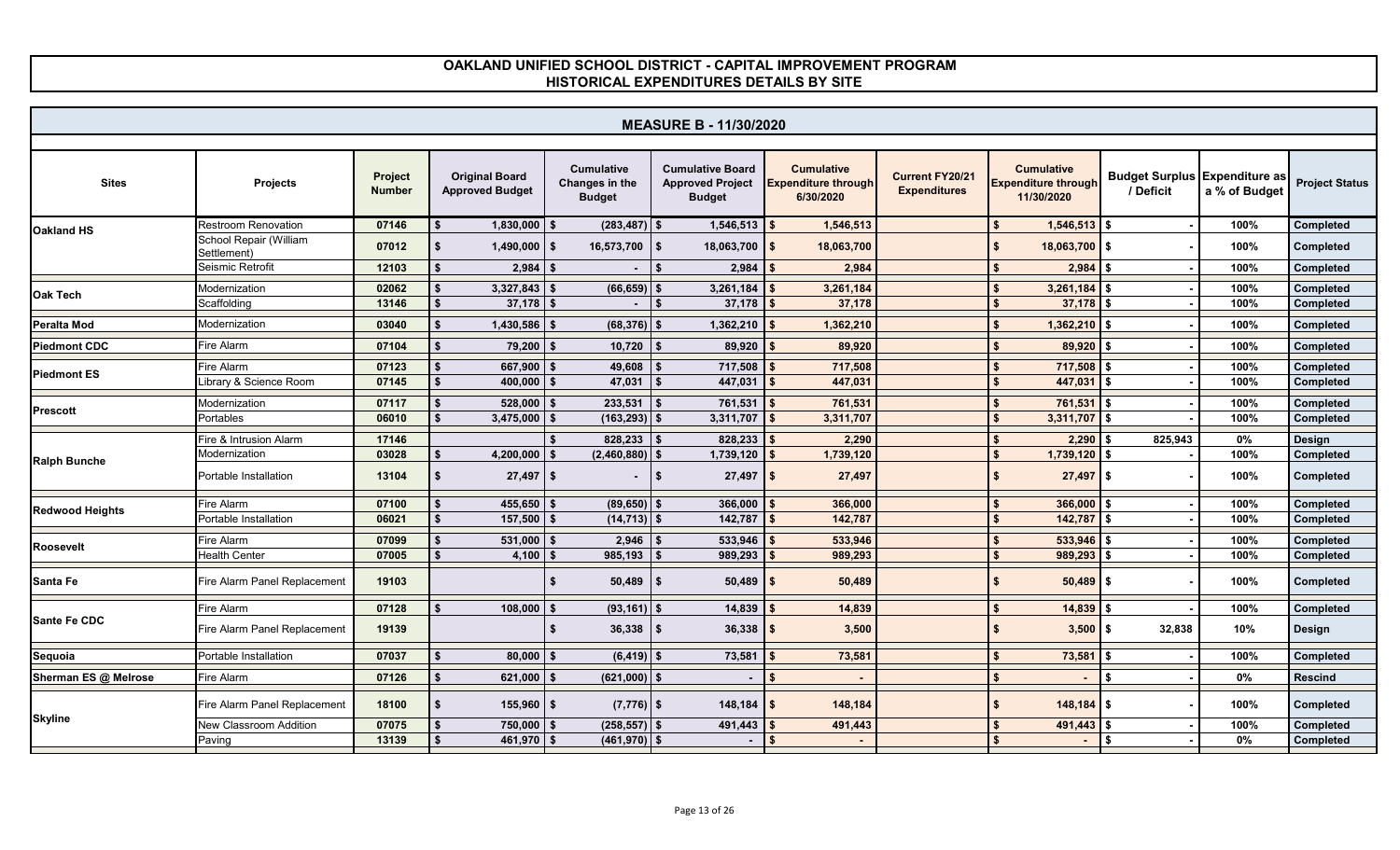|                                               | <b>MEASURE B - 11/30/2020</b> |                              |                                                 |                                                      |                                                                     |                                                              |                                        |                                                               |                                                   |               |                       |  |  |  |
|-----------------------------------------------|-------------------------------|------------------------------|-------------------------------------------------|------------------------------------------------------|---------------------------------------------------------------------|--------------------------------------------------------------|----------------------------------------|---------------------------------------------------------------|---------------------------------------------------|---------------|-----------------------|--|--|--|
|                                               |                               |                              |                                                 |                                                      |                                                                     |                                                              |                                        |                                                               |                                                   |               |                       |  |  |  |
| <b>Sites</b>                                  | <b>Projects</b>               | Project<br><b>Number</b>     | <b>Original Board</b><br><b>Approved Budget</b> | <b>Cumulative</b><br>Changes in the<br><b>Budget</b> | <b>Cumulative Board</b><br><b>Approved Project</b><br><b>Budget</b> | <b>Cumulative</b><br><b>Expenditure through</b><br>6/30/2020 | Current FY20/21<br><b>Expenditures</b> | <b>Cumulative</b><br><b>Expenditure through</b><br>11/30/2020 | <b>Budget Surplus Expenditure as</b><br>/ Deficit | a % of Budget | <b>Project Status</b> |  |  |  |
| <b>Sobrante Park</b>                          | Fire Alarm Panel Replacement  | 18102                        | $57,660$   \$                                   | $(15,000)$ \$                                        | $42,660$   \$                                                       | 42,660                                                       |                                        | $42,660$ \$                                                   |                                                   | 100%          | Completed             |  |  |  |
|                                               | Modernization                 | 07086                        | 1,025,000                                       | $(205, 478)$ \$                                      | 819,522                                                             | 819,522                                                      |                                        | $819,522$ \$                                                  |                                                   | 100%          | Completed             |  |  |  |
|                                               | <b>CDC Replacement</b>        | 07025                        | 3,963,824                                       | $(2,588,748)$ \$                                     | $1,375,076$ \$                                                      | 1,375,076                                                    |                                        | $1,375,076$ \$                                                |                                                   | 100%          | Completed             |  |  |  |
| <b>Stonehurst</b>                             | Fire Alarm Panel Replacement  | 18104                        | $80,775$ \$                                     | $(6,366)$ \$                                         | $74,409$ \$                                                         | 74,409                                                       |                                        | $74,409$ \$                                                   |                                                   | 100%          | Completed             |  |  |  |
|                                               | Portables                     | 06011                        | 480,526                                         | $(14, 805)$ \$                                       | 465,721                                                             | 465,721                                                      |                                        | 465,721                                                       |                                                   | 100%          | Completed             |  |  |  |
|                                               | <b>Restroom Renovation</b>    | 07045                        | 983,501                                         | $(414, 341)$ \$<br>l S                               | $569,160$ \$                                                        | 569,160                                                      |                                        | $569,160$ \$                                                  |                                                   | 100%          | Completed             |  |  |  |
| <b>Urban Promise Academy</b>                  | Gymnasium                     | 06017                        | 6,348,000                                       | $(108, 230)$ \$                                      | 6,239,770                                                           | 6,239,770                                                    |                                        | $6,239,770$ \$                                                |                                                   | 100%          | Completed             |  |  |  |
| <b>Washington CDC</b>                         | Fire Alarm                    | 07105                        | $95,700$ \$                                     | $(95,667)$ \$                                        | 33 <sup>3</sup>                                                     | 33                                                           |                                        | 33                                                            | \$                                                | 100%          | <b>Rescind</b>        |  |  |  |
|                                               | Portables I                   | 13101                        | $21,019$ \$                                     | $1,393$ \$                                           | 22,412                                                              | 22,412                                                       |                                        | $22,412$ \$                                                   |                                                   | 100%          | Completed             |  |  |  |
| Washington                                    | Portables II                  | 13120                        | $249,493$ \$                                    | $3,264$ \ \$                                         | 252,757                                                             | 252,757                                                      |                                        | $252,757$ \$                                                  |                                                   | 100%          | Completed             |  |  |  |
|                                               | Modernization                 | 06012                        | $2,750,816$ \$                                  | $745$ \\$                                            | 2,751,561                                                           | 2,751,561                                                    |                                        | 2,751,561                                                     | \$                                                | 100%          | Completed             |  |  |  |
| Webster CDC                                   | <b>CDC Replacement</b>        | 07083                        | $2,707,500$ \$                                  | $(2,646,606)$ \$                                     | 60,894                                                              | 60,894                                                       |                                        | 60,894                                                        |                                                   | 100%          | Completed             |  |  |  |
|                                               | Fire & Intrusion Alarm        | 15110                        | $114,875$ \$                                    | $72,819$ \$                                          | 187,694                                                             | 78,780                                                       |                                        | 78,780                                                        | 108,914                                           | 42%           | Design                |  |  |  |
| Webster                                       | Kitchen                       | 07106                        | 555,500                                         | $(477, 181)$ \$                                      | 78,319                                                              | 78,319                                                       |                                        | 78,319                                                        |                                                   | 100%          | Completed             |  |  |  |
|                                               | Portable Demolition           | 05013                        | $195,000$ \$                                    | $10,196$ \$                                          | 205,196                                                             | 205,196                                                      |                                        | 205,196                                                       |                                                   | 100%          | Completed             |  |  |  |
| Westlake Mod                                  | Modernization                 | 03036/03036-<br>$\mathbf{2}$ | $6,375,000$ \$                                  | $(873, 523)$ \$                                      | $5,501,477$ \$                                                      | 5,501,477                                                    |                                        | $5,501,477$ \$                                                |                                                   | 100%          | Completed             |  |  |  |
|                                               | Interim Housing Port I        | 13103                        | 28,000                                          | $(811)$ \$                                           | 27,189                                                              | 27,189                                                       |                                        | $27,189$ \$                                                   |                                                   | 100%          | Completed             |  |  |  |
| Whittier                                      | Interim Housing Port II       | 13119                        | $178,000$ \$                                    | $(358)$ \$                                           | 177,642                                                             | 177,642                                                      |                                        | $177,642$ \$                                                  |                                                   | 100%          | Completed             |  |  |  |
|                                               | Modernization                 | 03041                        | $3,994,240$ \$<br>\$                            | $(248, 370)$ \$                                      | $3,745,870$ \$                                                      | 3,745,870                                                    |                                        | $3,745,870$ \$                                                |                                                   | 100%          | Completed             |  |  |  |
|                                               | New Classroom Building        | 07052                        | $107,000$ \$                                    | $(977)$ \$                                           | 106,023                                                             | 106,023                                                      |                                        | $106,023$ \$                                                  |                                                   | 100%          | Completed             |  |  |  |
| Woodland                                      | Site Work (Library)           | 07079                        | $500,000$ \$                                    | $(2,935)$ \$                                         | 497,065                                                             | 497,065                                                      |                                        | $497,065$ \$                                                  |                                                   | 100%          | Completed             |  |  |  |
| <b>Yuk Yau CDC</b>                            | Fire Alarm                    | 07091                        | 90,200                                          | $(8,932)$ \$                                         | 81,268                                                              | 81,268                                                       |                                        | 81,268                                                        |                                                   | 100%          | Completed             |  |  |  |
| <b>Audit Adjustment (FY11-12)</b>             |                               | N/A                          | 484,421                                         | l S                                                  | 484,421<br>\$                                                       | 484,421                                                      |                                        | 484,421                                                       | ls.                                               | 100%          | N/A                   |  |  |  |
| <b>Budgeted Construction/Pre-</b><br>planning |                               | N/A                          | $114,289$ \$<br>\$                              |                                                      | $114,289$   \$<br>-\$                                               | 114,289                                                      |                                        | $114,289$ \$                                                  |                                                   | 100%          | N/A                   |  |  |  |
| <b>Cost of Bond - Measure B</b>               |                               | N/A                          | $823,600$ \$                                    | ٠                                                    | $823,600$ \$<br>\$                                                  | 823,600                                                      |                                        | $823,600$ \$                                                  |                                                   | 100%          | N/A                   |  |  |  |
| <b>Cost of Bond Series 2012A</b>              |                               | N/A                          | $309,522$ \$                                    | $0$   \$                                             | $309,522$ \$                                                        | 309,522                                                      |                                        | $309,522$ \$                                                  |                                                   | 100%          | N/A                   |  |  |  |
| <b>Cost of Bond Series 2012B</b>              |                               | N/A                          | $463,510$ \$                                    | $0$   \$                                             | $463,510$ \$                                                        | 463,510                                                      |                                        | $463,510$ \$                                                  |                                                   | 100%          | N/A                   |  |  |  |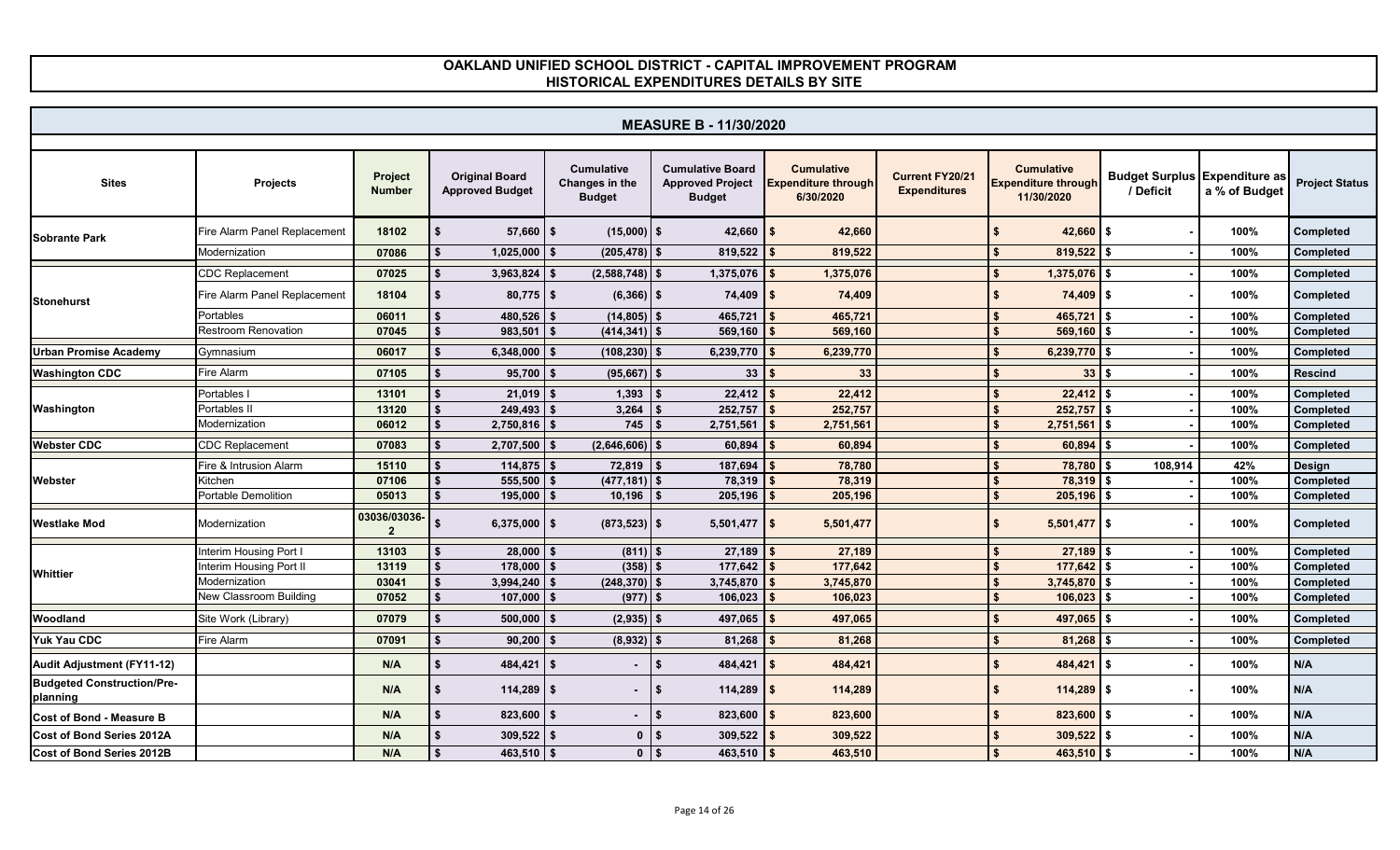|                                             | <b>MEASURE B - 11/30/2020</b> |                          |                                                 |                                                      |                                                                     |                                                              |                                               |                                                               |                                                           |               |           |  |  |  |
|---------------------------------------------|-------------------------------|--------------------------|-------------------------------------------------|------------------------------------------------------|---------------------------------------------------------------------|--------------------------------------------------------------|-----------------------------------------------|---------------------------------------------------------------|-----------------------------------------------------------|---------------|-----------|--|--|--|
|                                             |                               |                          |                                                 |                                                      |                                                                     |                                                              |                                               |                                                               |                                                           |               |           |  |  |  |
| <b>Sites</b>                                | <b>Projects</b>               | Project<br><b>Number</b> | <b>Original Board</b><br><b>Approved Budget</b> | <b>Cumulative</b><br>Changes in the<br><b>Budget</b> | <b>Cumulative Board</b><br><b>Approved Project</b><br><b>Budget</b> | <b>Cumulative</b><br><b>Expenditure through</b><br>6/30/2020 | <b>Current FY20/21</b><br><b>Expenditures</b> | <b>Cumulative</b><br><b>Expenditure through</b><br>11/30/2020 | Budget Surplus Expenditure as Project Status<br>/ Deficit | a % of Budget |           |  |  |  |
| <b>Facilities Master Plan for ERA</b>       |                               | N/A                      | 11 <sup>1</sup>                                 | - \$<br>$\blacksquare$                               | $11$ s                                                              | 11                                                           |                                               | $11$ S                                                        |                                                           | 100%          | N/A       |  |  |  |
| <b>Fiscal Srvs Msr B Series 2012A</b>       |                               | N/A                      | $222,834$ \$                                    | $0$   \$                                             | $222,834$ \$                                                        | 222,834                                                      |                                               | $222,834$ \$                                                  |                                                           | 100%          | N/A       |  |  |  |
| Measure B Admin Salaries                    |                               | N/A                      | $2,077,810$ \$                                  | $(0)$ \$                                             | 2,077,810                                                           | 2,077,810                                                    |                                               | 2,077,810 \$                                                  |                                                           | 100%          | N/A       |  |  |  |
| Measure B - Fac. Admin                      |                               | 07073                    | $95,141$ \$                                     | $(0)$ \$                                             | $95,140$   \$                                                       | 95,140                                                       |                                               | $95,140$ \$                                                   |                                                           | 100%          | N/A       |  |  |  |
| <b>Measure B Consultants</b>                |                               | N/A                      | $8,210,579$ \$                                  | 0 <sup>1</sup>                                       | $8,210,579$ \$                                                      | 8,210,579                                                    |                                               | 8,210,579                                                     |                                                           | 100%          | N/A       |  |  |  |
| Measure B - Fiscal Admin                    |                               | N/A                      | $104,231$ \$                                    | $(0)$ \$                                             | 104,231                                                             | 104,231                                                      |                                               | 104.231                                                       |                                                           | 100%          | N/A       |  |  |  |
| Msr B Series 2012A Admin                    |                               | N/A                      | $4,431,318$ \$                                  | $\blacksquare$                                       | $4,431,318$ \$                                                      | 4,431,318                                                    |                                               | 4,431,318                                                     |                                                           | 100%          | N/A       |  |  |  |
| Msr B Series 2012A<br><b>Consultants</b>    |                               | N/A                      | $13,014,310$ \$                                 | $\sim$ 10 $\pm$                                      | $13,014,310$ \$                                                     | 13,014,310                                                   |                                               | $13,014,310$ \$                                               |                                                           | 100%          | N/A       |  |  |  |
| <b>Retro-Commissioning</b>                  |                               | 07144                    | $28,386$ \$                                     | $\sim$                                               | $28,386$ \$                                                         | 28,386                                                       |                                               | $28,386$ \$                                                   |                                                           | 100%          | Completed |  |  |  |
| Series 2009 A Consultants                   |                               | N/A                      | $6,996,713$ \$                                  | $(0)$ \$                                             | 6,996,713 $\frac{1}{5}$                                             | 6,996,713                                                    |                                               | $6,996,713$ \$                                                |                                                           | 100%          | N/A       |  |  |  |
| Trans-To-Deferred<br>Maintenance Match      |                               | N/A                      | $2,093,782$ \$                                  | $\blacksquare$                                       | $2,093,782$ \$                                                      | 2,093,782                                                    |                                               | 2,093,782 \$                                                  |                                                           | 100%          | N/A       |  |  |  |
| Unrestricted Consruct-118 -<br>Admin        |                               | N/A                      | $82$ \ \$                                       | $\sim$                                               | ∣ SS                                                                | 82                                                           |                                               | $82$ \$                                                       |                                                           | 100%          | N/A       |  |  |  |
| Unrestricted Consruct-918 -<br><b>Admin</b> |                               | N/A                      | $22,156$ \$                                     | $(0)$ \$                                             | $22,156$ \$                                                         | 22,156                                                       |                                               | $22,156$ \$                                                   |                                                           | 100%          | N/A       |  |  |  |
| <b>Total - Measure B</b>                    |                               |                          | 324,007,632                                     | $59,290,344$ \$<br>- \$                              | $383,297,976$ \$                                                    | $381,831,928$ \$                                             | $14,081$ \$                                   | $381,846,009$ \$                                              | 1,451,967                                                 | 100%          |           |  |  |  |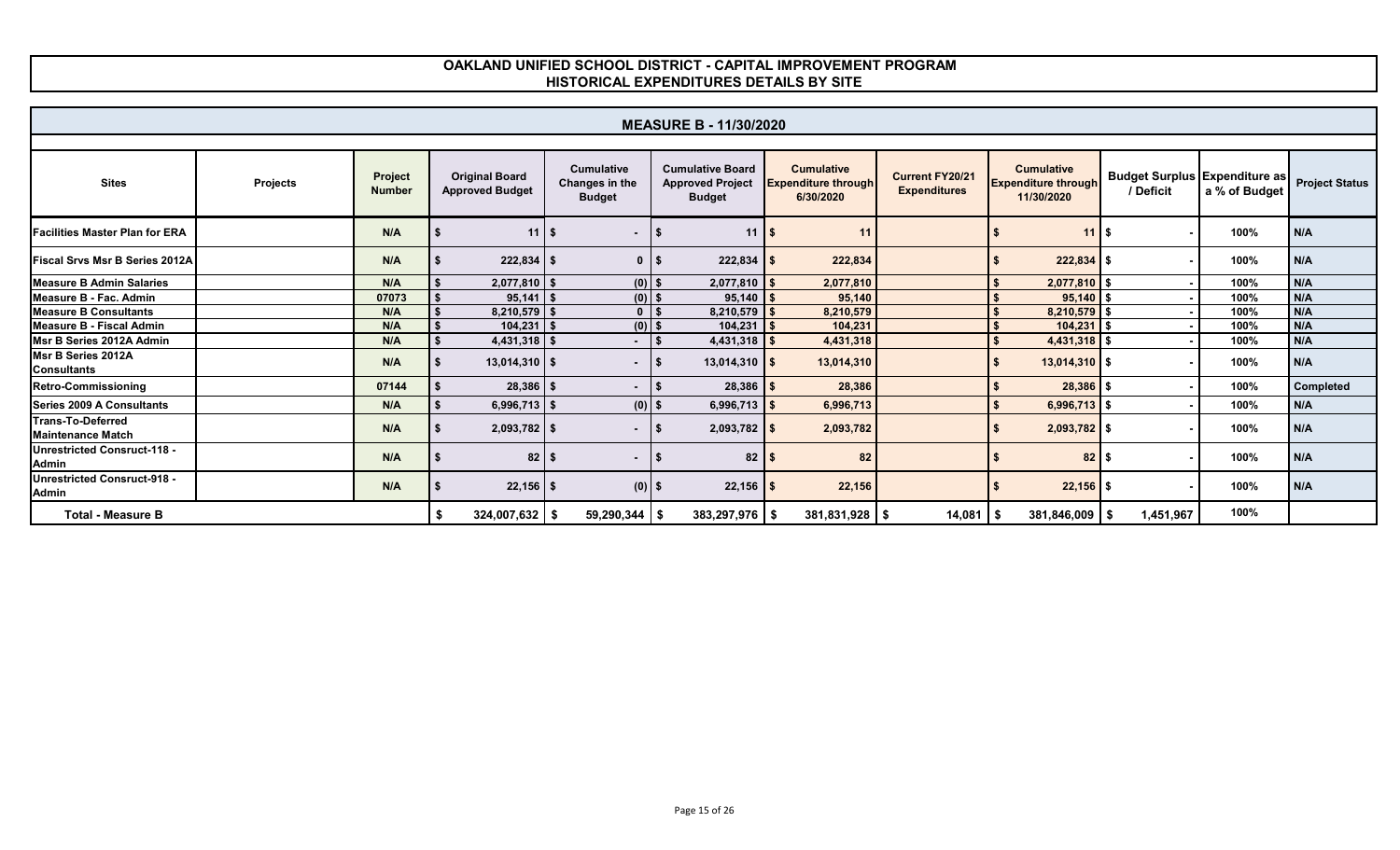| <b>Measure B -- \$65 Million</b>      |                                               |                                 |    |                                                 |     |                                                      |                                                          |                                                              |                                 |                                                                  |                                           |                                                              |                       |
|---------------------------------------|-----------------------------------------------|---------------------------------|----|-------------------------------------------------|-----|------------------------------------------------------|----------------------------------------------------------|--------------------------------------------------------------|---------------------------------|------------------------------------------------------------------|-------------------------------------------|--------------------------------------------------------------|-----------------------|
|                                       |                                               |                                 |    |                                                 |     |                                                      |                                                          |                                                              |                                 |                                                                  |                                           |                                                              |                       |
| <b>Sites</b>                          | Projects                                      | <b>Project</b><br><b>Number</b> |    | <b>Original Board</b><br><b>Approved Budget</b> |     | <b>Cumulative</b><br>Changes in the<br><b>Budget</b> | <b>Budget Per</b><br>August 2018<br><b>Spending Plan</b> | <b>Cumulative</b><br><b>Expenditure</b><br>through 6/30/2020 | FY 20/21<br><b>Expenditures</b> | <b>Cumulative</b><br><b>Expenditure</b><br>through<br>11/30/2020 | <b>Budget Surplus /</b><br><b>Deficit</b> | <b>Expenditure</b><br>as a<br>percentage of<br><b>Budget</b> | <b>Project Status</b> |
| <b>Bret Harte MS</b>                  | <b>Turf Field</b>                             | 16100                           |    |                                                 |     | $1,333,771$ \$                                       | 1,333,771                                                | 1,333,771                                                    |                                 | $1,333,771$ \$                                                   |                                           | 100%                                                         | Completed             |
| <b>Brookfield</b>                     | Intensive Support Site                        | 15103                           |    | 3,000,000                                       |     | (3,000,000)                                          |                                                          |                                                              |                                 |                                                                  |                                           | 0%                                                           | Moved to J            |
| <b>Castlemont &amp; McClymonds HS</b> | Turf Field Replacement                        | N/A                             |    |                                                 |     | $1,000,000$   \$                                     | 1,000,000                                                |                                                              |                                 |                                                                  | \$<br>1,000,000                           | 0%                                                           | <b>Not Started</b>    |
| <b>Claremont</b>                      | Kitchen & Cafeteria Fire<br>Repair            | 15127                           |    | 3,500,000                                       | \$  | $(2,000,000)$ \$                                     | 1,500,000                                                | 225,925                                                      | 195,133                         | 421,058                                                          | 1,078,942<br>\$                           | 28%                                                          | Design                |
| Dewey (Marcus Foster)                 | <b>Education Learning Complex</b>             | 15124                           |    | 5,000,000                                       | IS. | $(5,000,000)$ \$                                     | $\overline{\phantom{0}}$                                 | l S                                                          |                                 |                                                                  | $$^{\circ}$                               | 0%                                                           | Moved to J            |
| LEEC                                  | Soil Testing                                  | 7047                            |    |                                                 | \$  | $200,000$ \$                                         | $200,000$ \$                                             | 46,214                                                       | $(559)$ \$                      | 45,655                                                           | 154,345<br>l \$                           | 23%                                                          | <b>Construction</b>   |
| <b>Fremont HS</b>                     | Modernization & New<br>Construction           | 13158                           |    | 2,000,000                                       | \$  | $1,800,000$   \$                                     | $3,800,000$   \$                                         | 3,796,340                                                    |                                 | 3,796,340                                                        | Ŝ.<br>3,660                               | 100%                                                         | <b>Completed</b>      |
| <b>Frick</b>                          | Intensive Support Site                        | 15105                           |    | 2,000,000                                       |     |                                                      | 2,000,000                                                | 1,873,486                                                    |                                 | 1,873,486                                                        | 126,514                                   | 94%                                                          | Construction          |
| <b>Glenview ES</b>                    | <b>New Construction</b>                       | 13134                           |    |                                                 |     | 11,800,000                                           | 11,800,000                                               | 10,997,241                                                   |                                 | 10,997,241                                                       | 802,759                                   | 93%                                                          | <b>Construction</b>   |
| <b>Madison</b>                        | Expansion                                     | 13124                           |    |                                                 |     | 4,600,000                                            | 4,600,000                                                | 3,776,973                                                    | 338,246                         | 4,115,219                                                        | 484,781<br>\$                             | 89%                                                          | <b>Construction</b>   |
| <b>McClymonds</b>                     | Intensive Support Site                        | 15106                           |    | 2,000,000                                       |     | (85,000)                                             | 1,915,000                                                | 1,934,786                                                    | 860                             | 1,935,646                                                        | (20, 646)                                 | 101%                                                         | <b>Construction</b>   |
| <b>Montera</b>                        | <b>Turf Field</b>                             | N/A                             |    |                                                 |     | 1,100,000                                            | 1,100,000                                                |                                                              |                                 |                                                                  | 1,100,000<br>\$                           | 0%                                                           | <b>Not Started</b>    |
| <b>Oakland Tech</b>                   | <b>Turf Field</b>                             | 15138                           |    | 1,850,000                                       |     |                                                      | 1,850,000                                                | 1,616,176                                                    |                                 | 1,616,176                                                        | 233,824                                   | 87%                                                          | <b>Construction</b>   |
| <b>Piedmont ES</b>                    | Finishing Kitchen                             | 13184                           |    |                                                 |     | 25,000                                               | 25,000                                                   | 25,000                                                       |                                 | 25,000                                                           |                                           | 100%                                                         | Completed             |
| Roosevelt                             | Modernization (Design)                        | 19101                           |    | 1,000,000                                       |     |                                                      | 1,000,000                                                | 364,488                                                      | 90,761                          | 455,250                                                          | 544,750                                   | 46%                                                          | <b>Design</b>         |
| <b>Technology</b>                     | Technology Infrastructure<br>Jpgrades (Erate) | N/A                             | \$ | $2,500,000$ \$                                  |     | $50,000$   \$                                        | $2,550,000$ \$                                           | 2,547,358                                                    |                                 | $2,547,358$ \$                                                   | 2,642                                     | 100%                                                         | Completed             |
|                                       | <b>Educational Technology</b>                 | N/A                             | \$ | 1,000,000                                       |     |                                                      | 1,000,000                                                | 491,988                                                      |                                 | 491,988                                                          | 508,012                                   | 49%                                                          | <b>Construction</b>   |
| <b>The Center</b>                     | Central Commissary                            | 13133                           |    | 8,000,000                                       |     | 14,500,000                                           | 22,500,000                                               | 22,345,870                                                   | 3,246                           | 22,349,116                                                       | 150,884                                   | 99%                                                          | <b>Completed</b>      |
| Westlake                              | Turf Field                                    | 15137                           |    |                                                 |     | 66,229                                               | 66,229                                                   | 37,794                                                       |                                 | 37,794                                                           | 28,435                                    | 57%                                                          | <b>Construction</b>   |
| <b>Varioous Sites</b>                 | Middle School Fields                          | N/A                             |    | 3,950,000                                       |     | $(3,525,000)$ \$                                     | 425,000                                                  |                                                              |                                 |                                                                  | \$<br>425,000                             | $0\%$                                                        | N/A                   |
| <b>Various Sites</b>                  | Security Improvements HS<br>and priority MS   | 17100                           |    | 4,000,000                                       |     | $(2,000,000)$ \$                                     | 2,000,000                                                | 538,042                                                      | 42,809                          | 580,851                                                          | \$<br>1,419,149                           | 29%                                                          | <b>Construction</b>   |
| Various Sites-School Kitchens 1<br>82 | Finishing Kitchen                             | N/A                             |    | 17,800,000 \$                                   |     | $(17,800,000)$ \$                                    | $\overline{\phantom{0}}$                                 |                                                              |                                 |                                                                  | \$                                        | 0%                                                           | N/A                   |
| <b>Bond Contingency</b>               | Contingency                                   | N/A                             |    | 6,900,000                                       |     | $(4,065,000)$ \$                                     | 2,835,000                                                |                                                              |                                 |                                                                  | 2,835,000<br>\$                           | 0%                                                           | N/A                   |
| <b>Bond Program Coordination</b>      | <b>Facilities Operation Expenses</b>          | <b>NA</b>                       |    | 500,000                                         |     | 500,000                                              | $1,000,000$ \$                                           |                                                              |                                 |                                                                  | \$<br>1,000,000                           | 0%                                                           | N/A                   |
| Msr B Series 2016A                    | Consultants (Arbitrage)                       | N/A                             |    |                                                 | \$  | 500,000                                              | $500,000$ \$                                             | 1,750                                                        |                                 | 1,750                                                            | \$<br>498,250                             | 0%                                                           | N/A                   |
| <b>Total - Measure B</b>              |                                               |                                 |    |                                                 |     |                                                      | 65,000,000<br>\$                                         | $51,953,204$ \$                                              | 670,496                         | 52,623,700                                                       | 12,376,300<br>- \$                        | 81%                                                          |                       |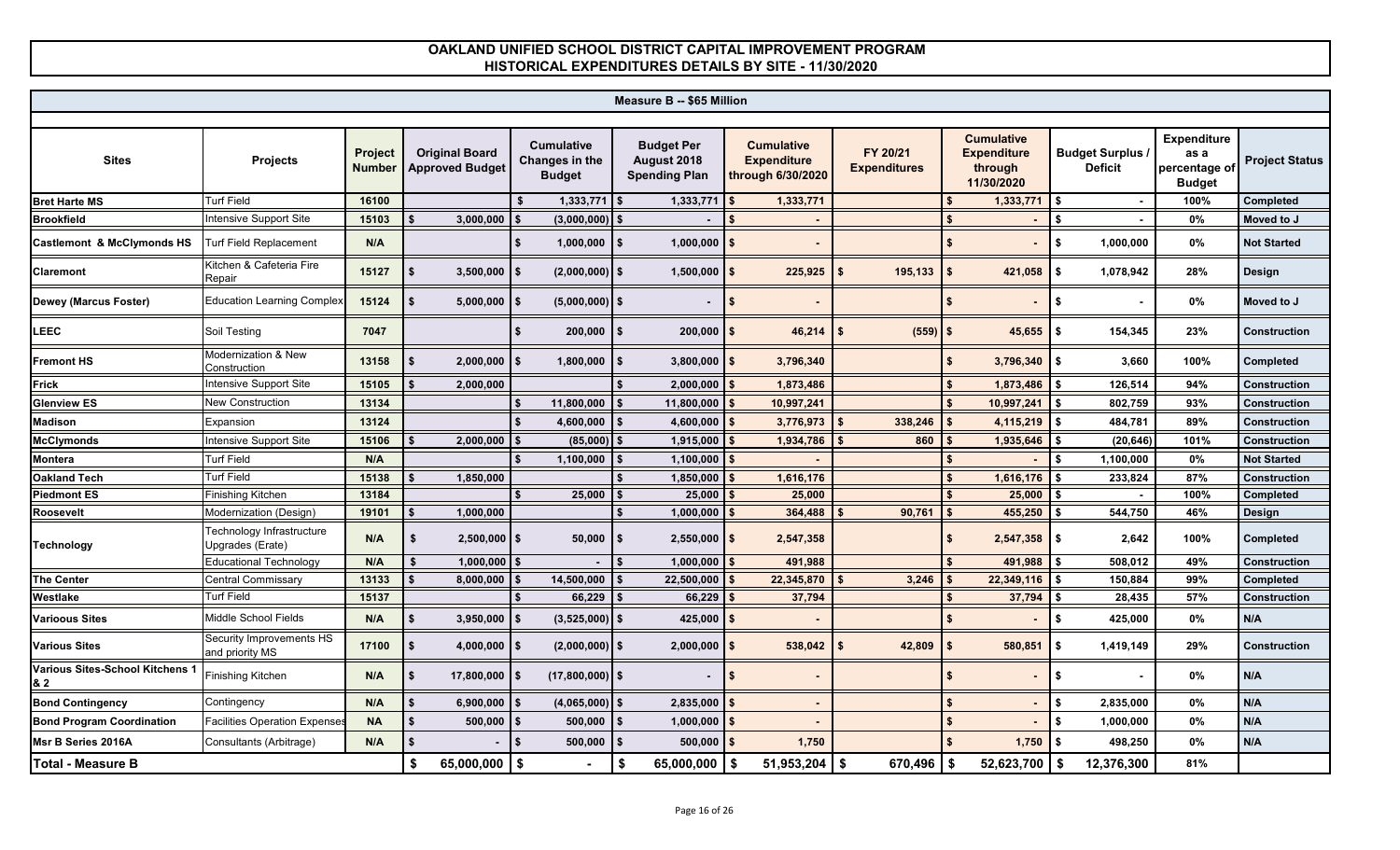### **OAKLAND UNIFIED SCHOOL DISTRICT CAPITAL IMPROVEMENT PROGRAM FUND 25 - DEVELOPER FEES & RE-DEVELOPMENT FEES.** 11/30/2020

|                               | FY 2012/13         | FY 2013/14      | FY 2014/15  | FY 2015/16       | FY 2016/17     | FY 2017/18     | FY 2018/19   | FY 2019/20     | <b>YTD FY 2020/21</b> |
|-------------------------------|--------------------|-----------------|-------------|------------------|----------------|----------------|--------------|----------------|-----------------------|
| <b>Beginning Fund Balance</b> | 7,536,509   .      | 3,880,091       | 3,553,056   | 3,381,166        | 6,457,833      | 16,502,764     | 32,146,656   | 18,063,469     | 5,464,801             |
| Total Revenue                 | $4,894,263$ $\mid$ | 5,281,054       | 1,188,917   | 5,697,771        | 10,905,711     | 15,642,936 S   | 7,307,794    | 3,878,241      | 16,192                |
| Total Expense                 | $(8,550,681)$ \;   | (5,608,089)  \$ | (7,356,848) | $(2,621,104)$ \$ | $(868,961)$ \$ | $(28, 216)$ \$ | (21,390,981) | (16, 476, 910) | (159, 709)            |
| Adiustments                   |                    |                 | $(3,960)$ : |                  | 8,180          | 29,173         |              |                |                       |
| <b>Ending Fund Balance</b>    | 3,880,091          | 3,553,056       | 3,381,166   | 6,457,833        | 16,502,764     | 32,146,656     | 18,063,469   | 5,464,801      | 5,321,284             |

| Project                                                    | <b>Project</b><br><b>Number</b> | FY 2012/2013<br><b>Expenditure</b> | FY2013/2014<br><b>Expenditure</b> | FY 2014/2015<br><b>Expenditure</b> |                      | FY 2015/2016<br><b>Expenditure</b> | FY 2016/2017<br><b>Expenditure</b> |              | FY2017/2018<br><b>Expenditure</b> | FY 2018/2019<br><b>Expenditure</b> |    | FY 2019/2020<br><b>Expenditure</b> | FY 2020/2021<br><b>Expenditure</b> |    | <b>Cumulative</b><br><b>Expenditure</b><br>11/30/2020 |
|------------------------------------------------------------|---------------------------------|------------------------------------|-----------------------------------|------------------------------------|----------------------|------------------------------------|------------------------------------|--------------|-----------------------------------|------------------------------------|----|------------------------------------|------------------------------------|----|-------------------------------------------------------|
| <b>Castlemont Fire Alarm</b>                               | 13150                           | $\sim$                             | $\sim$                            | 48,861                             | <sup>5</sup>         |                                    | $\overline{\phantom{a}}$           | Ŝ.           | $\sim$                            | $\sim$                             | Ŝ. | $\overline{\phantom{a}}$           |                                    |    | 48,861                                                |
| Castlemont Stadium Light Pole<br><b>Structural Upgrade</b> | 07111                           | 62,775                             |                                   |                                    |                      |                                    |                                    |              |                                   | $\overline{\phantom{a}}$           |    |                                    |                                    |    | 62,775                                                |
| Cole Portable Installation                                 | 07108                           |                                    | 198                               | 515                                | S.                   |                                    | $\overline{\phantom{a}}$           | <sup>5</sup> | $\sim$                            | $\overline{\phantom{a}}$           |    | $\overline{\phantom{a}}$           |                                    |    | 713                                                   |
| Downtown Ed Complex                                        | 07047                           | 516,553                            | 388,990                           | 2,002,972                          | <sup>5</sup>         | $\overline{\phantom{a}}$           | $\overline{\phantom{a}}$           |              | $\sim$                            | $\overline{\phantom{a}}$           |    | $\overline{\phantom{a}}$           |                                    |    | 2,908,515                                             |
| <b>Elevator Inspections-Various</b>                        | N/A                             | 5,845                              |                                   |                                    | $\zeta$              |                                    |                                    |              | $\sim$                            | $\overline{\phantom{a}}$           |    |                                    |                                    |    | 5,845                                                 |
| Fire Alarms-District - Wide                                | 03055                           | 428,033                            | 1,242,490                         | 832,244                            |                      | 629,251                            |                                    |              | $\sim$                            |                                    |    |                                    |                                    |    | 3,132,018                                             |
| Fremont HS Replacement                                     | 13158                           |                                    |                                   |                                    | <sup>5</sup>         |                                    |                                    |              |                                   | 12,003,006                         |    | 272,150                            |                                    |    | 12,275,156                                            |
| <b>Frick Intrusion Alarm</b>                               | 07152                           | 83,704                             | 7,545                             | $\qquad \qquad -$                  | $\zeta$              |                                    |                                    |              | $\sim$                            | $\overline{\phantom{a}}$           |    |                                    |                                    |    | 91,249                                                |
| Garfield Communication                                     | 13106                           | 50,743                             | 126,928                           | $\overline{\phantom{a}}$           |                      |                                    |                                    |              | $\sim$                            | $\overline{\phantom{a}}$           |    | $\overline{\phantom{a}}$           |                                    |    | 177,671                                               |
| Glenview Portable Replacement                              | 07139                           | 99,729                             | 19,054                            | $\sim$                             |                      |                                    |                                    |              | $\sim$                            | $\overline{\phantom{a}}$           |    |                                    |                                    |    | 118,783                                               |
| <b>Glenview ES Renovation</b>                              | 13134                           |                                    |                                   |                                    | $\zeta$              |                                    |                                    |              |                                   |                                    |    | 9,996,295                          |                                    |    | 9,996,295                                             |
| <b>Madison Expansion</b>                                   | 13124                           |                                    | $\sim$                            | $\overline{\phantom{a}}$           | $\zeta$              |                                    |                                    |              |                                   | 8,917,162                          | Ŝ. | 6,197,544                          | 159,709                            | Ś. | 15,274,415                                            |
| <b>McClymonds Upgrade</b>                                  | 07113                           | 55,261                             | $\sim$                            | $\overline{\phantom{a}}$           |                      |                                    | $\overline{\phantom{a}}$           |              | $\sim$                            | $\overline{\phantom{a}}$           |    | $\overline{\phantom{a}}$           |                                    |    | 55,261                                                |
| Oak Tech Upgrade                                           | 07110                           | 55,069                             | $\sim$                            | $\overline{\phantom{a}}$           |                      |                                    | $\overline{\phantom{a}}$           |              | $\sim$                            | $\overline{\phantom{a}}$           |    | $\overline{\phantom{a}}$           |                                    |    | 55,069                                                |
| Oakland Int High                                           | 07142                           | 11,043                             | 1,938                             | 2,300                              |                      | 440                                |                                    |              | $\sim$                            | $\overline{\phantom{a}}$           |    | $\overline{\phantom{a}}$           |                                    |    | 15,722                                                |
| Prop 39 Charters-Lowell                                    | 16118                           |                                    |                                   |                                    | $\zeta$              | 605,061                            | 445,454                            |              | 272                               |                                    |    |                                    |                                    |    | 1,050,787                                             |
| Ralph Bunche CTE Culinary Kitchen                          | 17114                           |                                    |                                   |                                    |                      |                                    | 10,550                             |              | 21,100                            | 267,428                            |    | 10,921                             |                                    |    | 309,999                                               |
| RDA 3% Admin Fee to Fund 01                                | N/A                             | 35,202                             | 40,713                            | 87,049                             |                      | 169,631                            | 323,798                            |              | $\sim$                            | $\overline{\phantom{a}}$           |    | $\overline{\phantom{a}}$           |                                    |    | 656,394                                               |
| Redevelopment RRMA Support                                 | N/A                             | 6,748,509                          | 3,530,339                         | 4,217,382                          | $\zeta$              | 1,148,554                          |                                    |              | $\sim$                            | $\overline{\phantom{a}}$           |    | ٠                                  |                                    |    | 15,644,784                                            |
| Skyline Upgrade                                            | 07112                           | 54,760                             |                                   |                                    | <sup>5</sup>         |                                    |                                    |              |                                   |                                    |    |                                    |                                    |    | 54,760                                                |
| <b>State Portable Bret Harte</b>                           | N/A                             | 7,200                              | $\sim$                            | $\overline{a}$                     | $\zeta$              |                                    |                                    | $\zeta$      |                                   | $\overline{\phantom{a}}$           |    | $\overline{\phantom{a}}$           |                                    |    | 7,200                                                 |
| <b>State Portable Calvin Simmons</b>                       | N/A                             | 3,600                              | $\sim$                            | $\overline{\phantom{a}}$           |                      |                                    | 1,663                              |              | $\sim$                            | $\overline{\phantom{a}}$           |    | $\overline{\phantom{a}}$           |                                    |    | 5,263                                                 |
| <b>State Portable Carter</b>                               | N/A                             | 8,400                              | $\sim$                            | $\sim$                             |                      |                                    | $\overline{\phantom{a}}$           |              | $\sim$                            | $\overline{\phantom{a}}$           |    | $\overline{\phantom{a}}$           |                                    |    | 8,400                                                 |
| <b>State Portable Chabot</b>                               | N/A                             | 4,800                              | $\sim$                            |                                    | $\breve{\mathbf{c}}$ |                                    |                                    |              |                                   | $\overline{\phantom{a}}$           |    |                                    |                                    |    | 4,800                                                 |
| <b>State Portable Cox</b>                                  | N/A                             | 4,800                              | $\overline{\phantom{a}}$          |                                    | $\zeta$              |                                    |                                    |              |                                   | $\overline{\phantom{a}}$           |    |                                    |                                    |    | 4,800                                                 |
| <b>State Portable Elmhurst</b>                             | N/A                             | 7,800                              | $\overline{a}$                    | $\qquad \qquad -$                  |                      |                                    | $\overline{\phantom{a}}$           |              | $\sim$                            | ٠                                  |    | $\overline{\phantom{a}}$           |                                    |    | 7,800                                                 |
| <b>State Portable Havenscourt</b>                          | N/A                             | 6,000                              |                                   |                                    | $\zeta$              |                                    |                                    |              |                                   |                                    |    |                                    |                                    |    | 6,000                                                 |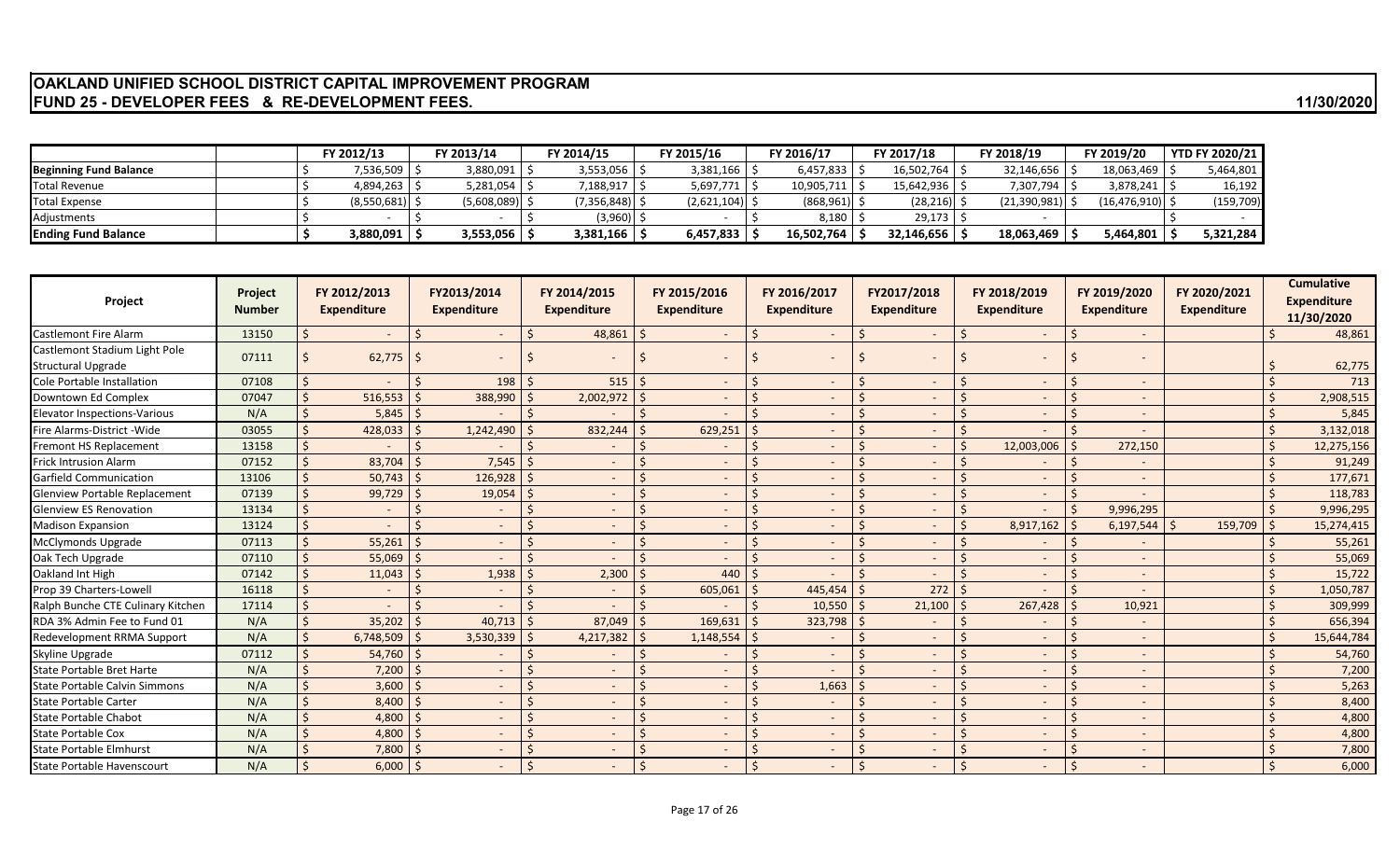### **OAKLAND UNIFIED SCHOOL DISTRICT CAPITAL IMPROVEMENT PROGRAM FUND 25 - DEVELOPER FEES & RE-DEVELOPMENT FEES.** 11/30/2020

|                               |  | <b>FY 2012/13</b> | FY 2013/14      | FY 2014/15                | FY 2015/16       | FY 2016/17      | FY 2017/18      | FY 2018/19        | FY 2019/20     | <b>YTD FY 2020/21</b> |
|-------------------------------|--|-------------------|-----------------|---------------------------|------------------|-----------------|-----------------|-------------------|----------------|-----------------------|
| <b>Beginning Fund Balance</b> |  | 7,536,509 S       | 3,880,091       | $3,553,056$ $\frac{1}{5}$ | 3,381,166        | 6,457,833       | 16,502,764      | $32,146,656$ S    | 18,063,469     | 5,464,801             |
| Total Revenue                 |  | 4,894,263 \$      | 5,281,054       | : ∥ 188,917,              | 5,697,771        | 10,905,711      | $15,642,936$ \$ | 7,307,794         | 3,878,241      | 16,192                |
| Total Expense                 |  | (8,550,681)       | $(5,608,089)$ . | $(7,356,848)$ \$          | $(2,621,104)$ \$ | $(868, 961)$ \$ | (28, 216)       | (21,390,981)      | (16, 476, 910) | (159, 709)            |
| Adjustments                   |  |                   |                 | $(3,960)$ \$              |                  | 8,180           | 29,173          |                   |                |                       |
| <b>Ending Fund Balance</b>    |  | 3,880,091         | 3,553,056       | $3,381,166$   \$          | 6,457,833        | 16,502,764      | 32,146,656      | $18,063,469$   \$ | 5,464,801      | 5,321,284             |

| Project                             | Project<br><b>Number</b> | FY 2012/2013<br>Expenditure | FY2013/2014<br>Expenditure | FY 2014/2015<br>Expenditure | FY 2015/2016<br><b>Expenditure</b> | FY 2016/2017<br><b>Expenditure</b> | FY2017/2018<br><b>Expenditure</b> | FY 2018/2019<br>Expenditure | FY 2019/2020<br><b>Expenditure</b> | FY 2020/2021<br><b>Expenditure</b> | <b>Cumulative</b><br><b>Expenditure</b><br>11/30/2020 |
|-------------------------------------|--------------------------|-----------------------------|----------------------------|-----------------------------|------------------------------------|------------------------------------|-----------------------------------|-----------------------------|------------------------------------|------------------------------------|-------------------------------------------------------|
| State Portable Jefferson            | N/A                      | 3,600                       |                            | $\sim$                      |                                    |                                    |                                   |                             |                                    |                                    | 3,600                                                 |
| State Portable La Escuelita         | N/A                      | 4,800                       |                            |                             |                                    |                                    |                                   |                             |                                    |                                    | 4,800                                                 |
| State Portable Madison              | N/A                      | 6,000                       |                            |                             |                                    |                                    |                                   |                             |                                    |                                    | 6,000                                                 |
| State Portable Oakland Tech         | N/A                      | 6,000                       |                            |                             |                                    |                                    |                                   |                             |                                    |                                    | 6,000                                                 |
| State Portable Roosevelt            | N/A                      | 3,600                       |                            |                             |                                    |                                    |                                   |                             |                                    |                                    | 3,600                                                 |
| State Portable Woodland             | N/A                      | 16,800                      |                            |                             |                                    |                                    |                                   |                             |                                    |                                    | 16,800                                                |
| <b>Facilities Operation Expense</b> | N/A                      |                             |                            |                             |                                    |                                    |                                   | $203,385$   \$              |                                    |                                    | 203,385                                               |
| Unrest Facilities/918               | N/A                      | $260,054$ \$                | $249,893$ \$               | $165,525$ \$                | 68,167                             | 87,495                             | $6,844$ $\frac{3}{5}$             |                             |                                    |                                    | 837,978                                               |
| Total                               |                          | 8,550,681                   | $5,608,089$   \$           | 7,356,848   \$              | $2,621,104$   \$                   | 868,961                            | 28,216                            | 21,390,981                  | $16,476,910$ $\mid$ \$             | 159,709                            | 63,061,497                                            |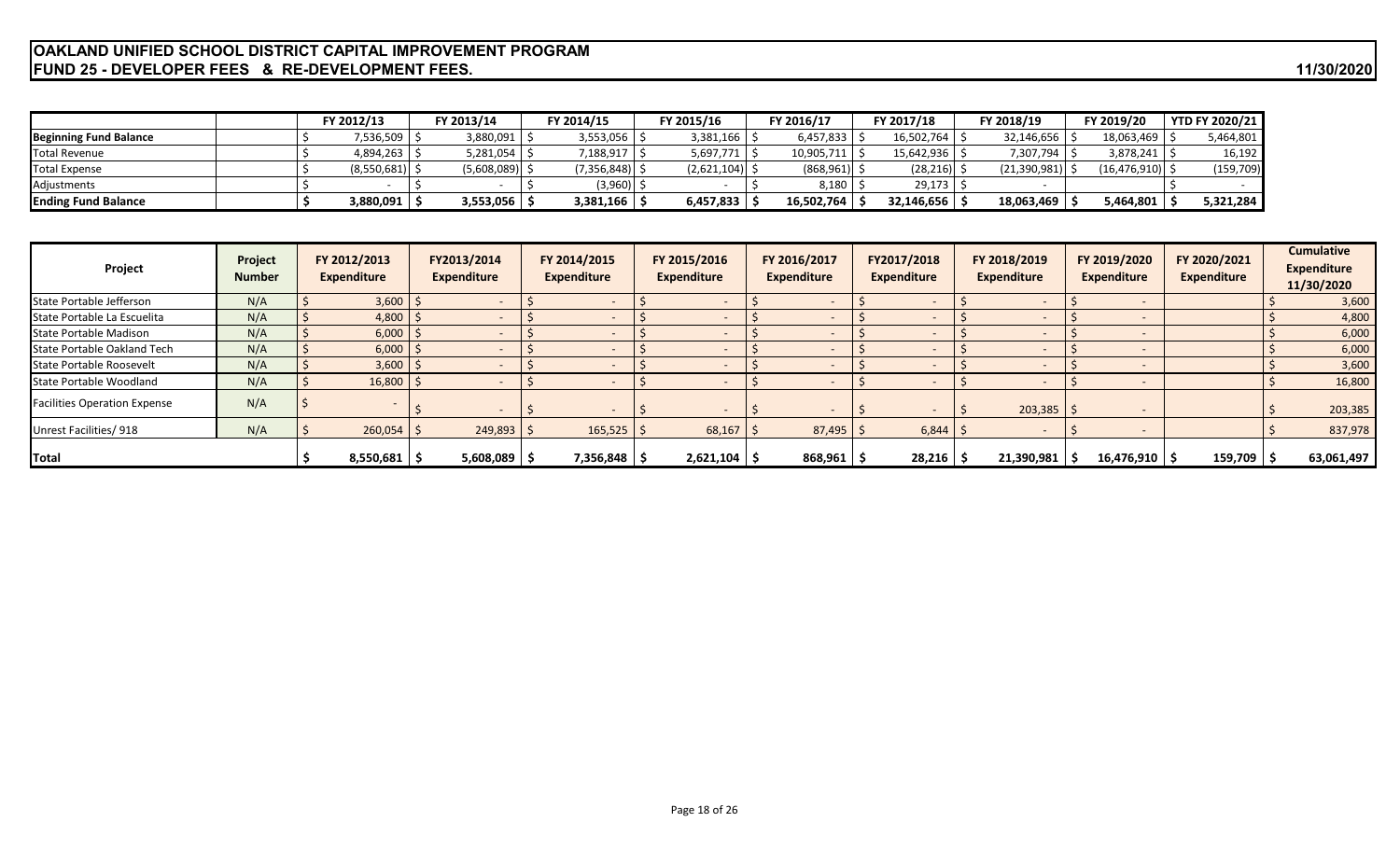#### **FUND 35 - COUNTY SCHOOL FACILITIES FUND 11/30/2020 OAKLAND UNIFIED SCHOOL DISTRICT CAPITAL IMPROVEMENT PROGRAM**

|                               | <b>FY 2010/11</b> | FY 2011/12    | FY 2012/13     | FY 2013/14   | FY 2014/15 | FY 2015/16  | FY 2016/17      | FY 2017/18       | FY 2018/19      | FY 2019/20 | FY 2020/21 |
|-------------------------------|-------------------|---------------|----------------|--------------|------------|-------------|-----------------|------------------|-----------------|------------|------------|
| <b>Beginning Fund Balance</b> | 10,162,921        | 13,727,523    | 27,910,112     | 47,930,253   | 9,790,633  | 9,662,514   | 7,811,778       | 2,968,826        | ,096,296        | 8,933,074  | 9,040,885  |
| <b>Total Revenue</b>          | 6,667,139         | 16,462,262    | 77,893,792     | 2,494,256    | 139,661    | 2,687,501   | 23,251          | 450,430          | 152,897         | 244,525    | 39,318     |
| <b>Total Expense</b>          | (3, 102, 536)     | (2, 285, 974) | (57, 746, 097) | (40,598,892) | (307,948)  | (4,538,237) | $(4,881,361)$ : | $(337, 833)$ $ $ | $(316, 119)$ \$ | (136,714)  | (36, 645)  |
| Adjustments                   |                   | 6,301         | (127, 553)     | (34, 984)    | 40,168     |             | 15,159          | 6,014,872        |                 |            |            |
| <b>Ending Fund Balance</b>    | 13,727,523        | 27,910,112    | 47,930,253     | 9,790,633    | 9,662,514  | 7,811,778   | 2,968,826       | 9,096,296        | 8,933,074       | 9,040,885  | 9,043,559  |

#### **DETAILS OF EXPENDITURES**

| Project                                | <b>Project Number</b> |                    | FY 2010/2011<br>Expenditure | FY 2011/2012<br><b>Expenditure</b> | FY 2012/2013<br><b>Expenditure</b> |               | FY 2013/2014<br><b>Expenditure</b> | FY 2014/2015<br><b>Expenditure</b> | FY 2015/2016<br><b>Expenditure</b> | FY 2016/2017<br><b>Expenditure</b>                | FY 2017/2018<br>Expenditure |         | FY 2018/2019<br><b>Expenditure</b> | FY 2019/2020<br><b>Expenditure</b>        | FY 2020/2021<br><b>Expenditure</b> | <b>Cumulative</b><br><b>Expenditure</b><br>11/30/2020 |
|----------------------------------------|-----------------------|--------------------|-----------------------------|------------------------------------|------------------------------------|---------------|------------------------------------|------------------------------------|------------------------------------|---------------------------------------------------|-----------------------------|---------|------------------------------------|-------------------------------------------|------------------------------------|-------------------------------------------------------|
| 1000 Broadway Rent                     |                       |                    | $\sim$ $-$                  | $\varsigma$<br>$\sim$              | S.<br>$\sim$                       | <sup>\$</sup> | $\sim$                             | $\sim$                             | 2,753,521                          | 3,219,003                                         | $\sim$                      |         | $\overline{\phantom{a}}$           | $\zeta$                                   |                                    | 5,972,524                                             |
| <b>Allendale Fire</b>                  | 07127                 | $\dot{\mathsf{S}}$ | $\sim$                      | $\sim$                             | $\mathsf{S}$<br>28,475             |               | 3,775                              | $\sim$                             | $\sim$                             | $\breve{\phantom{a}}$<br>$\overline{\phantom{a}}$ | $\overline{\phantom{a}}$    |         | $\overline{\phantom{a}}$           | $\mathsf{S}$<br>$\overline{\phantom{a}}$  |                                    | 32,250                                                |
| Arroyo Viejo CDC Replacement           | 07024                 | \$                 | $\sim$                      | $\sim$                             | 56,159<br>$\zeta$                  |               | 67,661                             | $\sim$                             | $\sim$                             | $\overline{\phantom{a}}$                          | $\overline{\phantom{a}}$    |         |                                    | $\zeta$                                   |                                    | 123,820                                               |
| <b>Burckhalter Portable</b>            | 07147                 | $\dot{\mathsf{S}}$ | $\sim$                      | $\sim$                             | 887,378<br>$\zeta$                 |               | 46,020                             | $\sim$                             | $\sim$                             | $\sim$                                            | $\overline{\phantom{a}}$    |         |                                    | $\zeta$<br>$\overline{\phantom{a}}$       |                                    | 933,398                                               |
| California Solar Initiative            | 12100                 | \$                 | $\sim$                      | 9,800                              | 1,695,986                          |               | 1,277,534                          | $\sim$                             | l S<br>$\sim$                      | $\sim$                                            | $\overline{\phantom{a}}$    |         |                                    | $\mathsf{S}$                              |                                    | 2,983,319                                             |
| <b>Calvin Simmons Improvements</b>     | 07140                 | $\mathsf{\dot{S}}$ | $\sim$                      | $\sim$                             | 9,471,791<br>-Ś                    |               | 6,636,375                          | $(0)$ \$                           | $\sim$                             | $\sim$                                            | $\sim$                      | $\zeta$ | $\sim$                             | $\zeta$<br>$\overline{\phantom{a}}$       |                                    | 16,108,166                                            |
| <b>Claremont Landscaping</b>           | 07088                 | $\mathsf{\dot{S}}$ | $\sim$                      | $\sim$                             | $\zeta$                            |               | 31,115                             | $\sim$                             | $\sim$                             | $\sim$                                            | $\overline{\phantom{a}}$    |         | $\overline{\phantom{a}}$           | $\zeta$<br>$\overline{\phantom{a}}$       |                                    | 31,115                                                |
| Consultants                            | N/A                   | $\zeta$            | $\sim$                      | 368,532                            | 12,358                             |               |                                    | 0 <sup>1</sup>                     | 957,404                            | 100,351                                           | 42,087                      |         |                                    | $\zeta$                                   |                                    | 1,480,732                                             |
| Downtown Educational Complex           | 07047                 | <sup>\$</sup>      | 1,214,907                   | 1,638,811                          | 9,471,961<br>-S                    |               | 19,983,522                         | $(0)$ \$                           |                                    | $\overline{a}$                                    | $\overline{\phantom{a}}$    |         |                                    | $\mathsf{S}$<br>78,504                    | 17,983                             | 32,405,689                                            |
| <b>DSA Legacy</b>                      | N/A                   | $\mathsf{\dot{S}}$ | $\sim$                      |                                    | $\mathsf{S}$                       |               | $\overline{\phantom{a}}$           | 307,948                            | 826,067                            | 316,744                                           | 182,278                     |         | 126,153                            | 58,209                                    | 18,662                             | 1,836,061                                             |
| <b>Elevator Inspections</b>            | 05011                 | $\mathsf{\hat{S}}$ | $\sim$                      |                                    | $\zeta$                            |               | $\sim$                             | $\overline{\phantom{a}}$           | $\prec$<br>$\sim$                  | 19,930                                            | 3,640                       |         | $\overline{\phantom{a}}$           | $\zeta$                                   |                                    | 23,570                                                |
| <b>Foster Central Commisary</b>        | 13105                 | \$                 | $\sim$                      | $\sim$                             | $\zeta$<br>43,658                  |               | 413,600                            | $\sim$                             | $\sim$                             | $\sim$                                            | $\overline{\phantom{a}}$    |         | $\overline{\phantom{a}}$           | $\sim$                                    |                                    | 457,259                                               |
| Fremont High Library Repair            | 13118                 | $\zeta$            | $\sim$                      |                                    | <sup>5</sup>                       |               | 23,403                             | $(0)$ $\leq$                       | $\sim$                             | $\overline{\phantom{a}}$                          | $\overline{\phantom{a}}$    |         |                                    | <sup>5</sup><br>$\overline{\phantom{a}}$  |                                    | 23,403                                                |
| <b>Fremont High Modernization</b>      | 05015                 | $\mathsf{S}$       | $\sim$                      |                                    | 519.639<br>$\zeta$                 |               | $\sim$                             | $\sim$                             | $\sim$                             | $\overline{\phantom{a}}$                          | $\overline{\phantom{a}}$    |         |                                    | $\zeta$<br>$\overline{\phantom{a}}$       |                                    | 519,639                                               |
| <b>Grass Valley Portable</b>           | 07148                 | $\mathsf{\dot{S}}$ | $\sim$                      | $\sim$                             | 126,462<br><sup>\$</sup>           |               | $\sim$                             | $\sim$                             | $\sim$                             | $\overline{\phantom{a}}$                          | $\overline{\phantom{a}}$    |         | $\overline{\phantom{a}}$           | <sup>\$</sup><br>$\overline{\phantom{a}}$ |                                    | 126,462                                               |
| <b>Havenscourt New Classroom</b>       | 07030                 | $\mathsf{\dot{S}}$ | $\sim$                      |                                    | 9,620,385<br>$\prec$               |               | 2,725,363                          | $(0)$ \$                           | $\sim$                             | $\overline{\phantom{a}}$                          | $\overline{\phantom{a}}$    |         |                                    | $\leq$                                    |                                    | 12,345,748                                            |
| King Estates Seismic Retrofit          | 12101                 | Ŝ.                 | $\sim$                      | 35,495                             | 7,247,509                          |               | 17,869                             | $\sim$                             | $\sim$                             | $\sim$                                            | $\overline{\phantom{a}}$    |         | $\overline{\phantom{a}}$           | $\zeta$<br>$\overline{\phantom{a}}$       |                                    | 7,300,872                                             |
| Lakeview Prop 39 Charter Facility      | 16120                 | $\dot{\mathsf{S}}$ | $\sim$                      | $\sim$                             | <sup>5</sup>                       |               | $\sim$                             | $\sim$                             | $\sim$                             | 15,459                                            | $\overline{\phantom{a}}$    |         | $\overline{\phantom{a}}$           | $\zeta$<br>$\overline{\phantom{a}}$       |                                    | 15,459                                                |
| Laurel CDC Replacement                 | 07027                 | $\mathsf{S}$       | $\sim$                      | $\overline{\phantom{a}}$           | 331,336<br>$\zeta$                 |               | $\sim$                             | $\sim$                             | $\sim$                             | $\overline{\phantom{a}}$                          | $\overline{\phantom{a}}$    |         |                                    | $\zeta$                                   |                                    | 331,336                                               |
| Lincoln Water Damage                   | 17128                 | $\mathsf{\hat{S}}$ | $\sim$                      | $\sim$                             | $\zeta$                            |               | $\sim$                             | $\sim$                             | $\sim$                             | $\sim$                                            | 9,000                       |         | 3,639                              | $\zeta$<br>$\overline{\phantom{a}}$       |                                    | 12,639                                                |
| Lockwood ES Fire Alarm                 | 07098                 | \$                 | $\sim$                      |                                    | 33,703<br>S.                       |               | $\sim$                             | $\sim$                             | $\sim$                             | $\sim$                                            | $\overline{\phantom{a}}$    |         | $\overline{\phantom{a}}$           | S.                                        |                                    | 33,703                                                |
| Lowell Prop 39 Charter Facility        | 16118                 | <sup>\$</sup>      | $\sim$                      | $\sim$                             | $\leq$                             | ¢.            | $\sim$                             | $\sim$                             | $\sim$                             | 65,963<br>Ś                                       | 1,154                       |         |                                    | $\zeta$                                   |                                    | 67,117                                                |
| Madison Interim Housing Portable I     | 13102                 | $\zeta$            | $\sim$                      | $\sim$                             | $\zeta$<br>176,203                 |               | 318.932                            | $\sim$                             | $\sim$                             | $\overline{\phantom{a}}$                          | $\overline{\phantom{a}}$    |         | $\overline{\phantom{a}}$           | $\zeta$<br>$\overline{\phantom{a}}$       |                                    | 495,135                                               |
| Madison Interim Housing Portable II    | 13121                 | $\mathsf{\dot{S}}$ | $\sim$                      |                                    | $\zeta$                            | ς             | 107.003                            | $(0)$ \$                           | $\sim$                             | ¢<br>$\sim$                                       | $\overline{\phantom{a}}$    |         |                                    | $\mathsf{S}$                              |                                    | 107,003                                               |
| <b>Madison Modernization</b>           | 03039                 | $\mathsf{S}$       | $\sim$                      | $\sim$                             | S.<br>843,470                      | <sup>5</sup>  | $(45,661)$ \$                      | $\sim$                             | l S<br>$\sim$                      | $\breve{\phantom{a}}$<br>$\sim$                   | $\overline{\phantom{a}}$    |         |                                    | $\zeta$<br>$\overline{\phantom{a}}$       | $\zeta$                            | 797,809                                               |
| Manzanita Storm Drain Replacement      | 16127                 | $\mathsf{S}$       | $\sim$                      | $\sim$                             | <sup>\$</sup>                      |               | $\sim$                             | $\sim$                             | $\sim$                             | 207,067                                           | $\overline{\phantom{a}}$    |         |                                    | $\zeta$<br>$\overline{a}$                 |                                    | 207,067                                               |
| <b>McClymonds Adult Education Move</b> | 16124                 | $\zeta$            | $\sim$                      | $\sim$                             | $\zeta$                            | ¢             | $\sim$                             | $\sim$                             | $\sim$                             | ¢<br>46,413                                       | $\overline{\phantom{a}}$    |         |                                    | $\zeta$                                   |                                    | 46,413                                                |
| McClymonds Football field Replacement  | 07069                 | $\mathsf{S}$       | 1,628,179                   | $\sim$                             | $\zeta$                            |               | $\sim$                             | $\sim$                             | $\sim$                             | $\sim$                                            | $\overline{\phantom{a}}$    |         |                                    | $\zeta$<br>$\overline{\phantom{a}}$       |                                    | 1,628,179                                             |
| <b>McClymonds Intrusion Alarm</b>      | 12104                 | Ś                  | $\sim$                      |                                    | <sup>\$</sup><br>22,924            |               | 9,910                              | $(0)$ \$                           | 1,246                              | $\overline{\phantom{a}}$                          | $\overline{\phantom{a}}$    |         |                                    | S.<br>$\overline{\phantom{a}}$            |                                    | 34,080                                                |
| McClymonds Youth & Family Center       | 07051                 | $\mathsf{S}$       | $\sim$                      | 83,407                             |                                    |               | $\sim$                             | $\sim$                             | $\sim$                             | $\sim$                                            | $\overline{\phantom{a}}$    |         |                                    | $\zeta$                                   |                                    | 83,407                                                |
| Melrose Telephone System Upgrade       | 12113                 | $\zeta$            | $\sim$                      | $\sim$                             | $\zeta$<br>143.060                 |               | $\overline{\phantom{a}}$           | $\sim$                             | $\sim$                             | $\overline{\phantom{a}}$                          | $\overline{\phantom{a}}$    |         | $\overline{\phantom{a}}$           | $\zeta$<br>$\overline{\phantom{a}}$       |                                    | 143,060                                               |
| <b>Montclair New Classroom</b>         | 12102                 | \$                 | $\sim$                      |                                    | 4,576,295<br>$\zeta$               |               | 3,640,144                          | $(0)$ \$                           | $\sim$                             | $\overline{\phantom{a}}$                          | $\overline{\phantom{a}}$    |         |                                    | $\zeta$                                   |                                    | 8,216,439                                             |
| Montera Gym Retrofit                   | 12102                 | $\mathsf{\dot{S}}$ | $\sim$                      | 17,998                             | 1,566,712                          |               | 6,793                              | $\sim$                             | ∣<<br>$\sim$                       | $\overline{\phantom{a}}$                          | $\overline{\phantom{a}}$    |         | $\overline{\phantom{a}}$           | $\zeta$<br>$\overline{\phantom{a}}$       |                                    | 1,591,503                                             |
| Oakland Tech Retrofit                  | 12103                 | $\dot{\mathsf{S}}$ | $\sim$                      | 12,846                             | 1,422,211                          |               | 25,743                             | $\sim$                             | $\sim$                             | $\sim$                                            | $\overline{\phantom{a}}$    |         | $\overline{\phantom{a}}$           | $\zeta$<br>$\overline{\phantom{a}}$       |                                    | 1,460,799                                             |
| Oakland Tech Scaffolding               | 13146                 | $\zeta$            | $\sim$                      | $\sim$                             | $\zeta$                            | $\zeta$       | 4,970                              | 0 <sup>1</sup>                     | $\sim$                             | $\overline{\phantom{a}}$                          | $\overline{\phantom{a}}$    |         |                                    | $\zeta$<br>$\overline{\phantom{a}}$       |                                    | 4,970                                                 |
| Ralph Bunche Portable Installation     | 13104                 | $\zeta$            | $\sim$                      | $\sim$                             | 73,330                             |               | 178,165                            | $\sim$                             | $\sim$                             | 11,396                                            | $\overline{\phantom{a}}$    |         |                                    | $\zeta$<br>$\overline{\phantom{a}}$       |                                    | 262,892                                               |
| <b>Retrofit Project</b>                | 07144                 |                    | $\sim$                      |                                    | 263,841<br><sup>5</sup>            |               | $\overline{\phantom{a}}$           | $\sim$                             | $\sim$                             |                                                   |                             |         |                                    | Ŝ.                                        |                                    | 263,841                                               |
| Roosevelt Prop 39 Charter Facility     | 16123                 | $\mathsf{\dot{S}}$ | $\sim$                      | $\zeta$                            | $\mathsf{S}$                       | $\mathsf{S}$  | $\sim$                             | $\sim$                             | -Ś<br>$\sim$                       | 24,960<br><sup>5</sup>                            | $\sim$                      |         |                                    | $\mathsf{S}$                              |                                    | 24,960                                                |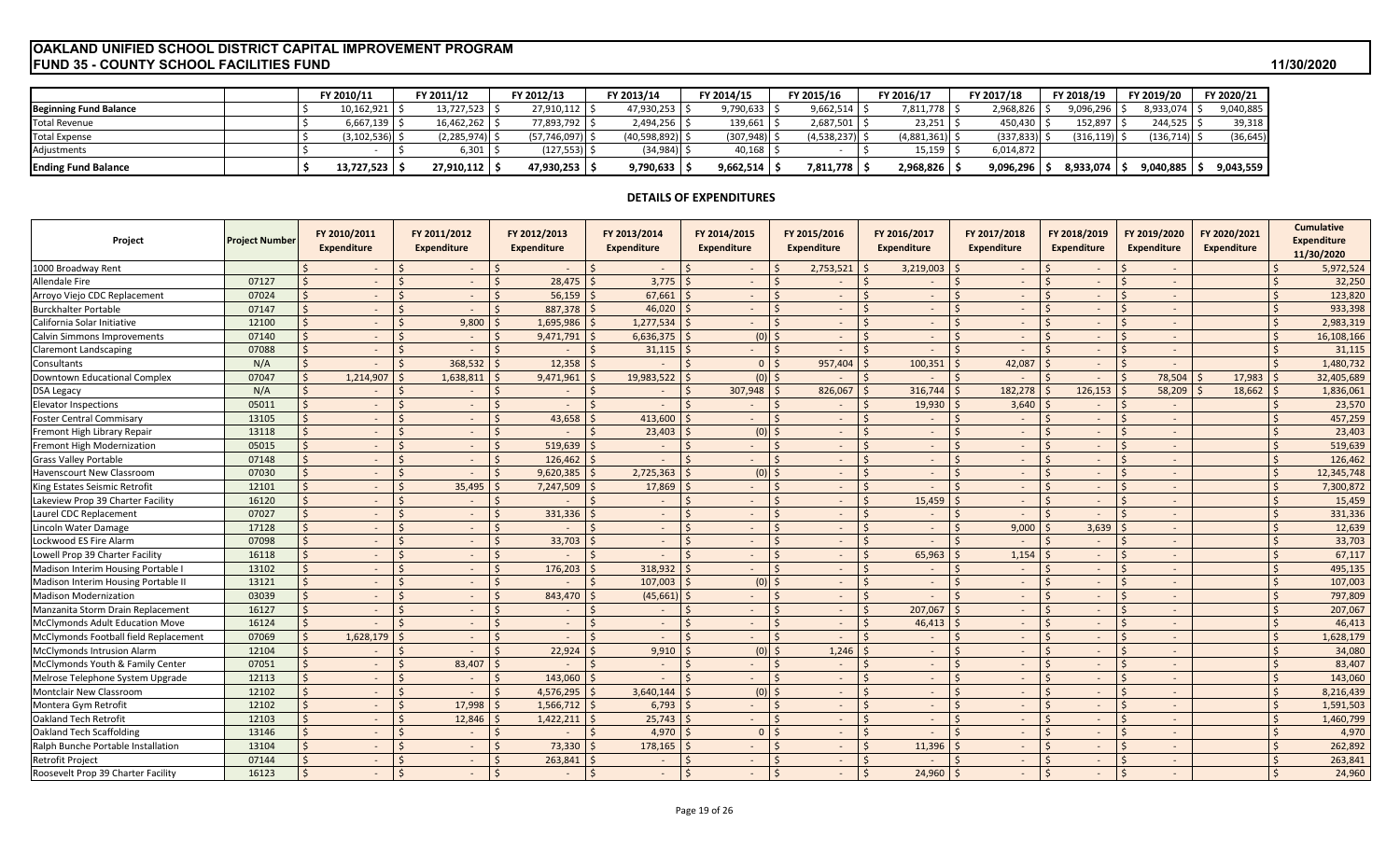#### **FUND 35 - COUNTY SCHOOL FACILITIES FUND 11/30/2020 OAKLAND UNIFIED SCHOOL DISTRICT CAPITAL IMPROVEMENT PROGRAM**

|                               | FY 2010/11 | FY 2011/12 | FY 2012/13          | FY 2013/14        | FY 2014/15       | FY 2015/16  | FY 2016/17       | FY 2017/18     | FY 2018/19      | FY 2019/20 | FY 2020/21 |
|-------------------------------|------------|------------|---------------------|-------------------|------------------|-------------|------------------|----------------|-----------------|------------|------------|
| <b>Beginning Fund Balance</b> | 10,162,921 | 13,727,523 | 27,910,112          | 47,930,253        | 9,790,633        | 9,662,514   | ,811,778         | 2,968,826      | ,096,296        | 8,933,074  | 9,040,885  |
| <b>Total Revenue</b>          | 6,667,139  | 16,462,262 | 7,893,792           | $2,494,256$ \$    | $139,661$   \$   | 2,687,501   | 23,251           | 450,430        | 152,897         | 244,525    | 39,318     |
| <b>Total Expense</b>          | 3,102,536) | 2,285,974  | $(57, 746, 097)$ \$ | $(40,598,892)$ \$ | $(307,948)$ \ \; | (4,538,237) | $(4,881,361)$ \$ | $(337, 833)$ : | $(316, 119)$ \$ | (136, 714) | (36, 645)  |
| Adjustments                   |            | 5,301      | (127, 553)          | (34, 984)         | 40,168           |             | 15,159           | 6,014,872      |                 |            |            |
| <b>Ending Fund Balance</b>    | 13,727,523 | 27,910,112 | 47,930,253          | 9,790,633         | 9,662,514        | 7,811,778   | 2,968,826        | 9,096,296      | 8,933,074       | 9,040,885  | 9,043,559  |

#### **DETAILS OF EXPENDITURES**

| Project                                      | <b>Project Number</b> | FY 2010/2011<br><b>Expenditure</b> | FY 2011/2012<br>Expenditure | FY 2012/2013<br><b>Expenditure</b> | FY 2013/2014<br><b>Expenditure</b> | FY 2014/2015<br><b>Expenditure</b> | FY 2015/2016<br><b>Expenditure</b> |           | FY 2016/2017<br><b>Expenditure</b> | FY 2017/2018<br>Expenditure | FY 2018/2019<br>Expenditure | FY 2019/2020<br><b>Expenditure</b> | FY 2020/2021<br><b>Expenditure</b> | <b>Cumulative</b><br><b>Expenditure</b><br>11/30/2020 |
|----------------------------------------------|-----------------------|------------------------------------|-----------------------------|------------------------------------|------------------------------------|------------------------------------|------------------------------------|-----------|------------------------------------|-----------------------------|-----------------------------|------------------------------------|------------------------------------|-------------------------------------------------------|
| <b>Security Cameras</b>                      | 17100                 | $259,450$ \$                       | 119,084                     |                                    | $565,487$ \$                       |                                    |                                    |           | $\overline{\phantom{a}}$           |                             |                             |                                    |                                    | 944,021                                               |
| Sherman Prop 39 Charter Facility             | 16121                 |                                    |                             |                                    | $\sim$                             |                                    |                                    |           | $69,124$ :                         |                             |                             |                                    |                                    | 69,124                                                |
| Skyline Gym Roof                             | 15131                 |                                    |                             |                                    | $\sim$                             |                                    |                                    |           | $\overline{\phantom{a}}$           |                             | 186,327                     |                                    |                                    | 186,327                                               |
| Sobrante Modernization                       | 07086                 |                                    |                             | 656,183                            | 8,737                              | $\sim$                             |                                    |           | $\overline{a}$                     |                             |                             |                                    |                                    | 664,920                                               |
| <b>Stonehurst Building Replacement</b>       | 07025                 |                                    |                             | 2,796,667                          | 49,041                             |                                    |                                    |           |                                    |                             |                             |                                    |                                    | 2,845,708                                             |
| Thornhill Telephone System Upgrade           | 12114                 |                                    |                             | 81,180                             |                                    |                                    |                                    |           |                                    |                             |                             |                                    |                                    | 81,180                                                |
| Various General Design Services Prop. 39 Cha | 16125                 |                                    |                             |                                    |                                    |                                    |                                    |           | $21,450$ \$                        |                             |                             |                                    |                                    | 21,450                                                |
| Various Fire Alarm                           | 03055                 |                                    |                             |                                    |                                    |                                    |                                    |           | 763,501                            | 99,674                      |                             |                                    |                                    | 863,175                                               |
| Washington Interim Hosing Portables          | 13120                 |                                    |                             |                                    | 118,297                            | $(0)$ \$                           |                                    |           | $\overline{\phantom{a}}$           |                             |                             |                                    |                                    | 118,297                                               |
| <b>Washington Modernization</b>              | 06012                 |                                    |                             | 4,927,269                          | $3,764,727$ \$                     |                                    |                                    |           | $\overline{a}$                     |                             |                             |                                    |                                    | 8,691,995                                             |
| Washington Portable Installation             | 13101                 |                                    |                             | 181,365                            | $224,845$ \$                       |                                    |                                    |           | $\overline{a}$                     |                             |                             |                                    |                                    | 406,210                                               |
| Webster Kitchen Renovation                   | 07106                 |                                    |                             | 379,668                            | $3,471$ \$                         |                                    |                                    |           |                                    |                             |                             |                                    |                                    | 383,139                                               |
| Whittier Interim Housing Portable            | 13103                 |                                    |                             | 88,923                             | 307,571                            | $(0)$ \$                           |                                    |           |                                    |                             |                             |                                    |                                    | 396,494                                               |
| Whittier Interim Housing Portable II         | 13119                 |                                    |                             |                                    | $84,479$ \$                        | $(0)$ \$                           |                                    |           |                                    |                             |                             |                                    |                                    | 84,479                                                |
| Total                                        |                       | 3,102,536                          | 2,285,974                   | 57,746,097                         | 40,598,892                         | 307,948                            |                                    | 4,538,237 | 4,881,361                          | 337,833                     | 316,119                     | 136,714                            | 36,645                             | 114,288,355                                           |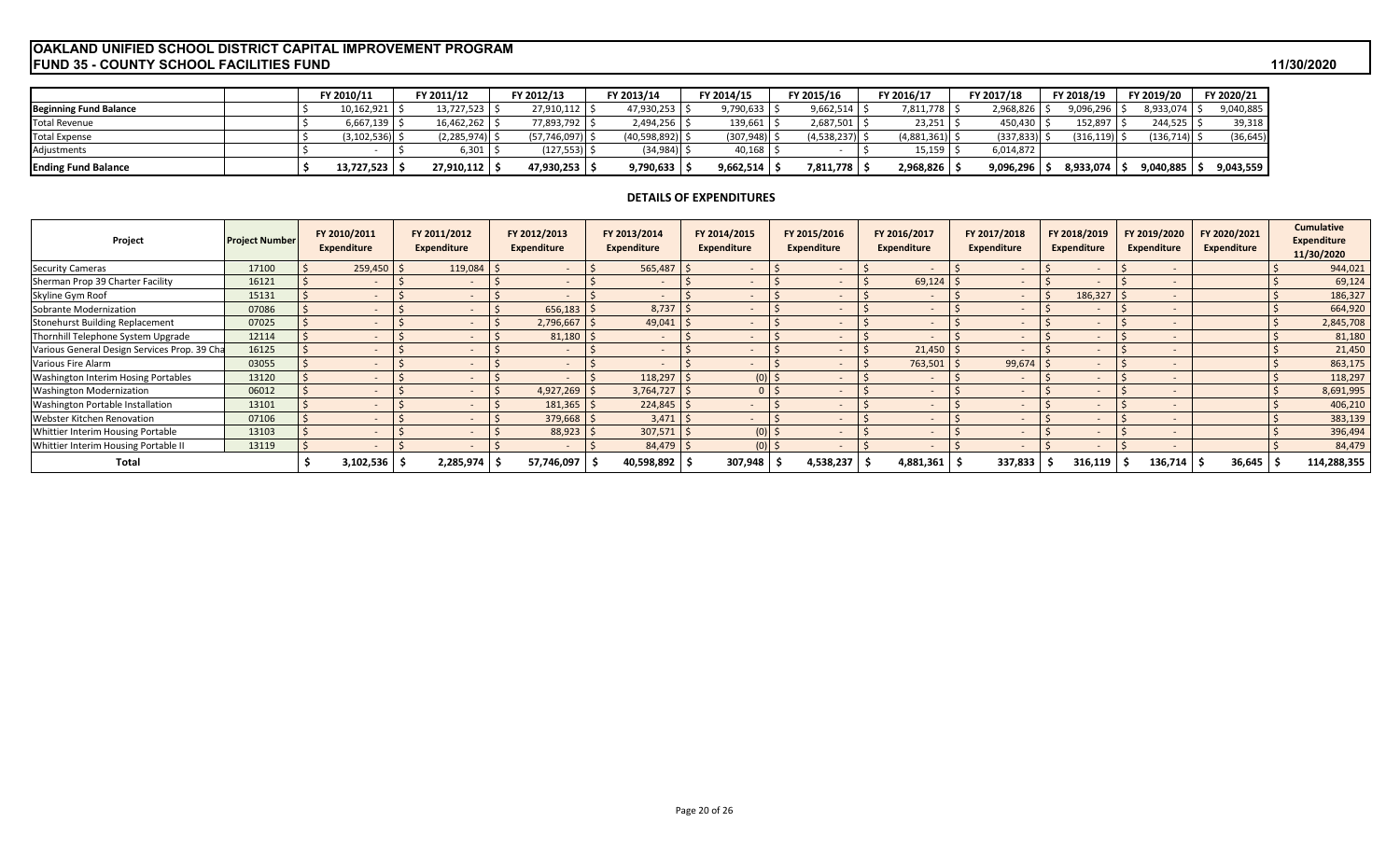*11/30/2020*

### *Project Budget Reconciliation*

| <b>Measure J Allocation</b><br><b>Measure B Allocation</b><br><b>Total Project Budget</b> |                                                                        |                   |               |                    | \$<br>$\boldsymbol{s}$<br>$\boldsymbol{s}$ | 48,500,000<br>22,500,000<br>71,000,000 |
|-------------------------------------------------------------------------------------------|------------------------------------------------------------------------|-------------------|---------------|--------------------|--------------------------------------------|----------------------------------------|
| <b>Amount Committed</b>                                                                   |                                                                        |                   |               |                    | $\boldsymbol{s}$                           | 70,827,163                             |
| <b>Remaining Budget</b>                                                                   |                                                                        |                   |               |                    | $\boldsymbol{s}$                           | 172,837                                |
| Category                                                                                  | <b>Vendors</b>                                                         | <b>Contracted</b> |               | <b>Amount Paid</b> |                                            | <b>Contract Balance</b>                |
|                                                                                           |                                                                        | <b>Amount</b>     |               |                    |                                            |                                        |
| Architects/Engineers:                                                                     | Cody Anderson Wasney                                                   | \$<br>4,180,585   | \$            | 4,037,576          | \$                                         | 143,009                                |
|                                                                                           | Guttmann & Blaevoet                                                    | \$<br>415,952     | \$            | 385,716            | \$                                         | 30,235                                 |
|                                                                                           | Jensen Hughes                                                          | \$<br>31,600      | \$            | 31,600             | \$                                         |                                        |
|                                                                                           | Johnson Controls Fire Protection                                       | \$<br>32,400      | \$            | 9,466              | \$                                         | 22,935                                 |
|                                                                                           | Murakam and Nelson (PEC & Police                                       |                   |               |                    |                                            |                                        |
|                                                                                           | Service Relocation)                                                    | \$<br>195,811     | \$            | 195,811            | \$                                         |                                        |
|                                                                                           | Simplex                                                                | \$<br>43,600      | \$            | 43,600             | \$                                         |                                        |
|                                                                                           | City of Oakland (Application                                           |                   |               |                    |                                            |                                        |
| Assessments & Fees:                                                                       | /Plan/Inspection, fees)                                                | \$<br>17,966      | \$            | 17,966             | \$                                         |                                        |
|                                                                                           | State Water Resources (Permit fee)                                     | \$<br>2,046       | <sup>\$</sup> | 2,046              | \$                                         |                                        |
| Consultants:                                                                              | Niam Consulting                                                        | \$<br>200,608     | \$            | 200,608            | \$                                         |                                        |
| OUSD Custodian:                                                                           | Extra Time for Deep Cleaning                                           | \$<br>4,606       | \$            | 4,606              | \$                                         |                                        |
|                                                                                           |                                                                        |                   |               |                    |                                            |                                        |
| DSA Fee:                                                                                  | Division of State Architects                                           | \$<br>347,446     | \$            | 347,446            | \$                                         |                                        |
| Equipment:                                                                                | B.P. Wood (1000 Broadway new<br>server)                                | \$<br>56,632      | \$            | 56,632             | \$                                         |                                        |
|                                                                                           | Digital Design Communications                                          | \$<br>91,608      | \$            | 91,608             | \$                                         |                                        |
|                                                                                           | Rook Electric                                                          | \$<br>39,613      | \$            | 39,613             | \$                                         |                                        |
|                                                                                           | Rudy Refrigeration (Kitchen equipment<br>upgrades at Prescott ES site) | \$<br>32,700      | \$            | 32,700             | \$                                         |                                        |
| <i>Furniture:</i>                                                                         | Krueger International                                                  | \$<br>36,003      | \$            | 36,003             | \$                                         |                                        |
|                                                                                           | Metro Contract Group                                                   | \$<br>143,374     | \$            | 143,374            | \$                                         |                                        |
| Hazardous Waste:                                                                          | <b>ACC Environmental Consultants</b>                                   | \$<br>43,065      | \$            | 43,065             | \$                                         |                                        |
|                                                                                           | Asbestos Management Group                                              | \$<br>132,585     | \$            | 132,585            | \$                                         |                                        |
|                                                                                           | Board of Equalization                                                  | \$<br>43,950      | \$            | 43,950             | \$                                         |                                        |
|                                                                                           | California Dept of Tax & Fee Admin                                     | \$<br>48,020      | \$            | 48,020             | \$                                         |                                        |
|                                                                                           | COA-Environmental Health (Alameda<br>County of Dept. of Environmental) | \$<br>10,000      | \$            | 10,000             | \$                                         |                                        |
|                                                                                           | State of California                                                    | \$<br>56,842      | \$            |                    | \$                                         |                                        |
|                                                                                           | Terraphase Engineering                                                 | \$<br>478,353     | \$            | 56,842<br>463,931  | \$                                         | 14,422                                 |
| Inspector:                                                                                | Anthonio, Inc.                                                         | \$<br>1,289,157   | \$            | 1,263,283          | \$                                         | 25,875                                 |
|                                                                                           |                                                                        |                   |               |                    |                                            |                                        |
| Land Improvement:                                                                         | East Bay Municipal Utility District                                    | \$<br>154,205     | \$            | 149,905            | \$                                         | 4,300.00                               |
|                                                                                           | <b>JDH</b> Corrosion Consultants                                       | \$<br>9,755       | \$            | 9,755              | \$                                         |                                        |
|                                                                                           | PG&E                                                                   | \$<br>109,961     | \$            | 109,961            | \$                                         |                                        |
| Legal:                                                                                    | Settlement                                                             | \$<br>4,898,410   | \$            | 4,898,410          | \$                                         |                                        |
| Main Construction:                                                                        | Overaa/Tulum/Eclipse JV                                                | \$<br>47,187,998  | \$            | 44,879,937         | \$                                         | 2,308,061                              |
|                                                                                           | Strawn construction Inc. (Cole)                                        | \$<br>1,017,533   | \$            | 1,017,533          | \$                                         |                                        |
|                                                                                           | Thompson Builders Inc. (The Center)                                    | \$<br>7,380,579   | \$            | 7,380,579          | \$                                         |                                        |
| Moving Expense:                                                                           | CoroVan                                                                | \$<br>71,187      | \$            | 71,187             | \$                                         |                                        |
|                                                                                           | Nor-Cal Moving Services                                                | \$<br>43.615      | \$            | 43,615             | \$                                         |                                        |
|                                                                                           | Systems & Space (Transport and                                         | \$<br>226,068     | \$            | 226,068            | \$                                         |                                        |
|                                                                                           | shrink wrqp files)                                                     |                   |               |                    |                                            |                                        |
|                                                                                           | Valley Relocation                                                      | \$<br>1,380       | \$            | 1,380              | \$                                         |                                        |
| Other Construction:                                                                       | Arntz Builders (Emergency stair<br>repair)                             | \$<br>$33,941$ \$ |               | 33,941             | \$                                         |                                        |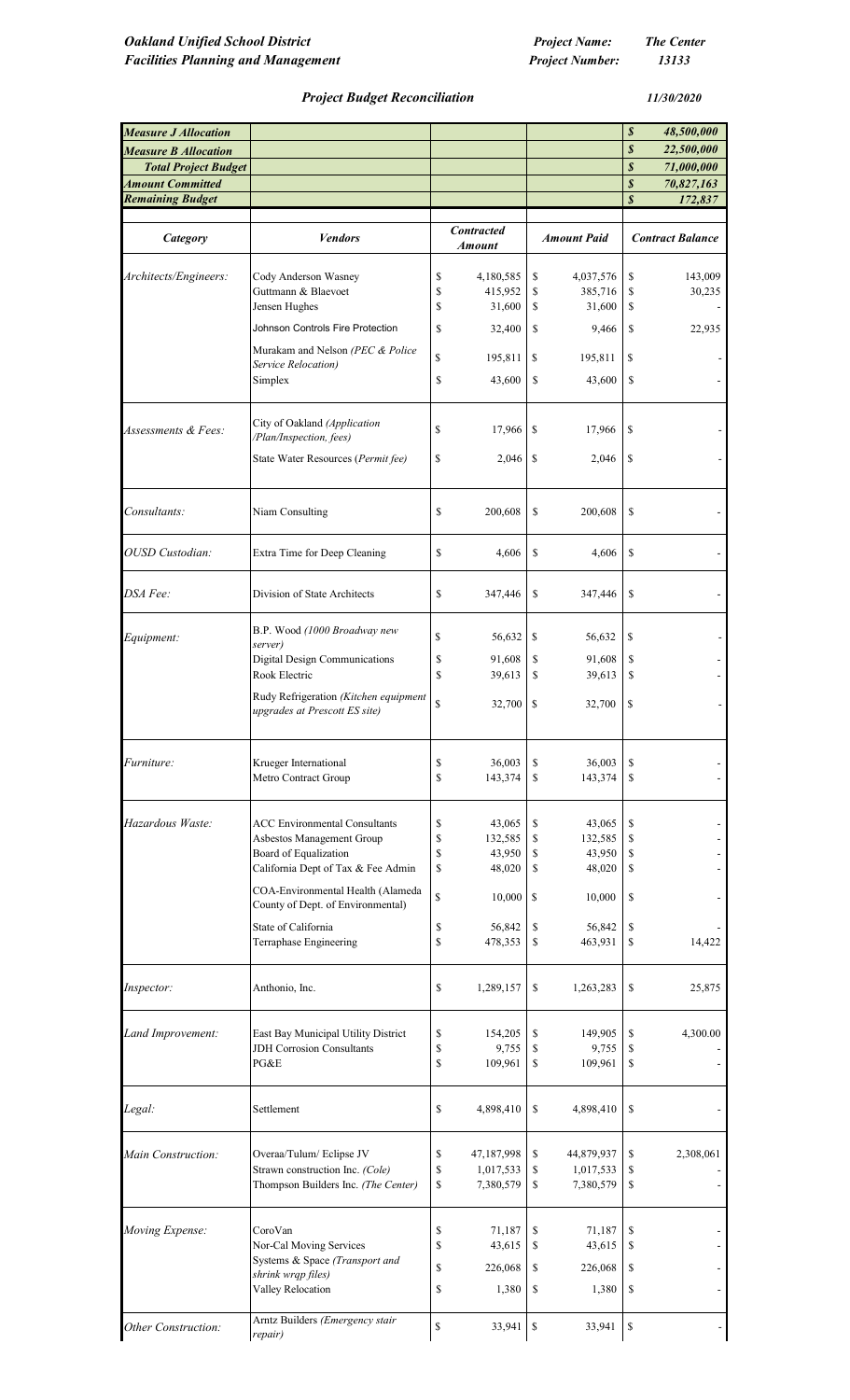| Category          | <b>Vendors</b>                                                                                               | <b>Contracted</b><br><b>Amount</b> | <b>Amount Paid</b>             | <b>Contract Balance</b>  |
|-------------------|--------------------------------------------------------------------------------------------------------------|------------------------------------|--------------------------------|--------------------------|
|                   | C&C Development & Associates<br>(Removed and disposed of debris)                                             | \$<br>38,574                       | \$<br>38,574                   | \$                       |
|                   | Janakes Electric (Electrical connection<br>for the moved cubes)                                              | \$<br>20,675                       | \$<br>20,675                   | \$                       |
|                   | North American Fence and Railing<br>(Installed high chain link fencing)                                      | \$<br>56,888                       | \$<br>56,888                   | \$                       |
|                   | Power Pole Services                                                                                          | \$<br>2,250                        | \$<br>2,250                    | \$                       |
|                   | <b>Star Elevator</b><br>Summerhill Electric (New Fire Alarm<br>head and panel at Cole)                       | \$<br>\$<br>67,579                 | \$<br>67,579                   | \$<br>\$                 |
|                   |                                                                                                              |                                    |                                |                          |
| Other Planning:   | Alameda County Clerk---(CEQA filing<br>fee for Notice of Determination (NOD)                                 | \$<br>4,520                        | \$<br>4,520                    | \$                       |
|                   | Attitudinal Healing Connection--- (art<br>mural project)                                                     | \$<br>28,500                       | \$<br>28,500                   | \$                       |
|                   | California Geological Survey---<br>(Assessment of Geologic Hazard<br>reports)                                | \$<br>7,200                        | \$<br>7,200                    | \$                       |
|                   | Chain Link Fence & Supply                                                                                    | \$<br>304                          | \$<br>304                      | \$                       |
|                   | CHPS---(Registration fee for design<br>documentation phase)                                                  | \$<br>4,300                        | \$<br>3,000                    | 1,300<br>\$              |
|                   | Cre8TIV Business Services---<br>(Historical documentation of Foster<br>Building before and after demolision) | \$<br>1,200                        | \$<br>1,200                    | \$                       |
|                   | Daily Journal Corporation-<br>(Advertising)                                                                  | \$<br>2,899                        | \$<br>2,899                    | \$                       |
|                   | East Bay Blue Print & Supply                                                                                 | \$<br>6,994                        | \$<br>4,837                    | 2,158<br>\$              |
|                   | Northwest Cascade, Inc.--- (Sanitation<br>services for Inspector)                                            | \$<br>2,975                        | \$<br>2,975                    | \$                       |
|                   | Small Business Exchange---<br>(Advertising)                                                                  | \$<br>468                          | \$<br>468                      | \$                       |
|                   |                                                                                                              |                                    |                                |                          |
| Other Services:   | Comcast<br><b>Elite Security Services</b>                                                                    | 2,399<br>P<br>\$<br>430,349        | 2,399<br>\$<br>\$<br>388,948   | \$<br>\$<br>41,401       |
|                   | Elite Tree Service                                                                                           | \$<br>550                          | \$<br>550                      | \$                       |
|                   | First Alarm                                                                                                  | \$<br>173                          |                                | \$<br>173                |
|                   | Malibou Blue Inc (Junk removal and<br>hauling services)                                                      | \$<br>30,000                       | \$<br>30,000                   | \$                       |
|                   | Oakland Public Education Fund<br>(Community Engagement strategy)                                             | \$<br>326,000                      | \$<br>326,000                  | \$                       |
|                   | Waste Management of Alameda                                                                                  | \$                                 |                                | \$                       |
| Preliminary Fees: | Geosphere Consultants                                                                                        | \$<br>11,600                       | \$<br>11,600                   | \$                       |
|                   | West Bay Builders                                                                                            | \$<br>197,776                      | \$<br>197,776                  | \$                       |
| Rentals Equip:    | Denbeste Water Solution (Equipment                                                                           | \$<br>10,455                       | \$<br>10,455                   | S                        |
|                   | for pumping water at job site)                                                                               |                                    |                                |                          |
|                   | William Scotsman---(Portable Lease)                                                                          | \$<br>47,303                       | \$<br>47,303                   | \$                       |
| Supplies:         | Marketingvue (Foster site Posters &<br>Flyers)                                                               | \$<br>2,875                        | \$<br>2,875                    | \$                       |
| Surveys:          | Martin M Ron Associates                                                                                      | \$<br>1,540                        | \$<br>1,540                    | $\mathbb{S}$             |
| Testing:          | Consolidated Engineering Lab                                                                                 | \$<br>397,472                      | \$<br>373,642                  | \$<br>23,830             |
| Video:            | Work Zone Cam (Camera system)                                                                                | \$<br>14,193                       | \$<br>14,193                   | $\mathbb{S}$             |
|                   | <b>Total Contract Amount</b>                                                                                 | $\boldsymbol{s}$<br>70,827,163     |                                |                          |
|                   | <b>Total Project Expenditures to Date</b>                                                                    |                                    | $\boldsymbol{s}$<br>68,209,465 |                          |
|                   |                                                                                                              |                                    |                                |                          |
|                   |                                                                                                              | <b>Total Contract Balance</b>      |                                | $\mathbf S$<br>2,617,699 |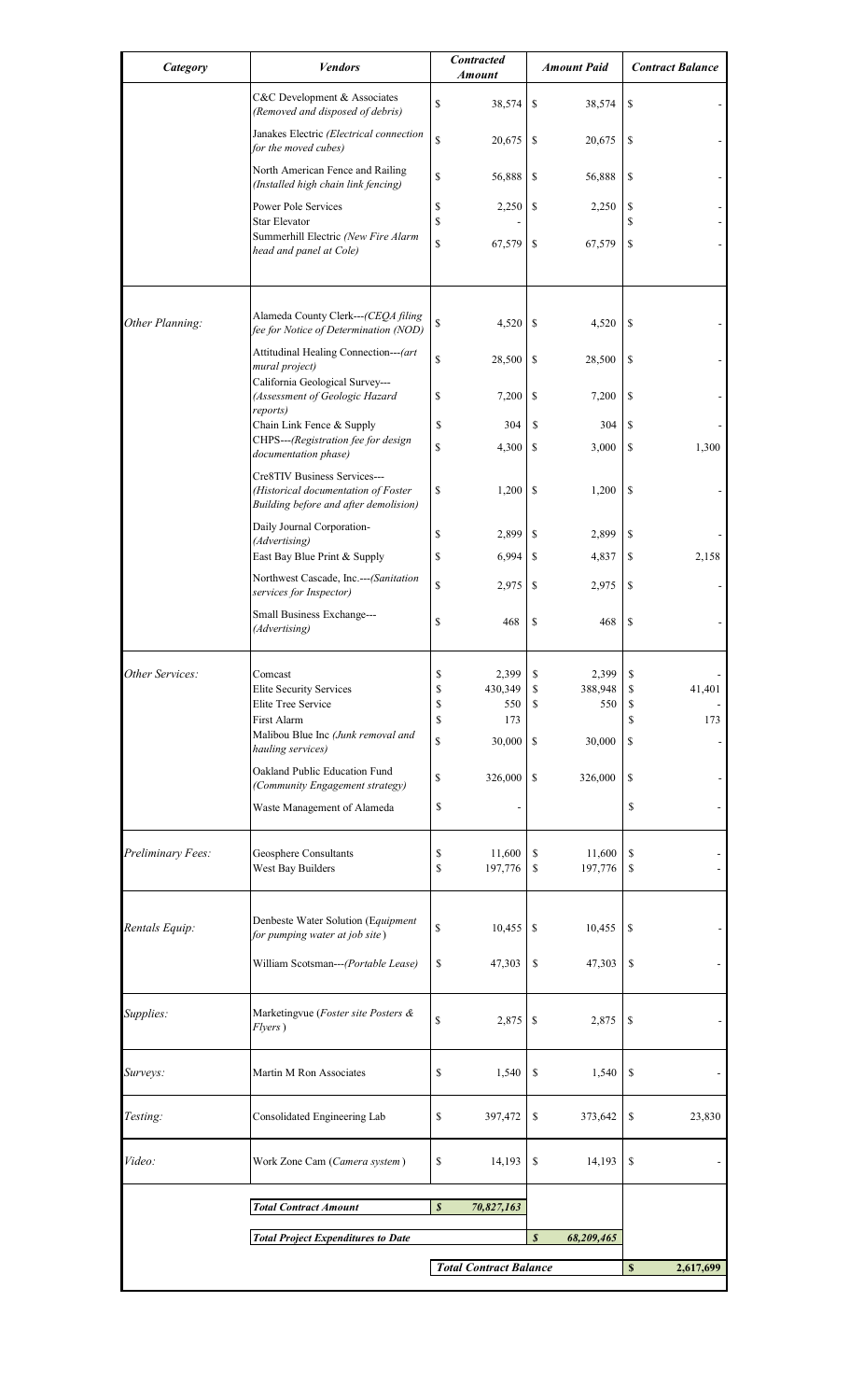# *Oakland Unified School District Project Name: Education Leadership Complex*

*Project Budget Reconciliation 11/30/2020*

| <b>Measure J Allocation</b>          |                                                   |                  |                               |                  |                    | \$               | 7,500,000                |
|--------------------------------------|---------------------------------------------------|------------------|-------------------------------|------------------|--------------------|------------------|--------------------------|
| <b>City of Oakland refund checks</b> |                                                   |                  |                               |                  |                    | $\boldsymbol{s}$ | 395,398                  |
| <b>ACC Reimbursement</b>             |                                                   |                  |                               |                  |                    | $\boldsymbol{s}$ | 14,185                   |
| <b>Total Project Budget</b>          |                                                   |                  |                               |                  |                    | \$               |                          |
| <b>Amount Committed</b>              |                                                   |                  |                               |                  |                    | $\boldsymbol{s}$ | 7,909,583<br>7,239,780   |
| <b>Remaining Budget</b>              |                                                   |                  |                               |                  |                    | $\boldsymbol{s}$ | 669,803                  |
|                                      |                                                   |                  | <b>Contracted</b>             |                  |                    |                  |                          |
| Category                             | <b>Vendors</b>                                    |                  | <b>Amount</b>                 |                  | <b>Amount Paid</b> |                  | <b>Contract Balance</b>  |
| OUSD Overtime (a)                    | <b>OUSD</b> Custodian                             | <sup>\$</sup>    | 24,708                        | \$               | 24,708             | \$               |                          |
| Architect/Engineer                   | Dougherty & Dougherty Architects                  | \$               | 8,989                         | \$               | 8,989              | \$               |                          |
|                                      | Hibser Yamauchi Architect                         | \$               | 17,500                        | \$               | 17,500             | \$               |                          |
|                                      | <b>KPW Structural Engineers</b>                   | \$               | 21,820                        | \$               | 21,820             | \$               |                          |
|                                      | <b>KW</b> Engineering                             | \$               | 42,153                        | \$               | 42,153             | \$               |                          |
|                                      | Shah Kawasaki Architects                          | \$               | 2,121,481                     | \$               | 2,121,481          | S                |                          |
|                                      | Siegel & Strain Architects                        | \$               | 25,600                        | \$               | 25,600             | \$               |                          |
|                                      | Terraphase Engineering                            | \$               | 14,320                        | \$               | 14,320             | \$               | $\overline{\phantom{a}}$ |
| Assessments & Fees                   | City of Oakland                                   | \$               | $\overline{1,132,067}$        | \$               | 1,132,067          | $\mathbf S$      | $\overline{\phantom{a}}$ |
|                                      | Oakland Dept. of Building, Planning, & Inspection | \$               | 34,750                        | \$               | 34,750             | \$               | $\overline{\phantom{a}}$ |
|                                      | <b>State Water Resources Control</b>              | \$               |                               | \$               |                    | \$               | $\blacksquare$           |
| <b>Broadway Parking</b>              | Parking Concepts & Douglas Parking                | $\mathbf S$      | 337,994                       | \$               | 337,994            | $\mathbf S$      | $\blacksquare$           |
| Consultants/Appraisals               | <b>Byrens Kim Design</b>                          | \$               | 50,000                        | \$               | 50,000             | \$               | $\blacksquare$           |
|                                      | Geosphere Consultants                             | \$               | 15,900                        | \$               | 15,900             | \$               |                          |
|                                      | Michael Baker International                       | \$               | 36,989                        | \$               | 36,989             | \$               |                          |
| Demolition                           | Restoration Management Co.                        | <sup>S</sup>     | 1,127,370                     | \$               | 1,127,370          | $\mathbf S$      |                          |
| Hazardous Waste                      | <b>ACC</b> Environmental Consultants              | \$               | 140,936                       | \$               | 136,686            | \$               | 4,250                    |
|                                      | All N One Pest Eliminators                        | \$               | 12,700                        | \$               | 12,700             | \$               |                          |
|                                      | <b>SCA Environmental</b>                          | \$               | 6,765                         | \$               | 4,093              | \$               | 2,672                    |
| Main Construction                    | Cahill/Focon Joint Venture                        | \$               | 180,500                       | \$               | 180,500            | \$               |                          |
|                                      | <b>Olympos Painting</b>                           | \$               | 1,246,000                     | \$               | 1,246,000          | \$               |                          |
| Other Construction                   | Chain Link Fence & Supply Inc.                    | \$               | 6,484                         | \$               | 6,484              | \$               |                          |
|                                      | Economy Lumber                                    | \$               | 6,717                         | \$               | 6,717              | \$               |                          |
|                                      | General Roofing Company                           | \$               | 32,110                        | \$               | 31,020             | \$               | 1,090                    |
|                                      | JTS Tree Expert                                   | \$               | 9,300                         | \$               | 9,300              | \$               |                          |
|                                      | <b>MJ Plumbing Solutions</b>                      | \$               | 39,800                        | \$               | 39,800             | \$               |                          |
|                                      | North American Fence & Railing                    | S                | 1,038                         | \$               | 1,038              | \$               |                          |
|                                      | R & S Overhead Garage Door Inc.                   | S                | 4,957                         | \$               | 4,957              | \$               |                          |
|                                      | Roofline Supply & Delivery                        | S                | 2,383                         | \$               | 2,383              | \$               |                          |
|                                      | <b>Star Elevator</b>                              | \$               | 17,485                        | \$               | 17,485             | \$               |                          |
|                                      | Sullivan Thompson Masonry & Restoration           | S                | 103,487                       | \$               | 103,487            | \$               |                          |
| <b>Other Planning Costs</b>          | <b>ABC Security Services</b>                      | \$               | 335,296                       | \$               | 335,296            | $\mathbf S$      |                          |
|                                      | Daily Journal                                     | \$               | 4,000                         | \$               | 1,806              | \$               | 2,194.09                 |
|                                      | East Bay Blue Print & Supply                      |                  | 3,988                         | \$               | 3,063.86           | \$               | 924                      |
|                                      | PG&E                                              | \$               | 5,000                         | \$               | 5,000              | \$               | $\overline{\phantom{a}}$ |
|                                      | Small Business Exchange                           | \$               | 1,936                         | S                | 1,404              | \$               | 532                      |
|                                      | State Board of Equlization                        | <sup>\$</sup>    | 220                           | \$               | 220                | \$               |                          |
| Rentals Noncapitals                  | Comack                                            | \$               |                               |                  |                    | S                | $\overline{\phantom{a}}$ |
|                                      | Mobile Modular                                    | \$               | 47,326                        | \$               | 47,326             | \$               | $\overline{\phantom{a}}$ |
|                                      | Northwest Cascade Inc.                            | <sup>\$</sup>    | 312                           | \$               | 312                | \$               | $\overline{\phantom{a}}$ |
| Surveys                              | <b>BKF</b> Engineering                            | <sup>\$</sup>    | 19,400                        | \$               | 19,400             | $\mathbf S$      | $\blacksquare$           |
|                                      | <b>Total Contracted Amount</b>                    | $\boldsymbol{s}$ | 7,239,780                     |                  |                    |                  |                          |
|                                      |                                                   |                  |                               |                  |                    |                  |                          |
|                                      | <b>Total Expenditures to Date</b>                 |                  |                               | $\boldsymbol{s}$ | 7,228,118          |                  |                          |
|                                      |                                                   |                  | <b>Total Contract Balance</b> |                  |                    | $\boldsymbol{s}$ | 11,662                   |
|                                      |                                                   |                  |                               |                  |                    |                  |                          |

Note:

*(a) These amounts represent payments to custodial services staff for deep cleaning, and B&G for miscellaneous services*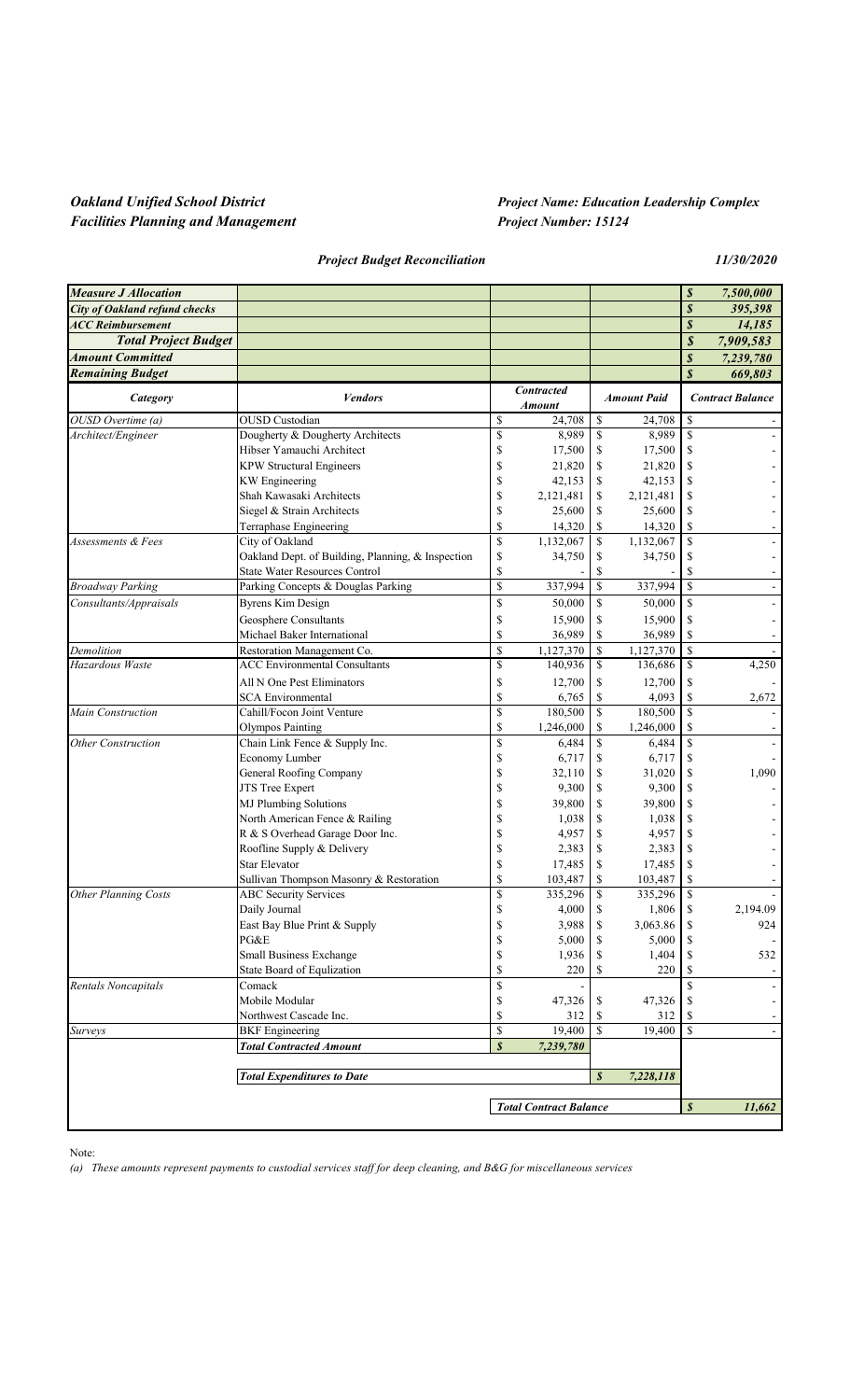### *Oakland Unified School District Project Name: Fremont HS Replacement*

*Project Budget Reconciliation 11/30/2020*

| <b>Measure J Allocation</b> |                                                                               |                                 |                                   |                        | \$               | 117,000,000             |
|-----------------------------|-------------------------------------------------------------------------------|---------------------------------|-----------------------------------|------------------------|------------------|-------------------------|
| <b>Measure B Allocation</b> |                                                                               |                                 |                                   |                        | $\boldsymbol{s}$ | 3,800,000               |
| <b>Fund 25 Allocation</b>   |                                                                               |                                 |                                   |                        | $\boldsymbol{s}$ | 12,400,000              |
| <b>Total Project Budget</b> |                                                                               |                                 |                                   |                        | S                | 133,200,000             |
| <b>Amount Committed</b>     |                                                                               |                                 |                                   |                        | $\boldsymbol{s}$ | 110,916,158             |
| <b>Remaining Budget</b>     |                                                                               |                                 |                                   |                        | $\boldsymbol{s}$ | 22,283,842              |
| Category                    | <b>Vendors</b>                                                                | <b>Contracted Amount</b>        |                                   | <b>Amount Paid</b>     |                  | <b>Contract Balance</b> |
| OUSD Overtime (a)           | <b>OUSD</b> Custodian                                                         | \$<br>39.663                    | \$                                | 39,663                 | \$               |                         |
| Architect/Engineer          | Jensen Hughes                                                                 | \$<br>86,430                    | \$                                | 60,702                 | \$               | 25,728                  |
|                             | <b>LCA</b> Architects                                                         | \$<br>9,156,465                 | \$                                | 8,166,339              | \$               | 990,126                 |
|                             | Sandis Civil Engineers                                                        | \$<br>123,860                   | \$                                | 123,860                | \$               |                         |
|                             | Johnson Control (Simplex Grinnell)                                            | S<br>121,344                    | \$                                | 6,005                  | \$               | 115,339                 |
|                             | Syska Hennessy                                                                | \$<br>13,250                    | \$                                | 8,500                  | \$               | 4,750                   |
|                             | The Integral Group, Inc.                                                      | \$<br>318,325                   | \$                                | 260,820                | \$               | 57,505                  |
|                             | ZFA                                                                           | \$<br>10,000                    | \$                                | 2,040                  | \$               | 7,960                   |
| Assessments & Fees          | Alameda County Clerk Recorder                                                 | S<br>3,128                      | \$                                | 3,128                  | $\mathbf S$      |                         |
|                             | CHPS (The Collaborative for High Performance)                                 | \$<br>2,700<br>S                | \$                                | 2,700                  | \$               |                         |
|                             | City of Oakland<br><b>State Water Resources Control Board</b>                 | 13,600<br>\$<br>884             | \$<br>\$                          | 13,600<br>884          | \$<br>\$         |                         |
| Consultants                 | <b>ACC Environmental Consultants</b>                                          | \$<br>215,515                   | $\mathbb S$                       | 196,810.01             | \$               | 18,705.00               |
|                             | McCarthy/Turner Joint Venture (Community Engagement)                          | \$<br>49,000                    | \$                                | 49,000                 | \$               |                         |
|                             | Michael Baker International (CEQA Consultant)                                 | \$<br>47,019                    | \$                                | 47,019                 | \$               |                         |
|                             | MK Think (Strategic Consulting Services)                                      | S<br>17,004                     | \$                                | 17,004                 | \$               |                         |
| <b>DSA</b> Fees             | Division of State Architect                                                   | \$<br>481,040                   | \$                                | 481,040                | $\mathbf S$      |                         |
| Furniture & Equipment       | K-Log                                                                         | \$<br>20,000                    | \$                                | 19,122                 | $\mathbf S$      | 878                     |
|                             | Krueger International                                                         | \$<br>357,022                   | \$                                | 272,150                | \$               | 84,872                  |
|                             | Metro Contract Group                                                          | \$<br>623,807                   |                                   |                        | \$               | 623,807                 |
|                             | School Outfitters                                                             | \$<br>49,999                    | \$                                | 49,999                 | \$               |                         |
| Hazardous Waste             | Dept. of Toxics & Subst. Control                                              | \$<br>85,029                    | $\mathbf S$                       | 85,029                 | $\mathbf S$      | $\sim$                  |
| <b>Improvement of Sites</b> | Alameda Electrical Distributors                                               | \$<br>12,700                    | \$                                | 12,570                 | <sup>\$</sup>    | 130                     |
|                             | North American Fence                                                          | \$<br>14,241                    | \$                                | 12,241                 | \$               | 2,000                   |
| Inspector of Record         | <b>KDI</b>                                                                    | \$<br>1,368,500                 | \$                                | 1,175,948              | \$               | 192,552                 |
| Main Construction           | Cahill/Focon Joint Venture                                                    | \$<br>95,706,016                | $\mathbf S$                       | 83,476,108             | $\mathbf S$      | 12,229,908              |
| Moving:                     | Crown Worldwide Moving & Storage                                              | \$<br>16,967                    |                                   |                        | $\mathbf S$      | 16,967                  |
|                             | Valley Relocation                                                             | \$<br>85,000                    | \$                                | 76,500                 | \$               | 8,500                   |
| <b>Other Construction</b>   | First Alarm Security & Patrol<br><b>Illuminaries</b>                          | \$<br>1,000                     | \$                                | 944                    | \$               | 56                      |
|                             | McCarthy/Turner Joint Venture (Constructability Review)                       | \$<br>59,000<br>\$<br>70,805    | \$<br>\$                          | 23,798<br>70,805       | \$<br>\$         | 35,203                  |
|                             | Service Metal Products                                                        | \$<br>8,000                     | \$                                | 7,980                  | \$               | 20                      |
|                             | <b>Star Elevator</b>                                                          | \$<br>52,938                    | $\mathbb{S}% _{t}\left( t\right)$ | 27,999                 | \$               | 24,939                  |
|                             | UBU Sports, Inc.                                                              | \$<br>6,500                     | \$                                | 6,281                  | \$               | 219                     |
| <b>Other Planning Costs</b> | Alvarado Manufacturing (Stainless steel rails)                                | \$<br>1,623                     | \$                                | 1,623                  | \$               |                         |
|                             | <b>ARC Imaging Resources</b>                                                  | \$<br>147                       | \$                                | 147                    | \$               |                         |
|                             | Bay Area News Group                                                           | \$<br>5,000                     | \$                                | 2,651                  | \$               | 2,349                   |
|                             | Daily Journal Corporation                                                     | \$<br>1,970                     | \$                                | 1,215                  | \$               | 755                     |
|                             | East Bay Blue Print                                                           | \$<br>1,708                     | \$                                | 1,708                  | \$               |                         |
|                             | J.T.S Tree Service, Inc.                                                      | \$<br>10,000                    | \$                                | 8,050                  | \$               | 1,950                   |
|                             | Kelly Moore (Painting Materials)                                              | \$<br>3,000                     | \$                                | 2,596                  | \$               | 404                     |
|                             | Pacific Gas & Electric                                                        | \$<br>2,500                     | \$                                | 2,500                  | \$               |                         |
|                             | Small Business Exchange                                                       | \$<br>2,500                     | \$                                | 468                    | \$               | 2,032                   |
|                             | WHCI Plumbing Supply Co.                                                      | \$<br>1,293                     | \$                                | 1,293                  | \$               |                         |
| Preliminary Fees            | Hertz Environmental                                                           | \$<br>50,000                    | <sup>\$</sup>                     | 29,922                 | \$               | 20,078                  |
| <b>Supplies</b>             | Diversified Flooring Services                                                 | \$<br>28,250                    | \$                                | 28,250                 | \$               |                         |
| Testing                     | Consolidated Engineering Laboratories<br>Ninyo & Moore (Inspection & Testing) | \$<br>87,349<br>\$<br>1,484,067 | \$<br>\$                          | 87,348.82<br>1,009,461 | \$<br>\$         | 474,606                 |
|                             | <b>Total Contracted Amount</b>                                                | $\boldsymbol{s}$<br>110,916,158 |                                   |                        |                  |                         |
|                             | <b>Total Expenditures to Date</b>                                             |                                 | $\boldsymbol{s}$                  | 95,973,822             |                  |                         |
|                             |                                                                               | <b>Total Contract Balance</b>   |                                   |                        | $\boldsymbol{s}$ | 14,942,336              |
|                             |                                                                               |                                 |                                   |                        |                  |                         |

Note:

*(a) These amounts represent payments to custodial services staff for deep cleaning, and B&G for miscellaneous services*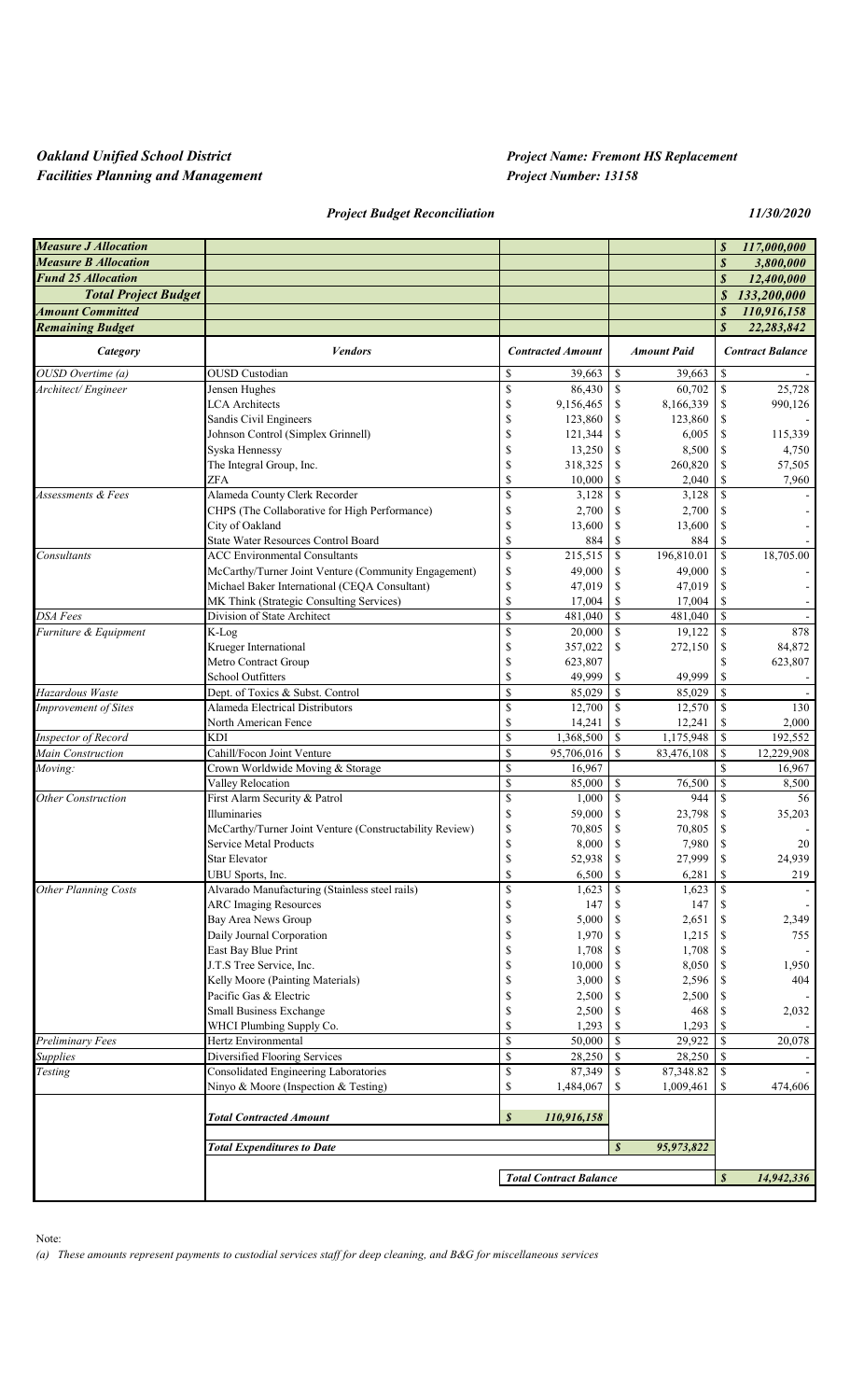### *Oakland Unified School District* Project Name: Glenview ES Renovation

#### *Project Budget Reconciliation 11/30/2020*

| <b>Measure J Allocation</b>           |                                                                             |                                |                               |                                |                     | $\boldsymbol{s}$               | 37,000,000              |
|---------------------------------------|-----------------------------------------------------------------------------|--------------------------------|-------------------------------|--------------------------------|---------------------|--------------------------------|-------------------------|
| <b>Measure B Allocation</b>           |                                                                             |                                |                               |                                |                     | \$                             | 11,800,000              |
| <b>Fund 25 Allocation</b>             |                                                                             |                                |                               |                                |                     | $\boldsymbol{s}$               | 10,000,000              |
| <b>Total Project Budget</b>           |                                                                             |                                |                               |                                |                     | $\boldsymbol{s}$               | 58,800,000              |
| <b>Amount Committed</b>               |                                                                             |                                |                               |                                |                     | \$                             | 57,871,673              |
| <b>Remaining Budget/Contingency</b>   |                                                                             |                                |                               |                                |                     | $\overline{s}$                 | 928,327                 |
|                                       |                                                                             |                                |                               |                                |                     |                                |                         |
| Category                              | <b>Vendors</b>                                                              |                                | <b>Contracted Amount</b>      |                                | <b>Amount Paid</b>  |                                | <b>Contract Balance</b> |
| Food Service (a)                      | <b>OUSD Nutrition Services</b>                                              | \$                             | 3,494                         | \$                             | 3,494               | <sup>\$</sup>                  |                         |
| Noon Supervisors Salary/Benefits      | Noon Supervisors                                                            | $\overline{\mathcal{S}}$       | 322,422                       | <sup>S</sup>                   | 290,079             | $\mathcal{S}$                  | 32,344                  |
| Custodian Salary/Benefits: (b)        | <b>OUSD</b> Custodian                                                       | \$                             | 22,814                        | \$                             | 22,408              | <sup>\$</sup>                  | 406                     |
| Architect/Engineer                    | Simplex Grinnell/Johnson Control                                            | \$                             | 44,502                        | \$                             | 44,502              | <sup>\$</sup>                  |                         |
|                                       | <b>KW</b> Engineering<br>Rockridge Geotechnical                             | \$<br>\$                       | 273,907<br>19,175             | \$<br>\$                       | 141,801<br>2,290    | <sup>\$</sup><br><sup>\$</sup> | 132,106<br>16,885       |
|                                       | Sandis Civil Engineers                                                      | $\mathbb{S}$                   | 6,810                         | \$                             | 6,145               | <sup>\$</sup>                  | 665                     |
|                                       | Hardison Komastsu Ivelich & Tucker                                          | \$                             | 3,844,563                     | \$                             | 3,239,495           | S                              | 605,068                 |
| Consultants                           | Kittelson & Associates                                                      | $\mathsf{\$}$                  | 52,745                        | \$                             | 48,283              | <sup>\$</sup>                  | 4,462                   |
|                                       | Wilson, Ihrig & Associates                                                  | \$                             | 91,990                        | \$                             | 88,507              | <sup>\$</sup>                  | 3,483                   |
|                                       | Niam Consulting<br>Communities in collaboration                             | \$                             | 8,056                         | \$                             | 8,056               | -S                             |                         |
|                                       | <b>ACC Environmental Consultants</b>                                        | \$<br>\$                       | 234,200<br>87,950             | \$<br>\$                       | 210,472<br>85,990   | <sup>\$</sup><br><sup>\$</sup> | 23,728<br>1,960         |
|                                       | City of Oakland                                                             | \$                             | 324,016                       | \$                             | 243,845             | -S                             | 80.171                  |
| DSA Fees/Assessments &Fees            | Division of State Architects                                                | $\boldsymbol{\mathsf{S}}$      | 214,450                       | \$                             | 214,450             | <sup>\$</sup>                  |                         |
|                                       | Alameda County Health Care                                                  | \$                             | 1,485                         | S                              | 1,485               | -S                             |                         |
|                                       | <b>CHPS</b>                                                                 | \$                             | 4,500                         | \$                             | 4,500               | -S                             |                         |
|                                       | <b>State Water Resources Control</b><br>East Bay Municipal Utility District | \$<br>\$                       | 1,452<br>369                  | \$<br><sup>\$</sup>            | 1,452<br>369        | <sup>\$</sup><br>S             |                         |
| Equipment                             | DeSilva Enterprises                                                         | $\mathsf{\$}$                  | 5,100                         | <sup>\$</sup>                  | 5,100               | <sup>\$</sup>                  |                         |
| Hazardous Waste                       | <b>ACC Environmental Consultants - Haz</b>                                  | \$                             | 71,075                        | <sup>\$</sup>                  | 71,075              | <sup>\$</sup>                  |                         |
|                                       | State Board of Equalization                                                 | \$                             | 4,395                         | <sup>\$</sup>                  | 4,395               | S                              |                         |
| Inspector                             | Anthonio Inc.                                                               | $\mathsf{\$}$                  | 1,187,180                     | <sup>\$</sup>                  | 1,172,706           | <sup>\$</sup>                  | 14,474                  |
| Main Construction- Increment 1, 2 & 3 | Adco/Turner Group/Alten JV                                                  | \$                             | 46,165,367                    | \$                             | 42,702,225          | <sup>\$</sup>                  | 3,463,142               |
| Moving Expense                        | Arntz/Focon JV<br>Nor-cal Moving Services                                   | \$<br>\$                       | 40,000<br>133,313             | \$<br><sup>\$</sup>            | 40,000<br>123,950   | S<br><sup>\$</sup>             | 9,363                   |
| Network Equipment                     | On Time Marketing                                                           | $\mathsf{\$}$                  | 75,000                        | <sup>\$</sup>                  | 75,000              | <sup>\$</sup>                  |                         |
| <b>Other Construction</b>             | Rook Electric                                                               | \$                             | 63,200                        | \$                             | 63,200              | <sup>\$</sup>                  |                         |
|                                       | Summerhill Electric                                                         | \$                             | 34,584                        | \$                             | 34,584              | -S                             |                         |
|                                       | <b>Berkeley Cement</b>                                                      | \$                             | 50,284                        | \$                             | 50,284              | S                              |                         |
|                                       | Redgwick Construction<br>North American Fence and Railing                   | $\mathcal{S}$<br>\$            | 119,951<br>26,879             | \$<br>\$                       | 119,951<br>26,879   | <sup>\$</sup><br>\$            |                         |
|                                       | <b>Digital Design Communications</b>                                        | \$                             | 5,928                         | <sup>\$</sup>                  | 5,928               | -S                             |                         |
| Other Planning Cost                   | Alameda Electrical Distribution                                             | \$                             | 1,644                         | \$                             | 1,644               | <sup>\$</sup>                  |                         |
|                                       | <b>Clark Pest Control</b>                                                   | $\mathbb{S}$                   | 1,350                         | \$                             | 1,350               | -S                             |                         |
|                                       | Daily Journal Corporation                                                   | $\mathbb S$                    | 580                           | \$                             | 580                 |                                |                         |
|                                       | Diversified Flooring Services                                               | \$                             | 2,800                         | \$                             | 2,800               | -S                             |                         |
|                                       | East Bay Blue Print and Supply<br>Fine Line Stripping                       | \$<br>\$                       | 4,355<br>4,785                | \$<br>\$                       | 4,156<br>4,785      |                                | 200                     |
|                                       | Gerald D. Smith                                                             | \$                             | 3,410                         | \$                             | 3,023               | -S                             | 388                     |
|                                       | Glenview Key and Lock                                                       | \$                             | 3,754                         | \$                             | 3,754               |                                |                         |
|                                       | J.T.S.Tree Service                                                          | \$                             | 14,750                        | S                              | 14,750              | -S                             |                         |
|                                       | Malibou Blue Inc. DBA Junk King                                             | \$                             | 1,200                         | \$                             | 1,200               | -S                             |                         |
|                                       | Northern Safety & Industrial<br>Office Installers Unlimited                 | \$<br>$\mathbb S$              | 4,698<br>950                  | S<br>\$                        | 4,698<br>950        |                                |                         |
|                                       | DeSilva Enterprises                                                         | \$                             | 2,870                         | <sup>\$</sup>                  | 2,870               |                                |                         |
|                                       | Waste Management of Alameda County                                          | \$                             | 1,845                         | \$                             | 1,845               | -S                             |                         |
| Preliminary Fees                      | Adco/Turner Group/Alten J V - Prelim                                        | $\mathbb S$                    | 194,676                       | \$                             | 194,676             | -S                             |                         |
|                                       | ENGEO Inc.                                                                  | \$                             | 254,560                       | \$                             | 224,284             | -S                             | 30,276                  |
| Printing & Mailing                    | Applied Materials & Engineering - Prelim<br><b>OUSD Mailing Room</b>        | \$<br>\$                       | 30,150<br>500                 | \$<br><sup>\$</sup>            | 30,150<br>500       | S<br><sup>\$</sup>             |                         |
| Rentals Noncapitals                   | Hanson & Fitch                                                              | $\mathsf{\$}$                  | 13,600                        | <sup>\$</sup>                  | 12,478              | <sup>\$</sup>                  | 1,121                   |
| Furniture                             | One Work Place                                                              | \$                             | 702,621                       | \$                             | 540,029             | <sup>\$</sup>                  | 162,591                 |
| <b>Surveys</b>                        | Kister, Savio & Rei Inc.                                                    | \$                             | 13,620                        | -S                             | 13,620              | -S                             |                         |
| Testing                               | Applied Materials & Engineering                                             | $\overline{\mathcal{S}}$       | 462,424                       | \$                             | 462,424             | <sup>\$</sup>                  |                         |
|                                       | Hertz Environmental                                                         | \$                             | 40,000                        | <sup>\$</sup>                  | 32,250              | <sup>\$</sup>                  | 7,750                   |
| Transportation<br>Utility             | Michael's Transportation<br>Pacific Gas and Electric                        | $\mathsf{\$}$<br>$\mathsf{\$}$ | 2,491,240<br>78,135           | <sup>\$</sup><br><sup>\$</sup> | 2,175,455<br>78,135 | \$                             | 315,786                 |
|                                       |                                                                             |                                |                               |                                |                     |                                |                         |
|                                       | <b>Total Contracted Amount</b>                                              | $\boldsymbol{s}$               | 57,871,673                    |                                |                     |                                |                         |
|                                       |                                                                             |                                |                               |                                |                     |                                |                         |
|                                       | $\boldsymbol{s}$<br><b>Total Project Expenditures to Date</b><br>52,965,304 |                                |                               |                                |                     |                                |                         |
|                                       |                                                                             |                                | <b>Total Contract Balance</b> |                                |                     | $\boldsymbol{s}$               | 4,906,368               |
|                                       |                                                                             |                                |                               |                                |                     |                                |                         |

*Notes:*

*(a) Catering for Community Engagement Meetings*

*(b) These amounts represent payments to custodial services staff for deep cleaning and B&G for miscellaneous services*